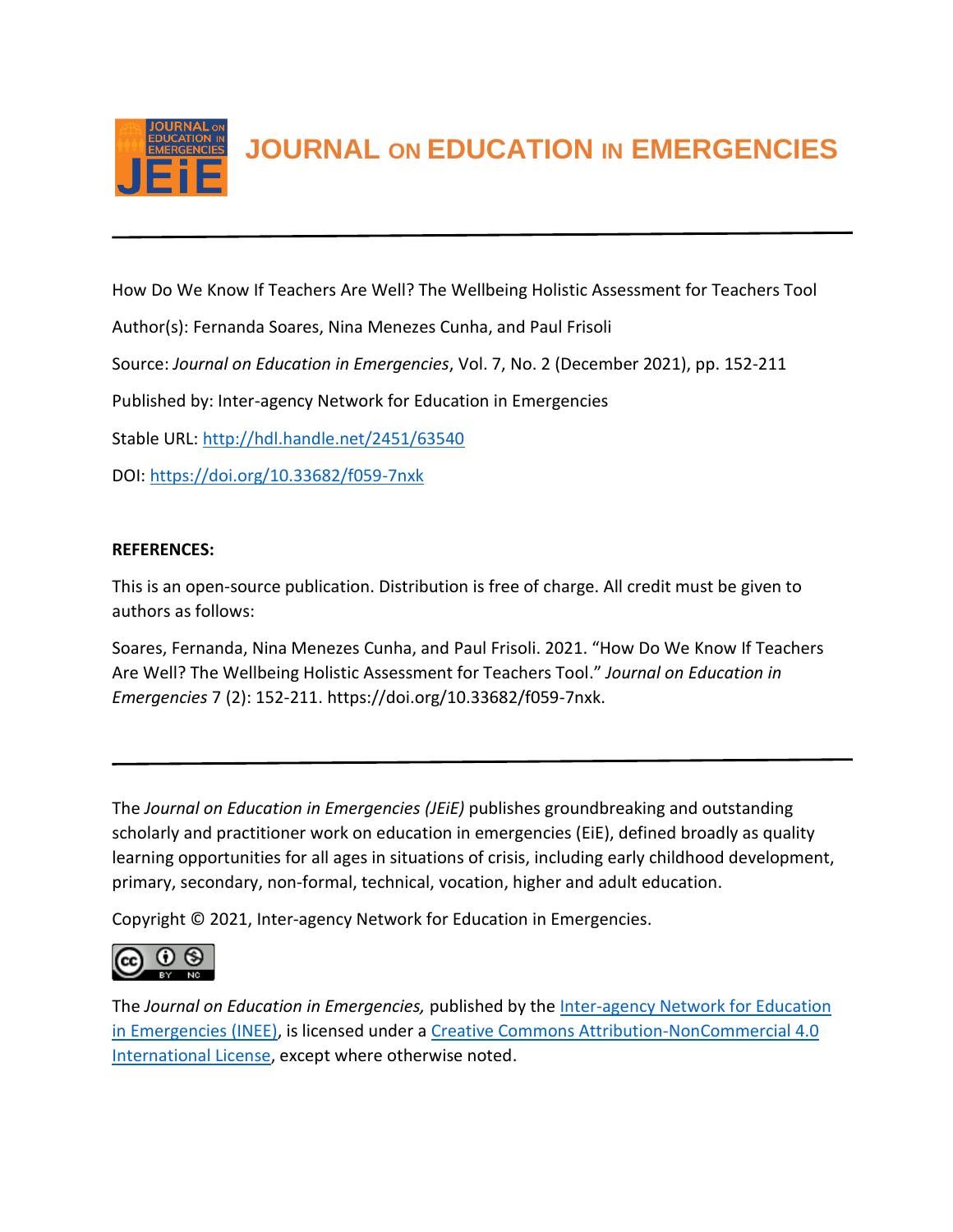# HOW DO WE KNOW IF TEACHERS ARE WELL? THE WELLBEING HOLISTIC ASSESSMENT FOR TEACHERS TOOL

#### **Fernanda Soares, Nina Menezes Cunha, and Paul Frisoli**

## **ABSTRACT**

*This article reports on the development, adaptation, and validation of the Wellbeing Holistic Assessment for Teachers (WHAT) tool with a sample of 1,659 Salvadoran teachers. El Salvador is a conflict-affected country marked by high levels of gangrelated violence, which interacts with education and directly affects the wellbeing of*  teachers. Having a contextually grounded and validated tool is imperative to further *our understanding of educator wellbeing in El Salvador and other conflict-affected settings, as it enables us to generate evidence that informs policies and interventions. In this article, we describe how we reviewed and selected the measures that comprise the WHAT tool, followed by an initial conceptualization of teacher wellbeing and a description of the experiences and challenges teachers in El Salvador are facing. We describe our process for translating and adapting the selected measures to the Salvadoran context, which included conducting cognitive interviews. The results from our exploratory factor analysis provide construct validity evidence for the internal structure of the individual measures used. The exploratory factor analysis that included all the items for all the measures confirmed that each scale is indeed measuring a different construct. The results from a confirmatory factor analysis confirmed a good model fit. The process of adapting the tool and the results of our psychometric analysis provide evidence of the tool's validity, based on the content of the items in the tool, the internal structure, and its relationship to other variables.* 

*Journal on Education in Emergencies,* Vol. 7, No. 2 Copyright © 2021 by the Inter-agency Network for Education in Emergencies (INEE). ISSN 2518-6833

Received March 27, 2020; revised February 12, 2021; accepted August 2, 2021; electronically published December 2021.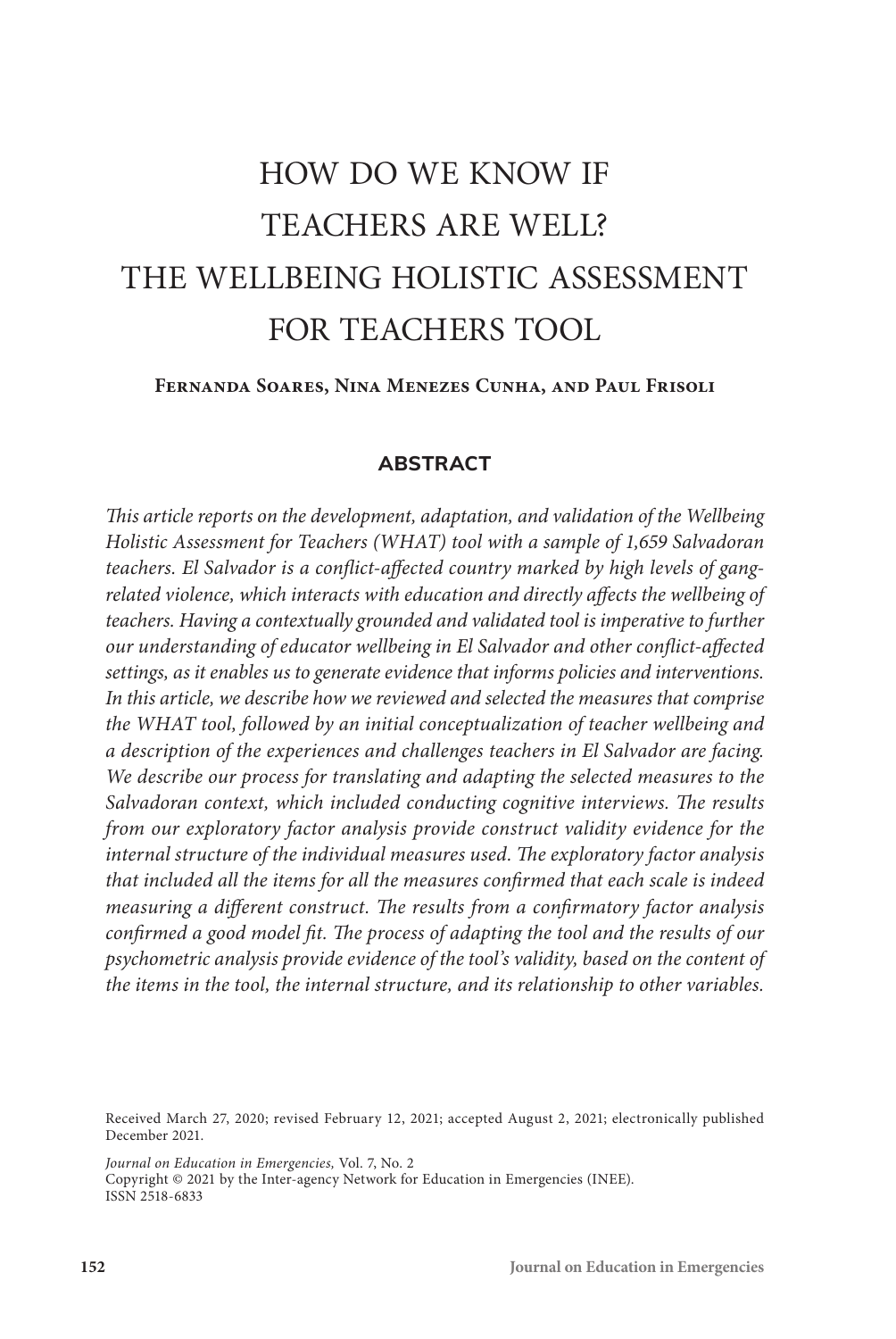## **INTRODUCTION**

Although teaching can be a rewarding profession, it also has been identified as one of the most stressful occupations (Grenville-Cleave and Boniwell 2012; Maslach, Jackson, and Leiter 1997). Teachers in many different contexts face multiple work-related stressors, which may include the expectation that they will manage students with behavioral difficulties; problems with parent-teacher relationships (Skaalvik and Skaalvik 2007); high job demands; a lack of autonomy and planning time; heavy emphasis on accountability measures; and school systems becoming more bureaucratic (Curry and O'Brien 2012). However, in low-income countries and countries affected by crises and conflict, teachers face a unique set of challenges, both in and out of work (Wolf et al. 2015). In these settings, classrooms may be overcrowded and underresourced, teacher-to-pupils ratios may be high. Moreover, while teachers often are expected to accommodate the mental, social, and emotional needs of their students, they themselves may need support in dealing with their personal psychosocial issues (Wessels and Wood 2019; Kirk and Winthop 2013; Burns and Lawrie 2015). Heavy and often increasing workloads, limited incentives, and low compensation make the situation for teachers even more challenging (Bennell and Akyeampong 2007).

In crises and conflict settings specifically, students often bring the effects of poverty, trauma, and exposure to conflict into the classroom. Regulating their own negative emotional responses when dealing with students' misbehavior, which often is associated with exposure to trauma and violence, can be a major source of stress and burnout for teachers (Carson, Weiss, and Templin 2010; Montgomery and Rupp 2005; Sutton and Wheatley 2003). In such settings, the teachers themselves are also likely to have experienced conflict-related trauma, and schools may be located in high-conflict areas and be targeted for attack (Wolf et al. 2015). Teachers in conflict-affected and insecure contexts tend to play multiple roles with their students: supporting the children's overall academic and socialemotional growth; being a key caregiver, especially for children who have lost their parents to conflict or displacement; addressing children's overall development; and being their mental health provider, which involves tending to their wellbeing (Sommers 2004; INEE 2010; Frisoli 2013). Teacher wellbeing has implications for the quality of teaching, equitable student access to education, student learning and wellbeing, and the retention and sustainability of the teaching workforce (Fullan 2016; Winthrop and Kirk 2005; Gastaldi et al. 2014).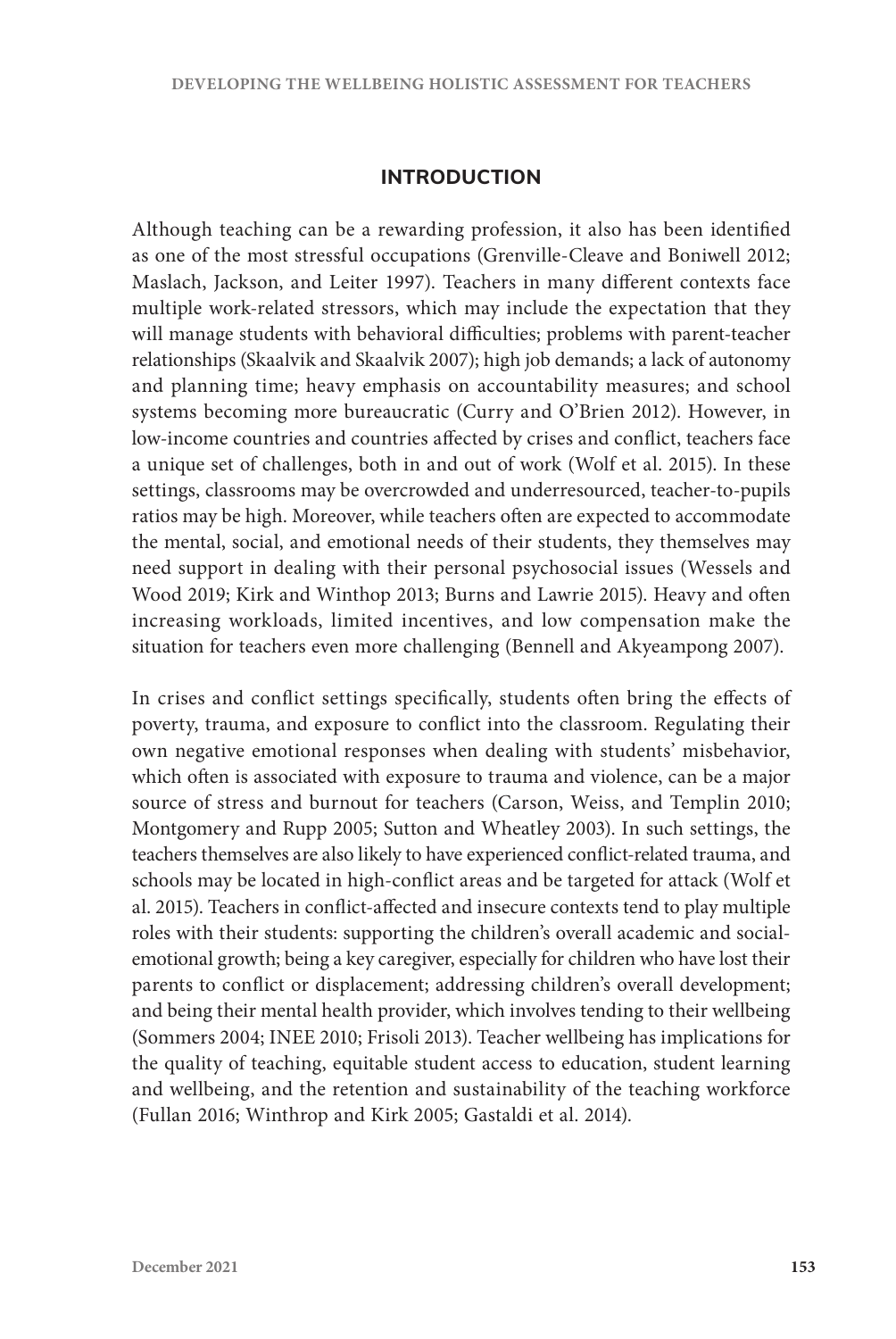To inform policy and advance research on teacher wellbeing in low-income and crisis- and conflict-affected contexts, we need measurement tools that are reliable, valid, comparable, and feasible, and also contextually relevant. If education systems, school districts, and school-based leadership are to support teachers adequately, they must know what teachers are experiencing in order to determine how they can make that experience better. Several measurement tools with strong psychometric properties have been developed and validated in the Western context to capture different dimensions of wellbeing, but we do not know if they are adequate for collecting information about teachers' wellbeing in low-income and crisis-affected countries. Researchers and practitioners often use measurement tools that were developed for use in developed countries, with little adaptation. This raises the question of whether the tool can accurately capture the intended construct in a different context. Few studies have focused on adapting and examining the psychometric properties of wellbeing measurement tools with teacher samples in low-income and crisis-affected countries (exceptions include Aboagye et al. 2018).

With this study, we contribute to the literature and to education practice in crisisand conflict-affected contexts by developing, contextualizing, and validating the Wellbeing Holistic Assessment for Teachers (WHAT) tool, which provides a new multidimensional measure of teacher wellbeing in El Salvador. Given the constraints on resources, logistics, and time that policymakers and practitioners often face when working in conflict-affected settings, our goal was to develop a short, selfadministered tool that teachers could complete independently with minimum assessor support. In this article, we first provide a brief overview of the Salvadoran context and how current levels of violence interact with education, followed by a conceptualization of teacher wellbeing and the constructs selected for the WHAT tool. After establishing the contextual background and conceptual underpinnings, we then highlight the purposes and structure of the study.

# **THE SALVADORAN CONTEXT**

The rivalry in El Salvador between two local gangs, Mara Salvatrucha and Barrio 18, which emerged in the aftermath of the 1979-1992 Salvadoran civil war, has been the primary driver of the high level of violence the country has been experiencing for nearly 30 years (ECCN 2016).<sup>1</sup> Gangs in El Salvador consider certain neighborhoods

<sup>1</sup> The phenomenon of local gangs, or *pandillas*, was influenced by a US policy launched in 1992 that led to massive deportation of Salvadorian immigrants with criminal records. Youth who had left El Salvador to flee the civil war and had gotten involved in gang violence in the United States (most notably in Los Angeles) brought the US gang culture to their homeland (Borgh and Savenije 2019). "Their deportation back to El Salvador ultimately transformed the pre-existing local *pandilla* culture and organization into the *mara*  model" (ECCN 2016, 13).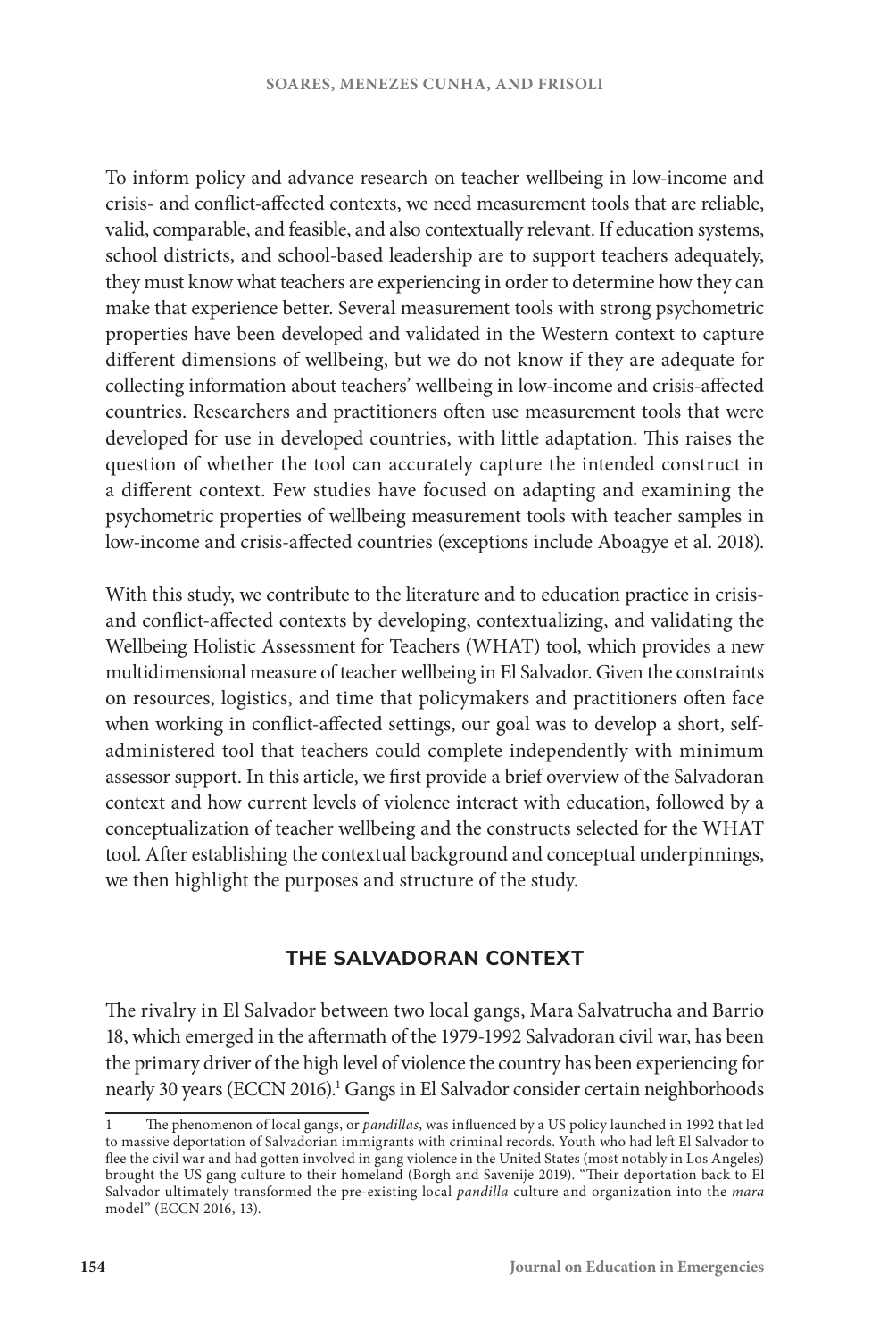their territory—mostly poor, marginalized, urban communities but also rural areas (Van Der Borgh and Savenije 2019). They use violence to defend their territory against rival gangs and to control who can cross and live within their domains (ECCN 2016). The gangs oblige local businesses, bus drivers, and other local residents to pay extortion money, which is one of their main sources of income (Van Der Borgh and Savenije 2019). Salvadoran gangs are notorious for their extremely violent behavior, which instills fear and anxiety in the local residents (ECCN 2016). While gangs are dispersed throughout El Salvador, the violence is concentrated in the municipalities; while a substantial portion of the country is homicide free, some municipalities have extremely high homicide rates (Ingram and Curtis 2014).<sup>2</sup>

The current high level of violence in El Salvador has a direct impact on education and teacher wellbeing. According to the country's ministry of education (MINED 2015), gangs directly threaten the internal security of 24 percent of the nation's schools, and 65 percent of schools are affected by a gang presence in their community. Gangs usually consider the schools in their territory to be their "property"; they often threaten and extort school staff members and prevent students from crossing into their territory to attend school (ECCN 2016). Teachers in particular are directly affected by gang violence: in 2015, 3.55 percent reported receiving threats from gangs and 2.36 percent experienced extortion; in fact, teachers in 7.35 percent of the nation's schools were extorted in or around their school (MINED 2015). The Rapid Education and Risk Analysis (RERA) ECCN conducted in El Salvador in 2016 revealed that working in an environment of intimidation is stressful for teachers and that they express a need for psychological support. The study also revealed that teachers feel overwhelmed and underequipped to handle the emotional needs of their students, who come to school burdened by the effects of violence, threats, and family difficulties. Teachers also reported feeling threatened and being afraid to teach and discipline students who are, or are related to, gang members.

# **CONCEPTUAL FRAMEWORK**

General wellbeing, like occupational wellbeing, is a multidimensional phenomenon comprising affect, cognition, motivations, behaviors, and physical health (Van Horn et al. 2004; Klusmann et al. 2008).<sup>3</sup> Affective wellbeing, which is commonly identified as the most central aspect of overall wellbeing, is defined as experiencing

<sup>2</sup> Forty percent of the homicides occurred in only 5 of the country's 262 municipalities in 2019: San Salvador (12%), San Miguel (10%), Santa Ana (7%), Apopa (7%), and Mejicanos (5%) (Asociación Civil Diálogos 2020).

<sup>3</sup> Teacher occupational wellbeing specifically "encompasses teachers' affections, attitudes, and evaluations of their work" (Falk et al. 2019, 2).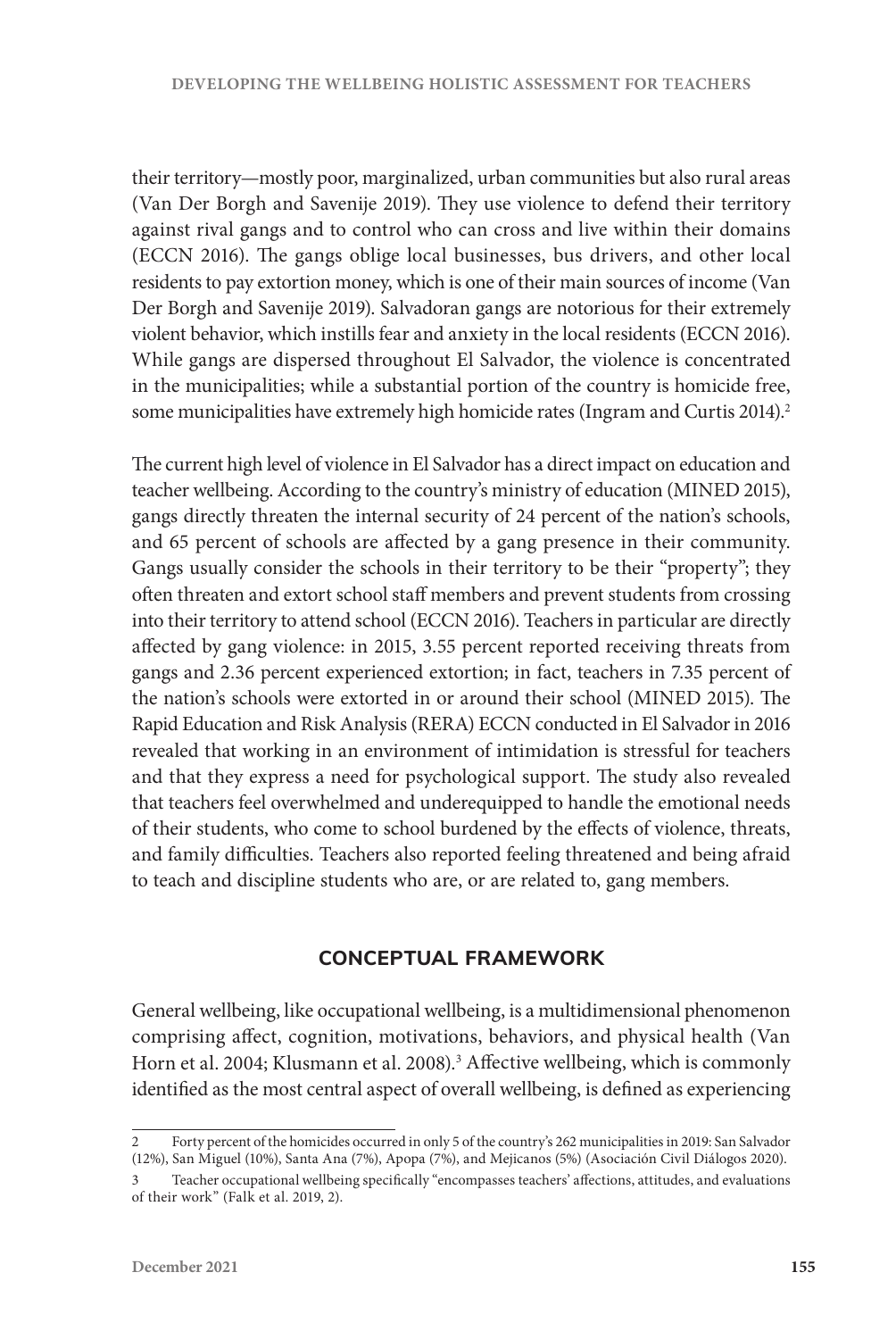low levels of stress and burnout, high job satisfaction, and positive emotions. Affective wellbeing is also usually the focus of interventions that aim to promote teachers' wellbeing. While certain wellbeing dimensions, such as motivation, might be difficult to teach in short-term interventions, there is a growing interest in teaching self-regulation as a protective factor against teacher stress and burnout (Mattern and Bauer 2014). The hypothesis is that teachers with more effective emotion-regulation strategies may be better equipped to deal with the emotional demands of their work that tend to increase stress and may lead to emotional exhaustion.

Specifically, self-awareness and emotion regulation have been linked to having more positive emotions and fewer negative emotions, as well as less stress and burnout (Mattern and Bauer 2014; Roeser et al. 2013; Montgomery and Rupp 2005; Chang 2009; Brackett et al. 2010). Emotion regulation is a key skill that enables teachers to maintain their desirable emotions and reduce or modify unwanted ones (Brackett et al. 2010). As Brackett et al. (2010) explain, "when managing feelings, one must be able to monitor, discriminate among, and label feelings accurately; select and employ strategies that will alter the feelings; and assess the effectiveness of these chosen strategies" (407). In a meta-analysis of 65 studies published between 1998 and 2003 that used quantitative approaches to investigate teacher stress, Montgomery and Rupp (2005) found that emotion regulation is key to preventing stress among teachers. Teachers who have the self-awareness and self-regulatory strategies that are critical to managing stress will experience less stress and burnout and will be more effective teachers.

Several studies also found a strong negative relationship between burnout and teacher self-efficacy (Aloe, Amo, and Shanahan 2014; Skaalvik and Skaalvik 2010; Tsouloupas et al. 2010; Betoret 2009; Bümen 2010; Brouwers and Tomic 2000). Although there is no conclusive empirical evidence on the direction of this relationship, Skaalvik and Skaalvik (2007) hypothesize that the relationship between self-efficacy and teacher burnout may be reciprocal. On the one hand, self-efficacy has been considered a protective factor against burnout. Building on Bandura's (1977) self-efficacy theory, Skaalvik and Skaalvik (2007) argue that people with low self-efficacy may dwell on their coping deficiencies and construe new situations as threatening, and may resort to an escapist mode of coping that can increase anxiety and stress and lead to burnout. However, burnout may also affect self-efficacy. Building again on Bandura's (1977) self-efficacy theory, Brouwers and Tomic (2000) hypothesize that enactive mastery experiences may decrease as a consequence of emotional exhaustion; that is*,* "the more emotionally exhausted teachers are, the poorer their performances will generally be" (248). Since self-efficacy beliefs are based heavily on experience (Skaalvik and Skaalvik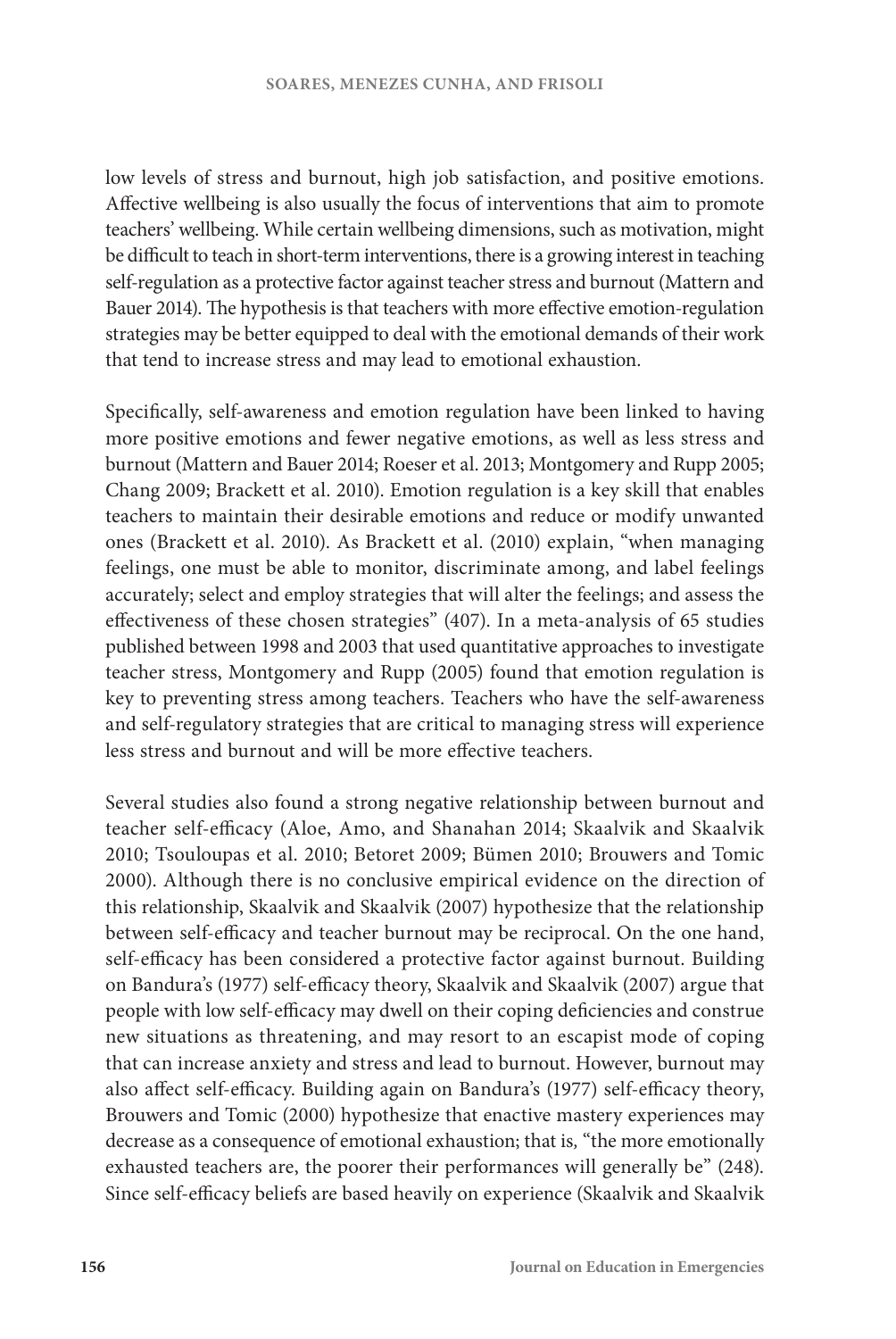2010), self-efficacy in classroom management may decline as a consequence of diminished performance (Brouwers and Tomic 2000).

One of the main causes of burnout among teachers is students' misbehavior and the need to discipline them; both have been linked with the emotional exhaustion dimension of teacher burnout (Chan 2006; Evers et al. 2004; Sutton and Wheatley 2003). The classroom-management dimension of teacher self-efficacy is of key importance, as teachers who feel they have less ability to organize and manage students' behavior when dealing with discipline issues could be more susceptible to feeling stressed, which may lead to emotional exhaustion (Aloe et al. 2014). Brouwers and Tomic (2000), for instance, found that perceived self-efficacy in classroom management has an effect on emotional exhaustion, and they conclude that "it is important to take perceived self-efficacy in classroom management into consideration when devising interventions to prevent and to treat teacher burnout" (249).

## **Choice of Constructs**

In order to keep the final WHAT instrument short, our goal was to select no more than four constructs for the final tool, each captured by individual scales or subscales. The final constructs we selected were classroom-management selfefficacy (CMSE), stress, emotional exhaustion, and emotion regulation.

The choice of constructs was largely informed by our conceptual framework, and by the experiences of teachers in El Salvador, as per the findings of the ECCN (2016) RERA study, which highlighted gang threats against teachers; extortion; challenges in disciplining students who are, or are related to, gang members; and teaching in an environment of intimidation. These constant stressors, if not resolved or coped with adaptively, can lead to various negative outcomes for teachers, including high levels of stress and burnout. Indeed, the RERA report found that the teachers in their sample often experienced feelings of stress, anxiety, and fear. Given the stressors that educators constantly face in crisis- and conflictaffected settings, and the potential for these stressors to negatively affect wellbeing, we prioritized the measurement of stress and burnout in our tool. With the goal of keeping our tool short and able to generate clear results that can be interpreted easily, we focused on the emotional exhaustion dimension of burnout. It has been argued that emotional exhaustion is the central element of burnout and that the additional weight of depersonalization and reduced personal accomplishment is limited (Betoret 2009; Shirom 1989).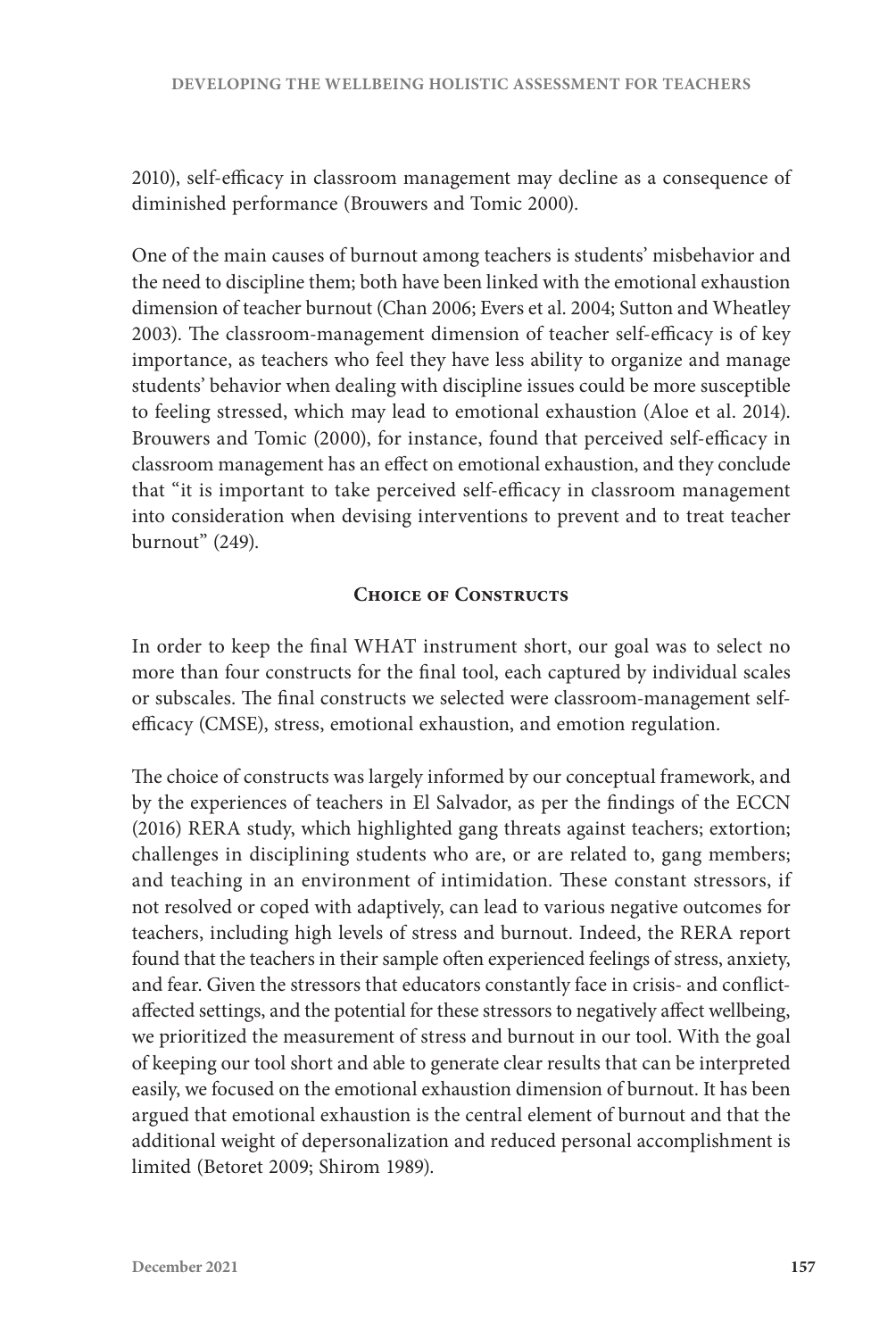For the purposes of developing this tool, we considered teacher wellbeing to be a broad phenomenon that involves nonaffective aspects. We not only adapted and validated measures of stress and emotional exhaustion, we also included the construct of emotion regulation. This is due to the consensus in the literature that emotion regulation is directly relevant to teachers' stress and burnout (Brackett et al. 2010; Gross 2002), and to the implementation of teacher wellbeing interventions by I/NGOs in crisis- and conflict-affected countries that promote this construct (e.g., through mindfulness programs and socioemotional learning interventions; Falk et al. 2019). Individual differences in emotion regulation may explain differences in teachers' responses to external stressors, which influence feelings of stress and burnout. In other words, teachers will not necessarily feel stressed and burned out when facing the same source of stress—for example, dealing with students' disruptive behavior—but they may feel so depending on how they perceive, appraise, and reinterpret the situation. We also included classroom management self-efficacy as a key construct, as it may prevent teachers' stress and burnout (teachers' low self-efficacy may result in stress and emotional exhaustion) at the same time they are influenced by it (emotional exhaustion may reduce classroom accomplishments and mastery of experiences, which negatively affects self-efficacy). This multidimensional approach enabled us to assess teachers' current level of wellbeing and the protective factors (emotion regulation and selfefficacy) that may influence their responses to different stressors.

The constructs we selected reflect both negative indicators of wellbeing, such as stress and emotional exhaustion, and positive indicators, which focus on protective factors such as self-efficacy and emotion regulation. However, we left important positive aspects of subjective wellbeing, such as positive emotions and cognition, out of our conceptualization and choice of constructs. We recognize that a lack of stress and emotional exhaustion does not equate with a flourishing, successful, and healthily functioning teacher. Nevertheless, given the constant violence-related stressors teachers in El Salvador face, and the importance of protective factors in contributing to our understanding of the nature and causes of teacher wellbeing, we decided to prioritize the negative indicators of wellbeing.

#### **Purposes of the Present Study**

The overarching purpose of this study was to develop and establish the psychometric properties of the multidimensional WHAT tool with a sample of Salvadoran teachers. The specific subpurposes of this study were to (1) review and select measures for the WHAT tool (see Appendix A); (2) translate and adapt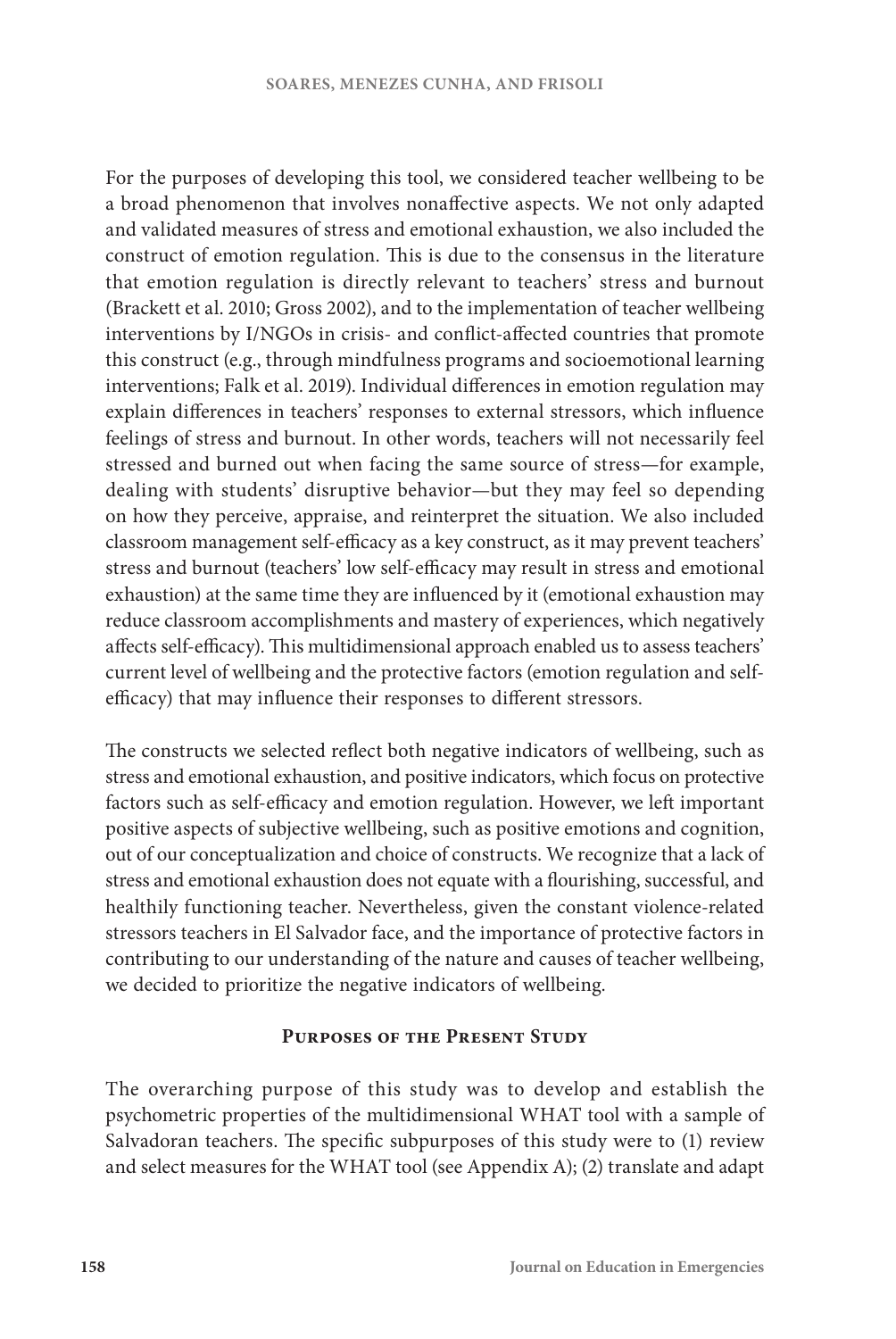these measures to the Salvadoran context through cognitive interviews; (3) collect new data from a sample of Salvadoran primary and secondary education teachers in order to evaluate the psychometric properties of the measures included in the tool; and (4) assess the concurrent relationship of each measure with other variables. Following this process, we selected, translated, and contextualized four measures to El Salvador: the Perceived Stress Scale (PSS); the Emotion Regulation Questionnaire (ERQ); the Emotional Exhaustion subscale of the Maslach Burnout Inventory (MBI-EE); and the self-efficacy for classroom management subscale of the Ohio State Teacher Efficacy (OSTES-CM). Results from our psychometric analysis provided validity evidence for content, internal structure, and concurrent relation to other variables for each of the four translated and contextualized measures comprising the tool. Exploratory factor analysis (EFA), which included all the items of the tool, showed six latent factors, and the confirmatory factor analysis (CFA) confirmed a good model fit. Having a validated tool will help meet the call for research that helps to increase understanding of current levels of educator wellbeing in low-income and crises- and conflict-affected contexts, and for an exploration of the factors and interventions that can influence teacher wellbeing.

#### **METHODS**

#### **Selecting Measurement Tools**

To select the measures that are part of the WHAT tool, we first developed an inventory of available measures that assess each of the constructs identified: perceived stress, emotional exhaustion, emotion regulation, and CMSE (see Appendix A). Subsequently, for each construct we selected measures from the inventory based on five criteria adapted from Saloviita (2015). First, we considered the extent to which the scale encompassed themes considered critical for the construct. Second, we assessed the brevity of the scale, as it would be incorporated into a questionnaire with several others. Our goal was to keep the overall questionnaire brief in order to limit responder fatigue and poor response rates. However, we were careful not to achieve brevity at the cost of reduced coverage of the target construct. Third, we looked at internal consistency as a measure of reliability, as scales containing items with high intercorrelation indicate that they measure the same construct. Fourth, we prioritized unidimensional scales to make analysis simpler and more understandable. Fifth, we aimed to include scales with items that are easy to understand.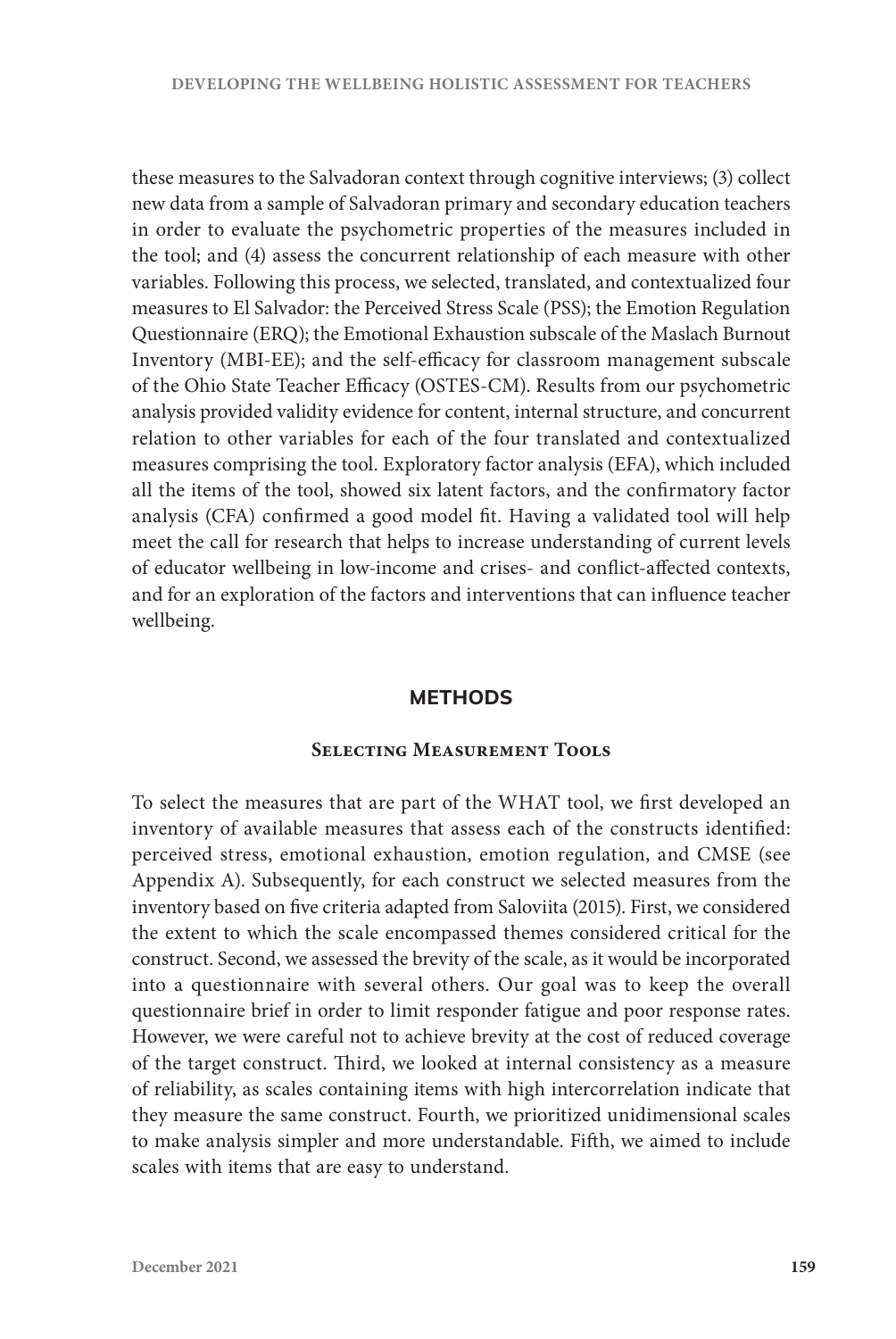Based on the five criteria, we selected the following measures.

**Emotion Regulation Questionnaire** (Gross and John 2003). The ERQ assesses two emotion regulation strategies: cognitive reappraisal (e.g., "When I'm faced with a stressful situation, I make myself *think about it* in a way that helps me stay calm.") and expressive suppression (e.g., "I keep my emotions to myself."). Cognitive reappraisal consists of examining and reinterpreting a challenging and difficult situation by reconstruing the situation in nonemotional terms and reducing its emotional impact (Gross 2002). Emotion suppression, on the other hand, involves inhibiting outward signs of inner feelings, which has been shown to increase stress and impair wellbeing (Jennings et al. 2017; Gross 2002). The ERQ consists of ten items measured on a seven-point Likert-type scale (1, "strongly disagree," to 7, "strongly agree").

**Perceived Stress Scale** (Cohen et al. 1983)*.* The PSS assesses the level of perceived stress during the previous month. Its short form consists of ten items (e.g., "How often have you felt that you were unable to control the important things in your life?") with a five-point response scale (1, "never," to 5, "very often"). Higher scores correspond to greater levels of perceived stress.

**Emotional Exhaustion subscale of the Maslach Burnout Inventory-Educators' Survey** (Maslach et al. 1997). This subscale measures teachers' feelings of being emotionally overextended and exhausted (e.g., "I feel emotionally drained from my work.") on a seven-point Likert-type scale (1, "never," to 7, "every day"). A higher score indicates a higher level of burnout.

**Self-efficacy on the classroom-management subscale of the Ohio State Teacher Efficacy Scale** (Tschannen-Moran and Hoy, 2001). This eight-item subscale asked how much teachers can do when responding to various classroom-management challenges (e.g., "How much can you do to control disruptive behavior in the classroom?"). Items were rated on a nine-point Likert scale (1, "nothing," to 9, "a great deal").

## **Translation and Adaptation**

One person translated the selected measures from English to Spanish following the ITC Guidelines for Translating and Adapting Tests (Gregoire 2018). Two additional translators verified the translation to ensure that items on the different scales held meaning similar to that in English. The translation was a critical step, as items must be translated well linguistically to maintain an accurate comparison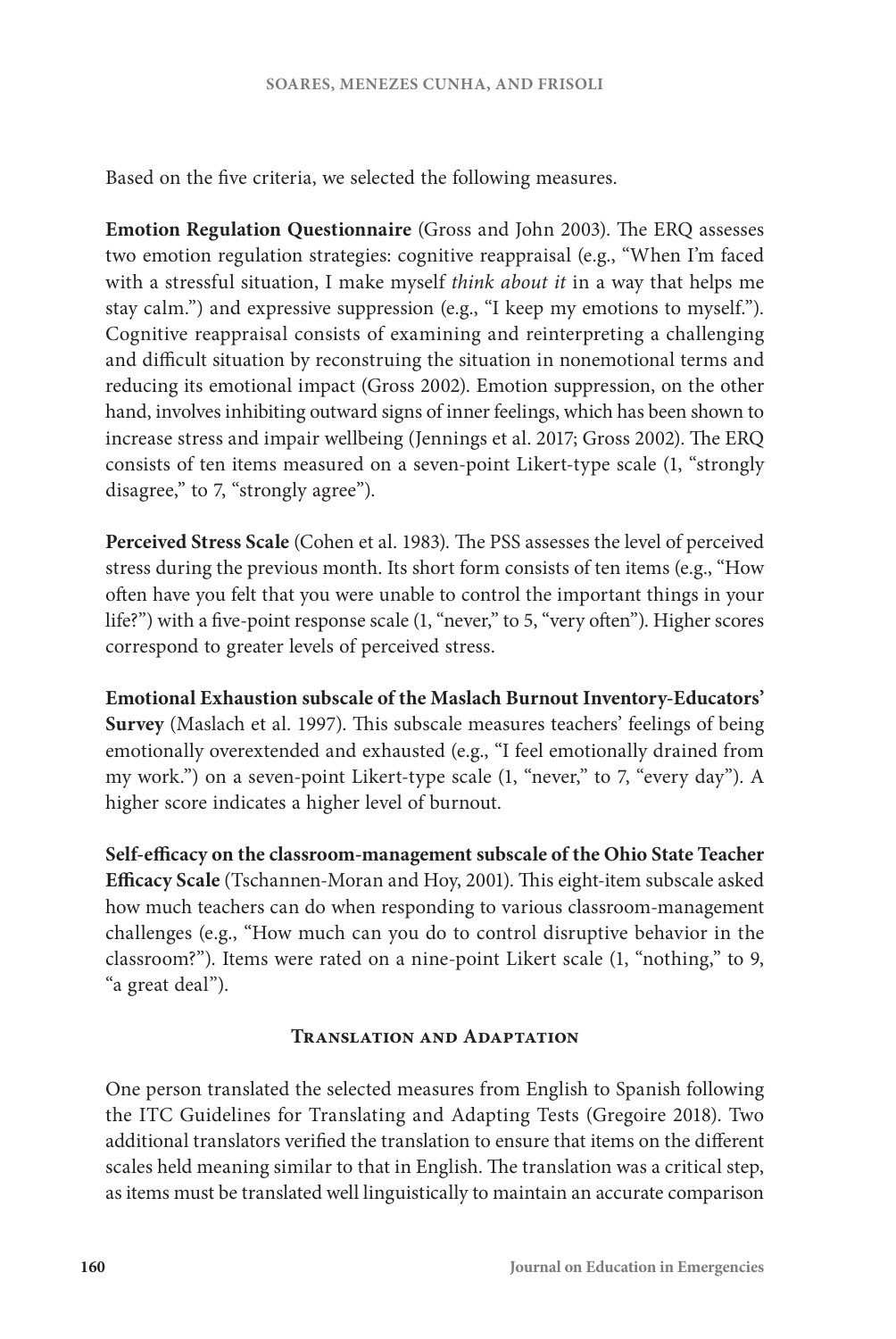of responses across cultures (Beaton et al. 2000), and to ensure that they are capturing the intended underlying construct.

In addition to being translated well, items must be adapted culturally in order to maintain evidence of validity based on content across different cultures (Beaton et al. 2000). As part of the adaptation process, the research team conducted cognitive interviews, which have been recognized in the literature as an essential technique for instrument development (Groves et al. 2011; Fowler 1995). Cognitive interviewing makes it possible to verify whether "respondents are able to understand the questions being asked, that questions are understood in the same way by all respondents, and that respondents are willing and able to answer such questions" (Collins 2003, 229-38). Cognitive interviews also provide additional evidence of validity based on content by assessing whether the respondents understand the items in the way intended on the original instrument.

The research team trained four Salvadorans to conduct the cognitive interviews and selected two schools to participate. The interviewers recruited 25 primary and secondary education teachers from the two schools to participate in the interviews, which were conducted at the school sites. In order to identify poorly worded or ambiguous items, the interviewers read each item in the questionnaire to the participating teachers, asking them to verbalize their understating of the item, comment on the wording, and reveal their response strategy. Following a standardized template, they took detailed notes on each item. The teachers who participated in the interviews were enthusiastic about the tool and expressed appreciation for having their voices heard.

After the interviews were completed, the interviewers transcribed the notes in a central database, categorized by item and type of response. The research team then undertook an item-by-item review of participants' understanding and wording suggestions. We maintained items that respondents found to be comprehensible and consistently interpreted; we slightly modified the wording of others.<sup>4</sup> One item from the PSS ("felt stressed and nervous") was split into two, as some teachers reported feeling stressed but not nervous or the other way around. The translation of two items from the PSS ("unable to control the important things" and "on top of things" was similar in Spanish ("*en control de las cosas"*), so one was excluded to avoid repetition.

<sup>4</sup> For instance, the word *acabada/o* was changed to *exhausta/o*. The phrase *"Cuando quiero sentir una emoción menos negativa (tal como tristeza o enojo), cambio en lo que estoy pensando"* was changed to *"Cuando quiero…, trato de cambiar mi pensamiento*."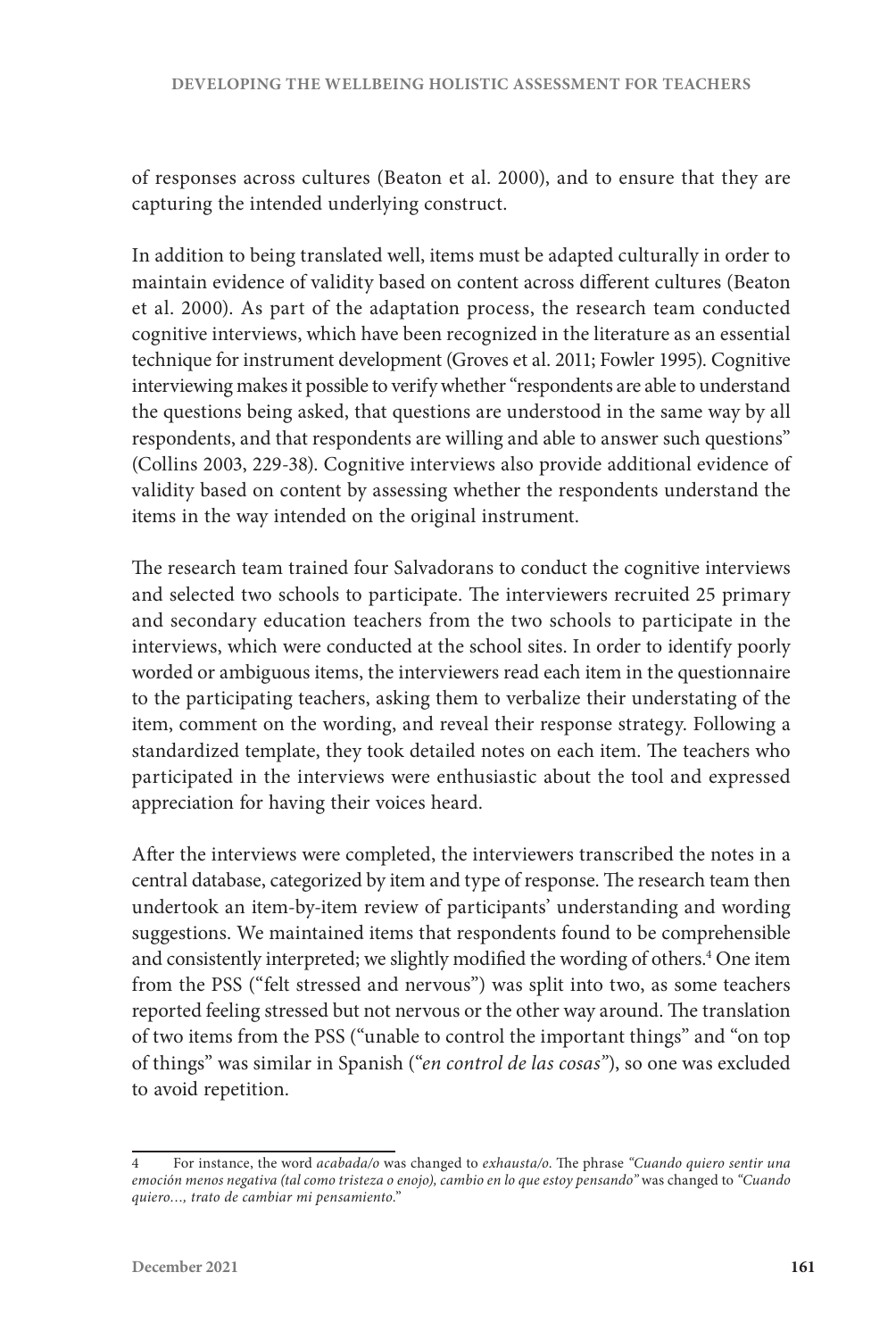Given the resource constraints in crisis- and conflict-affected settings, our goal was to develop a self-administered tool that teachers could complete independently in either a paper or electronic format. With the objective of having a simple and user-friendly questionnaire that respondents could easily understand and answer, we adjusted all measures selected for the tool to fit a five-point Likert scale and standardized the recall periods to two weeks. Specifically, the PSS and MBI-EE items were rated from 1 ("never or almost never") to 5 ("every day"). ERQ items were rated from 1 ("strongly disagree") to 5 ("strongly agree"). The OSTES-CM rating scale was adjusted in accordance with the cognitive interviews and items were rated from 1 ("not at all") to 5 ("completely"). For all the scales in this report, higher scores reflect higher values on the underlying construct. For example, higher scores on the emotion regulation cognitive reappraisal measure indicate greater cognitive reappraisal and higher scores on the perceived stress measure indicate more stress.

#### **Participants and Procedures**

The research team administered a self-reported paper questionnaire to in-service teachers who were participating in the first day of a teacher socioemotional workshop in El Salvador. The workshop was implemented by Family Health International 360 in eight departments—Sonsonate, La Libertad, San Salvador, La Paz, Usulután, San Miguel, La Union, and Ahuachapán—with funding from the Millennium Challenge Corporation and FOMILENIO II.<sup>5</sup> It was open to all teachers within the Salvadoran Integrated Systems of Full-Time Inclusive Schools.6 The questionnaire was administered to collect baseline data from teachers at the beginning of the workshop series. Before the workshop began, all participants received the questionnaire and were informed that participation in the study was anonymous and voluntary, and that they could refuse to participate or opt out at any time once they began. The paper-based questionnaire was self-reported. The procedure for administering the questionnaire and seeking consent was approved by

<sup>5</sup> Seven of these eight departments ranked among the eight with the highest homicide rates per 100,000 people in El Salvador in 2019 (Asociación Civil Diálogos 2020). Nonetheless, it is important to note that department-level analysis of violence obscures municipal-level variations: municipalities with high homicide rates coexist within the same department with municipalities with no homicides (Ingram and Curtis 2014).

<sup>6</sup> In 2018, the Millennium Challenge Fund of El Salvador began implementing the SI-EITP intervention in eight departments of the coastal region with funding from the Millennium Challenge Corporation. The SI-EITP model organizes neighboring schools of all grade levels into an integrated system (or cluster of schools) and implements six components (of which the socioemotional workshops are a part) in 45 integrated systems: (1) provide professional development for specialists and teachers to strengthen content and pedagogical knowledge and technological and social and emotional competencies; (2) strengthen and provide timely and effective technical assistance on pedagogy and school management through the hiring and training of 30 technical education assistants; (3) improve the governance of the 45 integrated systems; (4) strengthen English-language teaching for third-cycle and secondary schools; (5) develop reading communities; and (6) construct and rehabilitate one school in each integrated system.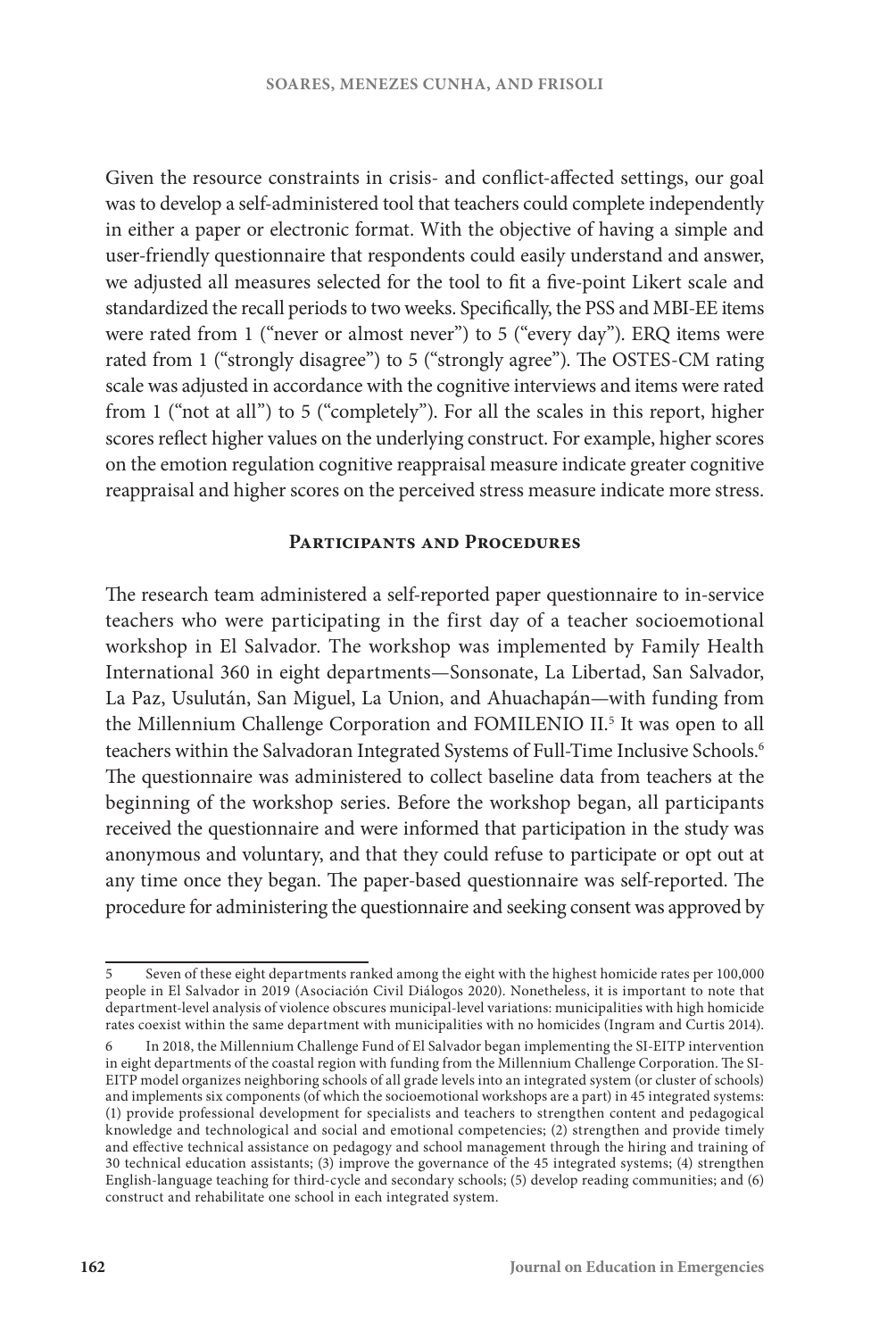the Family Health International 360 protection of human subjects committee. Out of 2,204 teachers participating in the workshop, 1,659 returned the questionnaire.

The questionnaires were processed through optical reading: 65.3 percent of the respondents were female, 71 percent were age 40 or older, and 57 percent were married. The majority of participating teachers (98%) reported having a teaching degree, a bachelor's degree, or higher; 17 percent reported teaching preschool, 58 percent elementary school, 33 percent middle school, and 14 percent high school. Unfortunately, we do not have data on the wellbeing of teachers who chose not to participate in the workshop.

# **STATISTICAL ANALYSES**

To evaluate the psychometric properties of the constructs, we first conducted an EFA for each construct individually, followed by an internal reliability analysis. We then explored validity evidence based on relations to other variables. Next, we conducted an EFA that included all the constructs in the same model. Finally, we performed a CFA to test whether the data fit the hypothesized measurement model.

While EFA is commonly used to explore the nature of scales and the interrelationships of items and CFA is frequently used to test hypotheses and confirm ideas, the appropriateness of EFA versus CFA remains a central question for researchers when developing instruments; no clear consensus has been reached.7 Because this study was the first to implement and test the proposed teacher wellbeing constructs in El Salvador, we first fit an EFA to explore how the items of each proposed scale form a coherent factor, and then fit a CFA model to confirm our hypothesized model. In the next five sections, we describe the steps and specifications we used during the instrument validation process.

# **Exploratory Factor Analysis of Each Scale**

We conducted an EFA separately for each of the four scales—emotion regulation (10 items), emotional exhaustion (9 items), perceived stress (10 items), classroom management (8 items)—in order to explore the latent dimensions of each. Factor loadings represent a particular item's relative contribution to an underlying factor.

<sup>7</sup> The CFA approach to fixing many or all cross-loadings at zero might be problematic and result in a more parsimonious model specification than is suitable for the data (Asparouhov and Muthén 2009). MacCallum, Roznowski, and Necowitz (1992) criticize the tendency to rely on extensive model modification to find well-fitting models using CFA, and Browne (2001) advocates for using EFA rather than CFA for exploratory purposes. Browne (2001) argues that the discovery of mis-specified loadings is more direct through a rotation of the factor matrix than through the examination of model modification indices.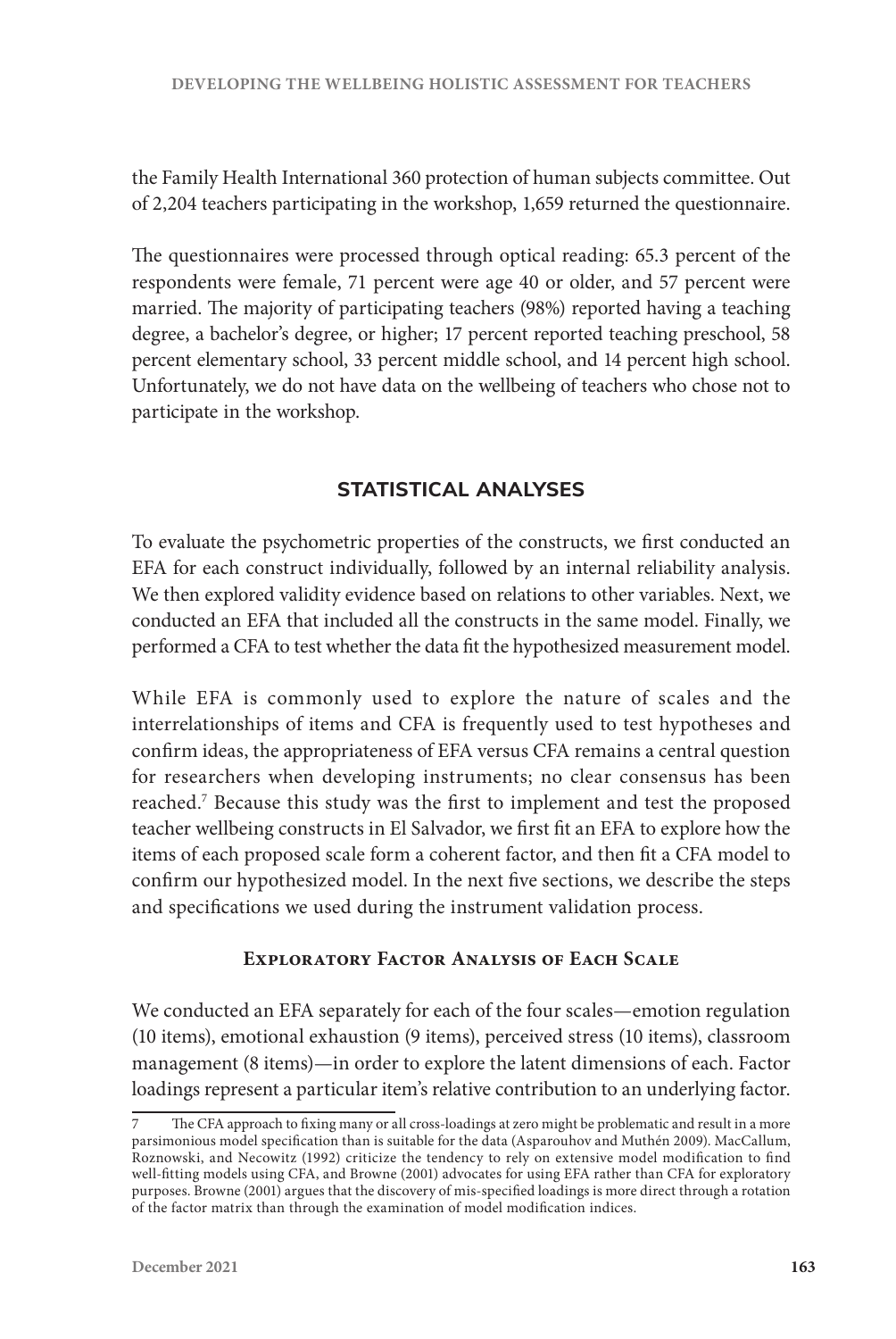They are similar to correlation coefficients and range between -1.00 and 1.00 (Raykov and Marcoulides 2008). Typically, a factor loading greater than 0.30 or less than -0.30 is used as a guideline for an acceptable factor loading, or an association between the item and the underlying factor (Raykov and Marcoulides 2008). In the case of multiple factors, items may load less than -0.30 or greater than 0.30 on one or more factors, which is called a cross-loading. In such cases, a rotation can facilitate the interpretability of factor loadings.<sup>8</sup> We conducted an EFA on a polychoric correlation matrix and applied an oblique (promax) rotation when more than one factor was retained.<sup>9</sup> To determine the number of factors to be retained, we used the Kaiser's criterion of eigenvalues greater than 1, the Cattell scree test, and parallel analysis.<sup>10, 11</sup>

## **Internal Reliability: Cronbach's Alpha**

To further investigate the psychometric properties of each scale, we calculated means, standard deviations, reliability coefficients, and total item correlation. Internal consistency reliability was assessed using Cronbach's alpha coefficient. Even though there is no consensus on acceptable levels of alpha, many authors agree that reliability above 0.70 is acceptable and 0.8 or greater is preferred (Cortina 1993). Coefficients closer to one indicate that the items on the scale are highly corelated and, therefore, measure the variable of interest more accurately.<sup>12</sup> We also conducted a reliability analysis on each of the items for each measure by assessing the scale alpha coefficient when an item was deleted from it.

<sup>8</sup> Unrotated results from a factor analysis are not easy to interpret, and rotation was developed to help researchers clarify and simplify the results of a factor analysis. While orthogonal rotation forces the factors to be uncorrelated, oblique rotation allows for correlation between factors if that is optimal for the solution. Given that constructs tend to be at least marginally correlated, we opted for oblique rotation by applying the Promax method by Thompson (2004), considered the more desirable oblique rotation choice (Costello and Osborne 2005).

<sup>9</sup> Polychoric correlation matrix was used to account for the ordinal structure of the data. Data from rating-scale (Likert) responses are commonly treated as continuous (Norman 2010), even though it is proper to treat such data as ordered categorical (Muthén and Kaplan 1985). EFA is conventionally based on a Pearson correlation matrix, which has been found to underestimate the strength of relationships between ordinal items and generate biased factor loadings (Baglin 2014).

<sup>10</sup> The Kaiser criteria and scree plot have been shown to overestimate the number of dimensions in the data (Baglin 2014). Therefore, we also implement parallel analysis (conducted on a polychoric correlation matrix) using the software FACTOR (Lorenzo-Seva and Ferrando 2006). Except for the EFA that included all scales, parallel analysis yielded the same results as the Kaiser criteria and scree plot for all the constructs analyzed.

<sup>11</sup> According to Osborne and Costello (2004), the most common guideline for the ratio of sample size to the number of variables included (participant-to-item ratio) should be at least 10 to 1. The participant-to-item ratio for this analysis was approximately 45 to 1, where sample size was 1,659 and the number of variables was 37. This indicates that our sample size was sufficient to produce reliable results.

<sup>12</sup> However, the coefficient is sensitive to the number of items in the scale and a larger number of items can result in a larger coefficient.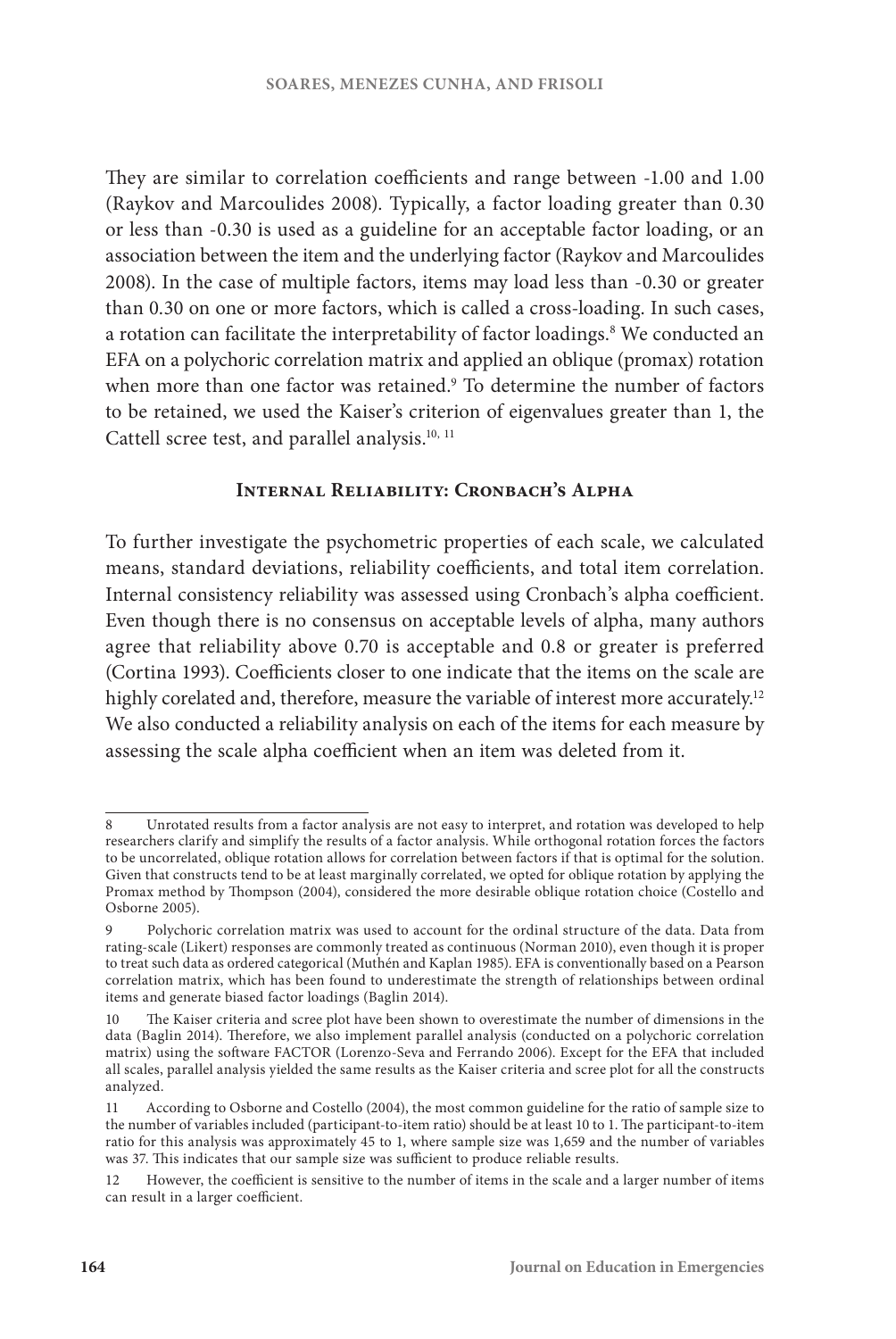#### **Validity Evidence Based on Relations to Other Variables**

We assessed validity evidence based on relations to other variables by analyzing how each of the four selected measures correlates with other measures that have shown previous significant association in the literature, which also is referred to in the literature as concurrent validity. To conduct this analysis, we collected data using the following scales.

**Patient Health Questionnaire Depression Scale** (PHQ-8; Kroenke et al. 2010). This scale, which measures depressive symptoms (e.g., "feeling down, depressed, or hopeless"), consists of eight items rated on a four-point Likert-type scale (1, "not at all," to 4, "nearly every day"). The alpha coefficient for the PHQ-8 in the current sample was 0.82.

**Generalized Anxiety Disorder Scale** (GAD-7; Spitzer et al. 2006). This scale measures generalized anxiety symptoms (e.g., "feeling nervous, anxious, or on edge") on a four-point Likert-type scale (1, "not at all," to 4, "nearly every day"). The alpha coefficient for the GAD-7 in our sample was 0.88.

**Positive and Negative Affect Rating Short Form** (PANAS; Thompson 2007). This brief ten-item measure asks participants to rate how they "felt during the past few weeks" on ten emotions using a five-point Likert-type scale (1, "very little or not at all," to 5, "extremely"). The alpha coefficients for positive and negative affect subscales were 0.80 and 0.88, respectively.

We also assessed the intercorrelation among the measures in the tool, and correlations between the four measures and key sociodemographic variables: gender, age, marital status, socioeconomic status (SES), and educational level taught.13 Assessing these correlations helped us understand whether the scales are indeed measuring what they are supposed to be measuring, while also expanding our knowledge on how background demographics might be associated with teacher wellbeing measures.<sup>14</sup>

<sup>13</sup> Pearson's correlation was implemented using pwcorr in Stata. Pwcorr has the option of showing statistical significance of the correlation and handles missing values by pairwise deletion (all available observations are used to calculate each pairwise correlation).

<sup>14</sup> In the case of missing responses, the following rule was used: If surveys were missing less than 50 percent of responses, the average score for the item was used. This rule was applied to the main constructs and to the additional scales.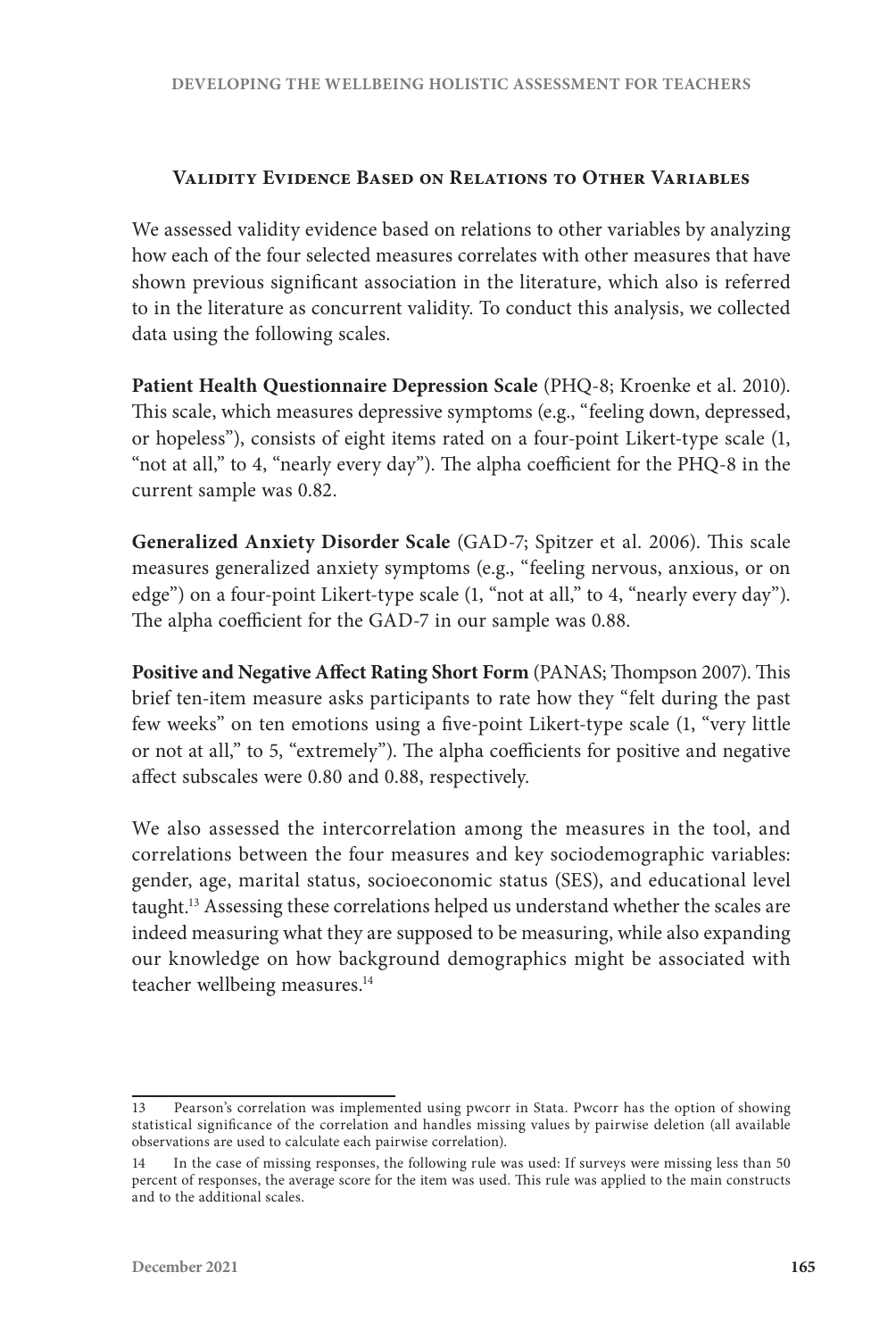## **Exploratory Factor Analysis on All Scales**

To further investigate whether each scale is indeed measuring different constructs, we conducted an EFA that pooled all scales of the tool. We included all 37 items of the tool using a polychoric correlation matrix and oblique (promax) rotation. We used Kaiser's criterion of eigenvalues, a Cattell scree test, and parallel analysis to determine the number of factors to be retained. We discuss our decision to maintain or exclude items that demonstrated poor performance throughout the validation process.

## **CONFIRMATORY FACTOR ANALYSIS**

Finally, we conducted a CFA to test whether the data fit the hypothesized measurement model. Different estimators can be used for model fitting with categorical data, but here we used the diagonally weighted least squares estimator (WLSMV in Mplus), which was appropriate in this case (Muthén, Muthén, and Asparouhov 2015).

Because the Chi-square statistic is sensitive to sample size and may reject well-fitting models, our model fit assessment put more emphasis on the other statistics. We reported the root mean square error of approximation (RMSEA), the comparative fit index (CFI), the Tucker-Lewis Index (TLI), and the standardized root mean square residual (SRMR).<sup>15</sup> We assessed these fit statistics to determine whether the models are providing a good fit to the data. Following recommendations from Hu and Bentler (1999), we adopted the following cutoff values as a guide for establishing whether the models fit the data well, as follows: SRMR ideally below 0.08 and at most 0.10; RMSEA ideally below 0.06 and at most 0.10; and CFI and TLI ideally above 0.95, with a minimum of 0.90.

## **RESULTS**

# **Descriptive Statistics, EFA, Internal Consistency, and Validity for Each Scale**

Table 1 and Table 2 show (1) descriptive statistics for each item and scale (on a fivepoint Likert scale); (2) Cronbach's alpha coefficient for each scale; (3) the eigenvalue

<sup>15</sup> The SRMR and RMSEA are measures of absolute fit, with values closer to zero indicating a better fit. The CFI and TLI are, in turn, a measure of relative fit, with values closer to one indicating a better fit.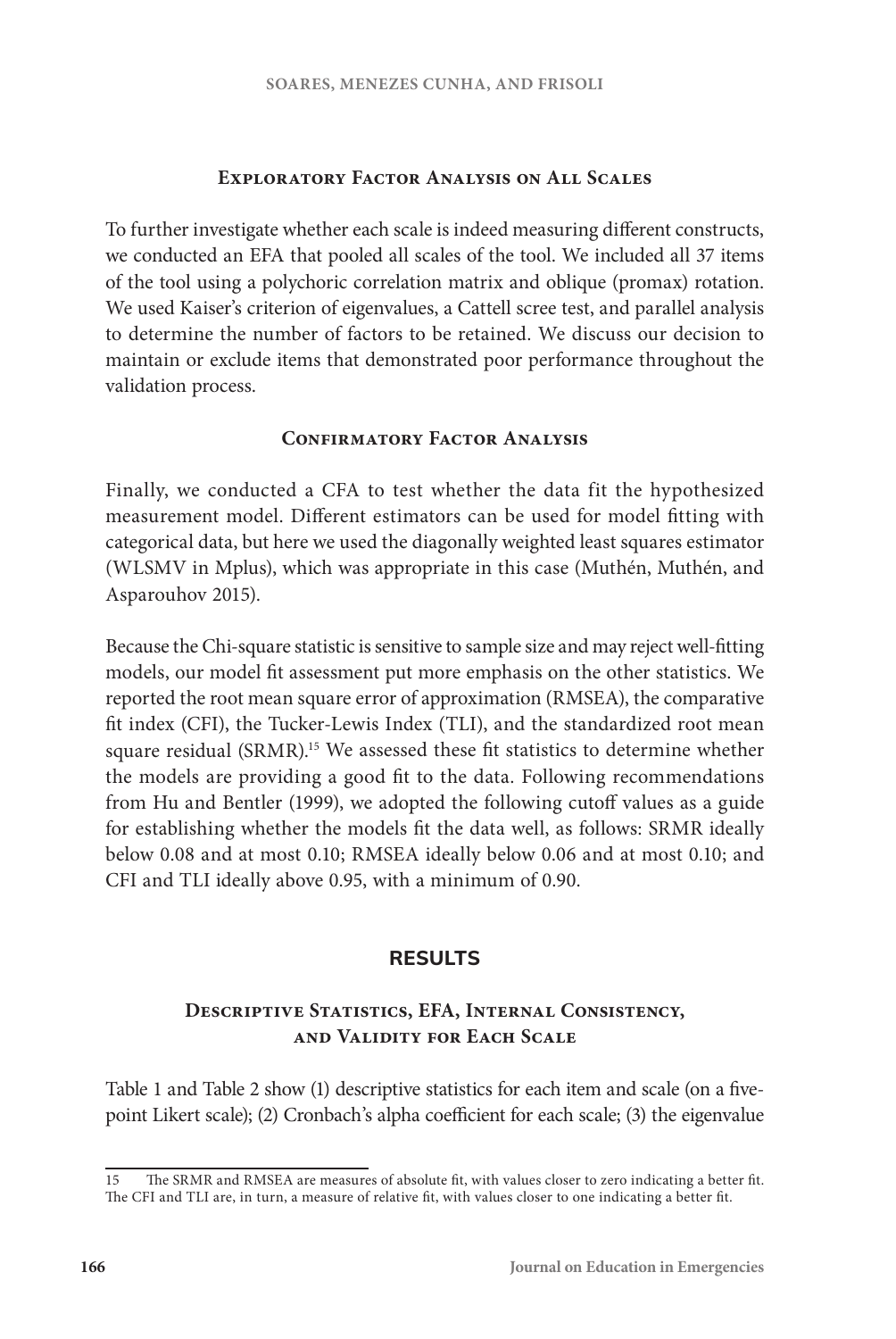and percentage of variance explained by the factor retained in the EFA;<sup>16</sup> (4) total item correlation for each item  $(r)$ ;<sup>17</sup> (5) EFA loading for each item; and (6) the Cronbach's alpha coefficient the scale possessed when each item was deleted from it.<sup>18</sup> Table 3 provides Pearson correlations and significant levels.19 Taken together, these statistics give us a measure of how strong and consistent these constructs are, where higher values for alphas (>0.70), total item correlation (>0.20), and factor loadings magnitude (less than -0.30 or greater than 0.30) indicate that the constructs are solid and working well. Below we describe the results for each measurement in more detail.

| <b>Item</b>                                                                                                       | Obs. | Mean | Std. | r     | Alpha | <b>EFA</b> |
|-------------------------------------------------------------------------------------------------------------------|------|------|------|-------|-------|------------|
| <b>Emotion regulation reappraisal</b>                                                                             | 1624 | 3.99 | 0.62 |       |       |            |
| When I want to feel more positive<br>emotion (such as joy or amusement),<br>I change what I'm thinking about.     | 1589 | 3.89 | 1.01 | 0.36  | 0.71  | 0.60       |
| When I want to feel less negative<br>emotion (such as sadness or anger),<br>I change what I'm thinking about.     | 1548 | 3.95 | 1.03 | 0.42. | 0.69  | 0.69       |
| When I'm faced with a stressful situa-<br>tion, I make myself think about it<br>in a way that helps me stay calm. | 1568 | 4.14 | 0.93 | 0.43  | 0.69  | 0.68       |
| When I want to feel more positive<br>emotion, I change the way I'm<br>thinking about the situation.               | 1587 | 4.03 | 0.94 | 0.53  | 0.66  | 0.77       |
| I control my emotions by changing<br>the way I think about the situation<br>I'm in.                               | 1541 | 3.96 | 0.89 | 0.49  | 0.67  | 0.76       |

*Table 1:* Descriptive Statistics, Total Item Correlation, Internal Reliability, and EFA Loadings<sup>20</sup>

16 The eigenvalue represents the total amount of variance explained by the factor and is calculated as the sum of squared factor loadings across all items for each factor. The eigenvalues are higher when there are at least some variables with high factor loadings, and lower when there are mostly low loadings. In practice, only factors with eigenvalues of 1 or higher are analyzed, although other approaches are also used to select the ideal number of factors.

17 Total item correlation, or item rest correlation, is the correlation between an item and the scale that is formed by all other items.

18 Before conducting an EFA, we assessed its suitability. An inspection of the polychoric correlation between the items showed that correlations were high and did not go below 0.28 in any case (Table A1). The Kaiser-Meyer-Olkin measure was greater than 0.73 for each measurement, which according to Kaiser are acceptable classifications (Kaiser and Rice 1974). Bartlett's test of sphericity was statistically significant (p<.000) for each scale, which indicates that the data were suitable for EFA.

19 Pearson correlation was implemented using pwcorr in Stata. Pwcorr has the option of showing statistical significance of the correlation and handles missing values by pairwise deletion (all available observations are used to calculate each pairwise correlation).

20 Items on the emotional exhaustion scale are from the Maslach Burnout Inventory, copyright (c) 1996 Wilmar B. Schaufeli, Michael P. Leiter, Christina Maslach, and Susan E. Jackson. All rights reserved. The inventory may not be used without permission of the publisher, Mind Garden, Inc. www.mindgarden.com.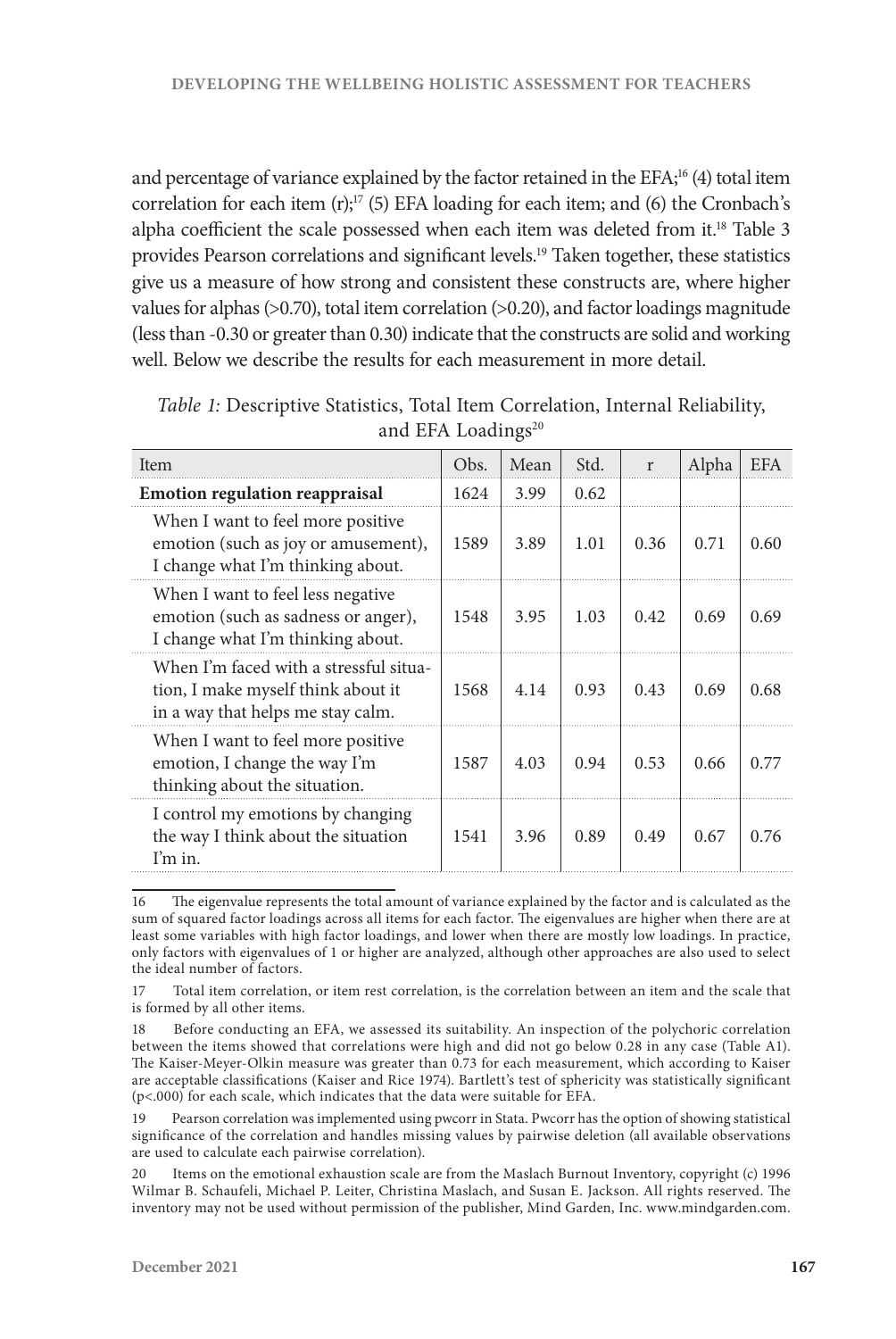| Item                                                                                                | Obs. | Mean | Std. | $\mathbf r$ | Alpha | <b>EFA</b> |
|-----------------------------------------------------------------------------------------------------|------|------|------|-------------|-------|------------|
| When I want to feel less negative<br>emotion, I change the way I'm<br>thinking about the situation. | 1592 | 4.01 | 0.88 | 0.48        | 0.67  | 0.75       |
| Alpha                                                                                               |      |      |      |             | 0.72  |            |
| Eigenvalue (Factor 1)                                                                               |      |      |      |             |       | 3.44       |
| % Variance (Factor 1)                                                                               |      |      |      |             |       | 0.34       |
| <b>Emotion regulation suppression</b>                                                               | 1508 | 3.04 | 0.94 |             |       |            |
| I keep my emotions to myself.                                                                       | 1390 | 3.19 | 1.24 | 0.54        | 0.68  | 0.79       |
| When I am feeling positive emotions,<br>I am careful not to express them.                           |      | 2.72 | 1.24 | 0.56        | 0.66  | 0.82       |
| I control my emotions by not<br>expressing them.                                                    | 1464 | 2.84 | 1.24 | 0.60        | 0.64  | 0.84       |
| When I am feeling negative emotions,<br>I make sure not to express them.                            | 1587 | 3.38 | 1.22 | 0.41        | 0.75  | 0.65       |
| Alpha                                                                                               |      |      |      |             | 0.74  |            |
| Eigenvalue (Factor 2)                                                                               |      |      |      |             |       | 2.09       |
| % Variance (Factor 2)                                                                               |      |      |      |             |       | 0.21       |
| Cumulative Variance (Factor 1 +<br>Factor 2)                                                        |      |      |      |             |       | 0.55       |
| <b>Emotional exhaustion</b>                                                                         | 1630 | 1.55 | 0.5  |             |       |            |
| Drained                                                                                             | 1618 | 1.86 | 0.77 | 0.63        | 0.84  | 0.79       |
| Used up                                                                                             | 1606 | 2.14 | 0.94 | 0.63        | 0.84  | 0.77       |
| Fatigued                                                                                            | 1598 | 1.51 | 0.74 | 0.65        | 0.84  | 0.80       |
| End of my rope                                                                                      | 1563 | 1.64 | 0.81 | 0.64        | 0.84  | 0.80       |
| <b>Burned</b> out                                                                                   | 1614 | 1.35 | 0.68 | 0.72        | 0.83  | 0.89       |
| Frustrated                                                                                          | 1590 | 1.18 | 0.49 | 0.53        | 0.85  | 0.74       |
| Working too hard                                                                                    | 1581 | 1.63 | 0.81 | 0.47        | 0.86  | 0.68       |
| <b>Stress</b>                                                                                       | 1598 | 1.42 | 0.66 | 0.53        | 0.85  | 0.73       |
| Strain                                                                                              | 1594 | 1.23 | 0.53 | 0.58        | 0.85  | 0.78       |
| Alpha                                                                                               |      |      |      |             | 0.86  |            |
| Eigenvalue                                                                                          |      |      |      |             |       | 5.44       |
| % Variance                                                                                          |      |      |      |             |       | 0.60       |

*Note:* Negative items were reverse scored; "r" shows total-item correlation and "alpha" shows internal reliability for the scale if the item is excluded.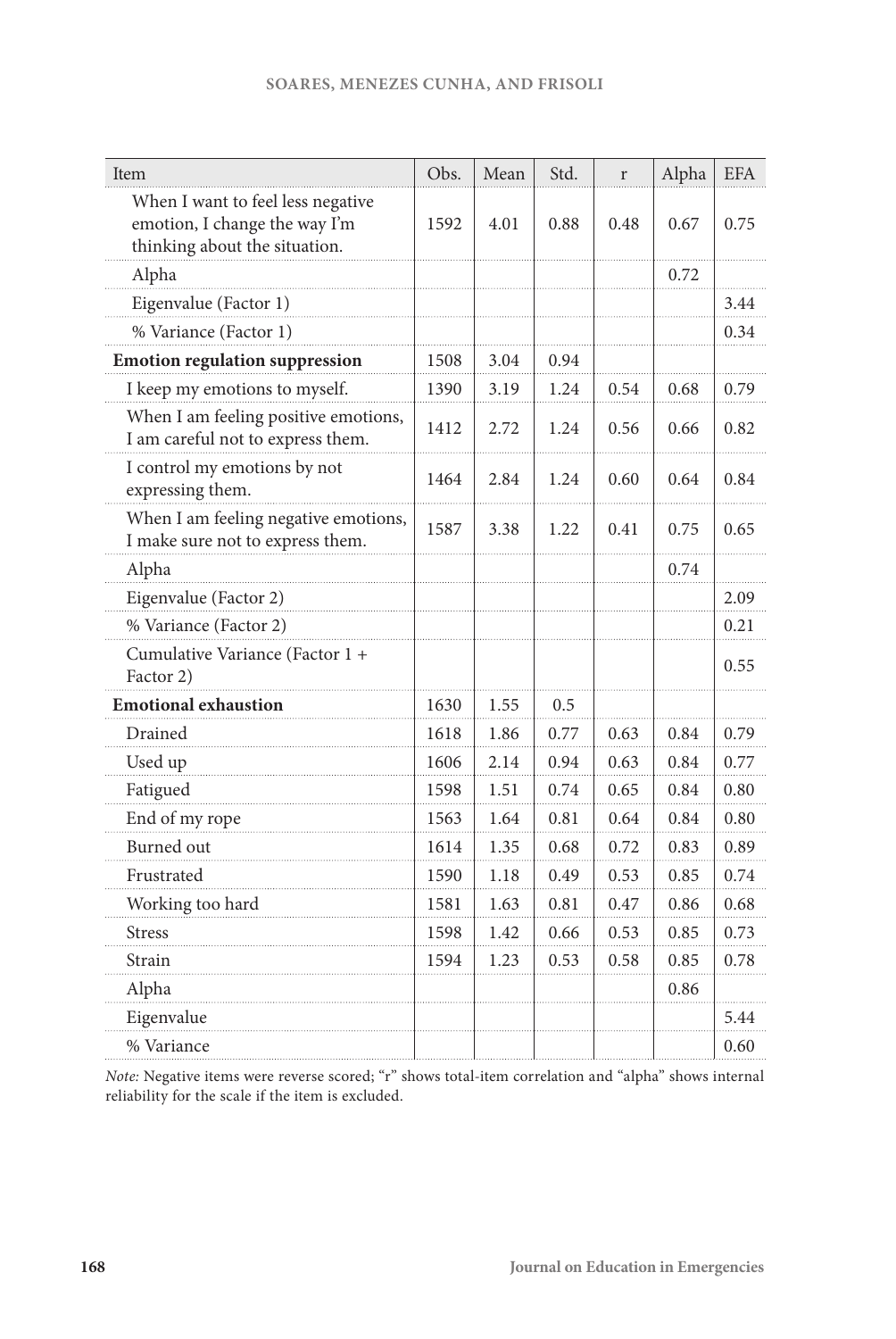| <b>Item</b>                                                                   | Obs. | Mean           | Std. | $\mathbf r$ | Alpha | <b>EFA</b> |
|-------------------------------------------------------------------------------|------|----------------|------|-------------|-------|------------|
| Perceived stress I (In the past two weeks,<br>how often have you)             | 1628 | 1.69           | 0.51 |             |       |            |
| been upset because of something that<br>happened unexpectedly?                | 1611 | 1.67           | 0.65 | 0.44        | 0.71  | 0.69       |
| felt "stressed"?                                                              | 1597 | 1.93           | 0.82 | 0.56        | 0.67  | 0.80       |
| felt nervous?                                                                 | 1589 | 1.57           | 0.74 | 0.51        | 0.69  | 0.74       |
| found that you could not cope with all<br>the things that you had to do?      | 1588 | 1.81           | 0.95 | 0.34        | 0.75  | 0.64       |
| been angered because of things that<br>were outside of your control?          | 1613 | 1.62           | 0.74 | 0.47        | 0.70  | 0.75       |
| felt difficulties were piling up so high<br>that you could not overcome them? | 1612 | 1.52           | 0.72 | 0.54        | 0.68  | 0.77       |
| Alpha                                                                         |      |                |      |             | 0.74  |            |
| Eigenvalue (Factor 1)                                                         |      |                |      |             |       | 3.75       |
| % Variance (Factor 1)                                                         |      |                |      |             |       | 0.37       |
| Perceived stress II (In the past two<br>weeks, how often have you)            | 1625 | 2.76           | 1.09 |             |       |            |
| felt confident about your ability to<br>handle your personal problems?        | 1576 | 2.62           | 1.44 | 0.63        | 0.79  | 0.83       |
| felt that things were going your way?                                         | 1598 | 3.12           | 1.25 | 0.56        | 0.82  | 0.80       |
| been able to control irritations in your<br>life?                             | 1591 | 2.75           | 1.38 | 0.69        | 0.76  | 0.86       |
| felt that you were on top of things?                                          | 1578 | 2.55           | 1.31 | 0.71        | 0.75  | 0.85       |
| Alpha                                                                         |      |                |      |             | 0.82  |            |
| Eigenvalue (Factor 2)                                                         |      |                |      |             |       | 2.38       |
| % Variance (Factor 2)                                                         |      |                |      |             |       | 0.24       |
| Cumulative Variance<br>(Factor 1 + Factor 2)                                  |      |                |      |             |       | 0.61       |
| <b>Classroom</b> management                                                   | 1608 | $\overline{4}$ | 0.59 |             |       |            |
| How much can you do to control<br>disruptive behavior in the classroom?       | 1603 | 4.05           | 0.79 | 0.60        | 0.87  | 0.76       |
| How much can you do to get children<br>to follow classroom rules?             | 1598 | 4.05           | 0.71 | 0.67        | 0.86  | 0.82       |
| How much can you do to calm a stu-<br>dent who is disruptive or noisy?        | 1589 | 4.02           | 0.78 | 0.69        | 0.86  | 0.84       |

*Table 2:* Descriptive Statistics, Total Item Correlation, Internal Reliability, and EFA Loadings (cont.)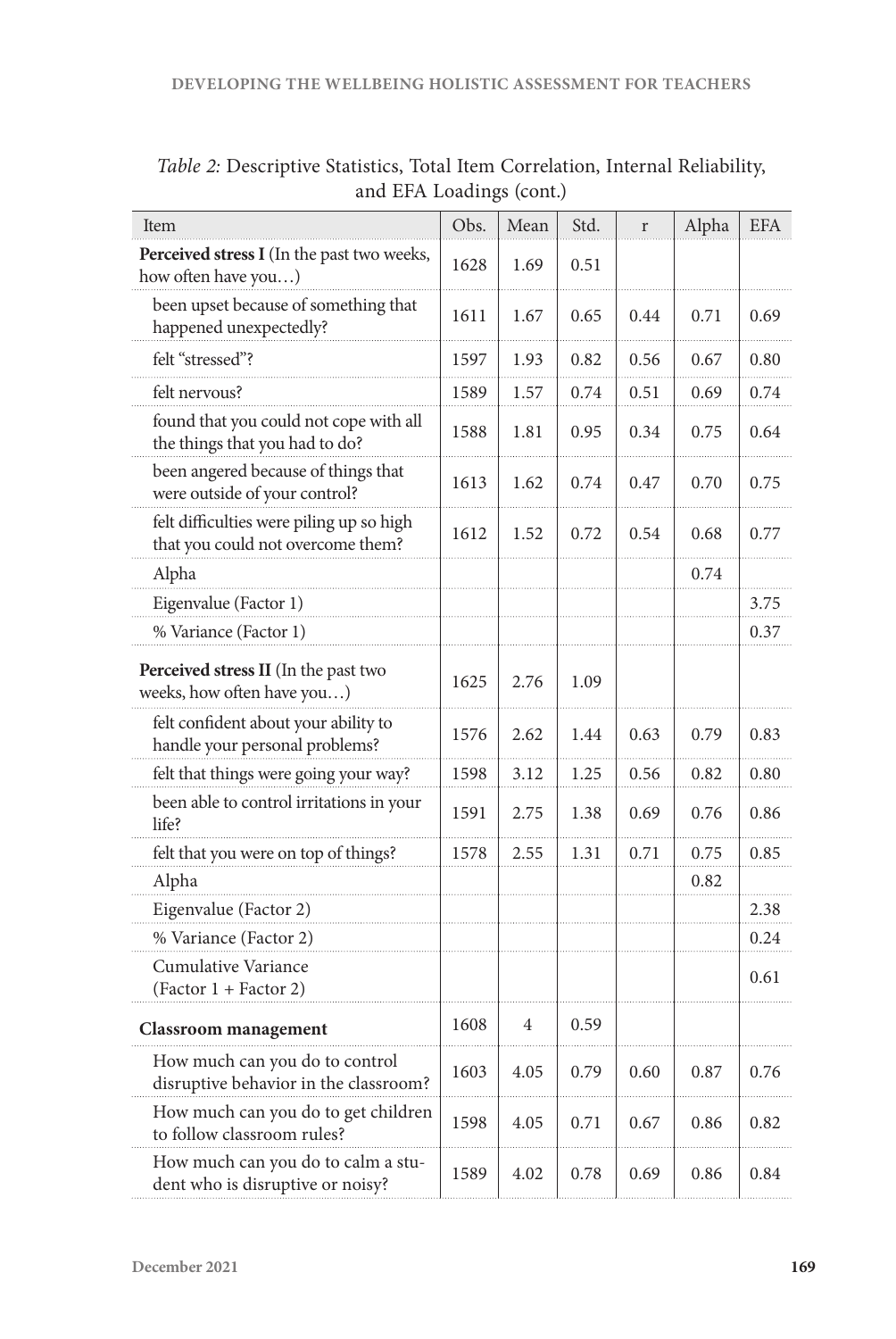| Item                                                                                              | Obs. | Mean | Std. | r    | Alpha | <b>EFA</b> |
|---------------------------------------------------------------------------------------------------|------|------|------|------|-------|------------|
| To what extent can you establish a<br>classroom-management system with<br>each group of students? | 1581 | 3.95 | 0.80 | 0.65 | 0.86  | 0.80       |
| To what extent can you keep a few<br>problem students from ruining an<br>entire lesson?           | 1590 | 4.02 | 0.84 | 0.69 | 0.86  | 0.82       |
| To what extent can you respond to<br>defiant students?                                            | 1587 | 3.83 | 0.87 | 0.60 | 0.87  | 0.75       |
| To what extent can you make your<br>expectations clear about student<br>hehavior?                 | 1585 | 4.09 | 0.77 | 0.66 | 0.86  | 0.80       |
| To what extent can you establish<br>routines to keep activities running<br>smoothly?              | 1597 | 4.02 | 0.79 | 0.61 | 0.87  | 0.76       |
| Alpha                                                                                             |      |      |      |      | 0.88  |            |
| Eigenvalue                                                                                        |      |      |      |      |       | 5.04       |
| % Variance                                                                                        |      |      |      |      |       | 0.63       |

*Note:* (i) Negative items were reversed scored; "r" shows total-item correlation and "alpha" shows internal reliability for the scale if the item is excluded. (ii) All scales are measures on a five-point Likert scale and recall periods are standardized to two weeks. PSS and MBI-EE items were rated from 1 ("never or almost never") to 5 ("every day"). ERQ items were rated from 1 ("strongly disagree") to 5 ("strongly agree"). OSTES-CM rating scale was adjusted based on the cognitive interviews and items rated from 1 ("not at all') to 5 ("completely").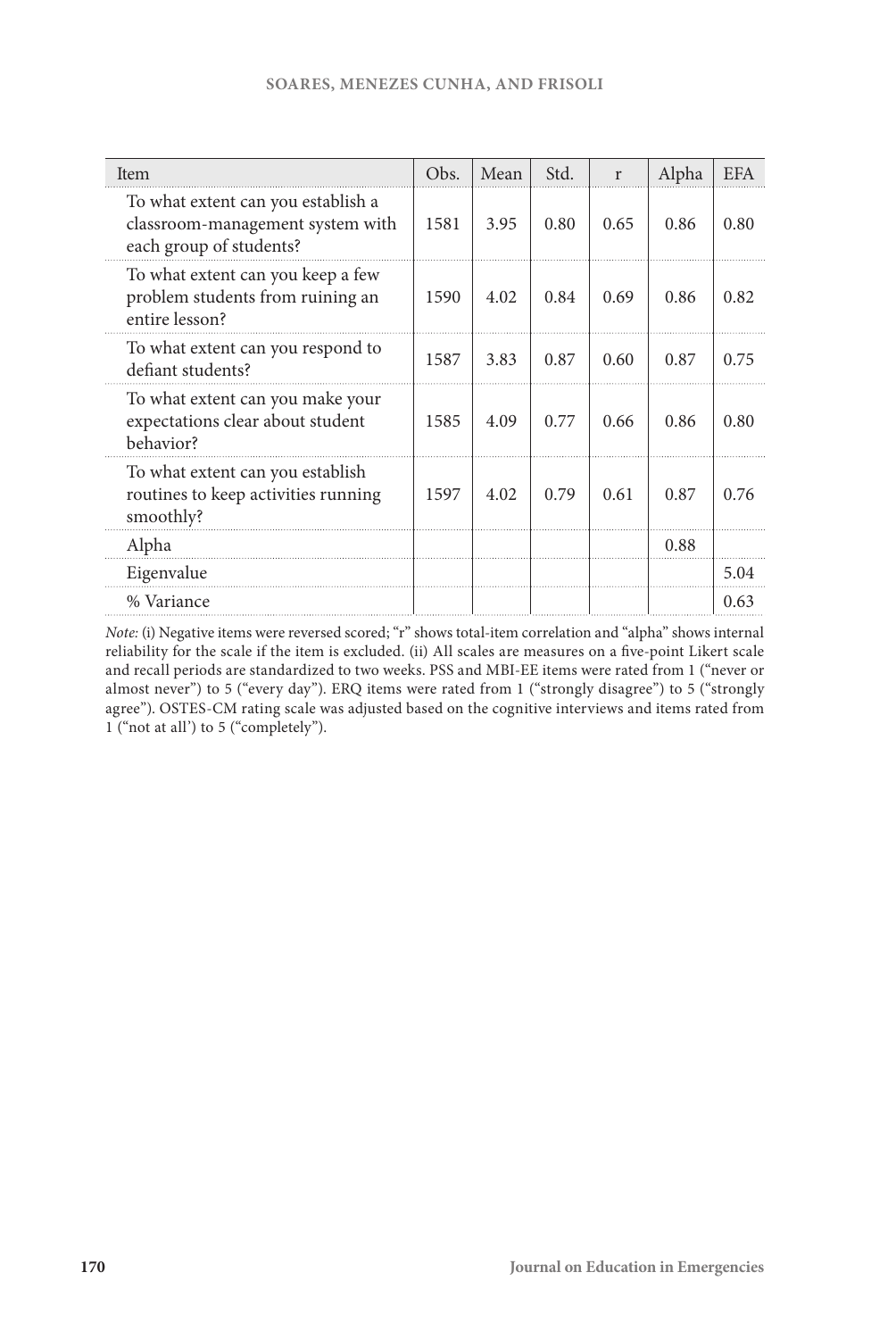| Variables            | (1)      | (2)          | (3)          | (4)      | (5)      | (6)      |
|----------------------|----------|--------------|--------------|----------|----------|----------|
| (1) Emo. Reg. Reap.  | 1        |              |              |          |          |          |
| (2) Emo. Reg. Sup.   | $0.26*$  | $\mathbf{1}$ |              |          |          |          |
| (3) Emo. Exhaustion  | $-0.07*$ | $0.06*$      | 1            |          |          |          |
| $(4)$ Stress I       | $-0.07*$ | $0.11*$      | $0.59*$      | 1        |          |          |
| (5) Stress II        | $-0.12*$ | $0.18*$      | $0.13*$      | $0.17*$  | 1        |          |
| (6) Class Management | $0.18*$  | $\Omega$     | $-0.16*$     | $-0.17*$ | $-0.26*$ | 1        |
| (7) Positive Affect  | $0.21*$  | $-0.07*$     | $-0.16*$     | $-0.15*$ | $-0.32*$ | $0.27*$  |
| (8) Negative Affect  | $-0.07*$ | $0.07*$      | $0.39*$      | $0.52*$  | $0.17*$  | $-0.14*$ |
| (9) Depression       | $-0.09*$ | $0.15*$      | $0.55*$      | $0.62*$  | $0.25*$  | $-0.17*$ |
| (10) Anxiety         | $-0.06*$ | $0.14*$      | $0.55*$      | $0.71*$  | $0.21*$  | $-0.15*$ |
| $(11)$ Female        | 0.02     | 0.03         | $\mathbf{0}$ | $0.11*$  | $0.13*$  | $-0.09*$ |
| $(12)$ Age           | 0.03     | 0.05         | 0.01         | 0.04     | 0.04     | $-0.01$  |
| (13) Married         | $-0.03$  | $-0.03$      | 0.02         | $-0.01$  | 0.02     | $-0.02$  |
| $(14)$ SES           | 0.02     | $-0.02$      | 0.02         | 0.03     | $-0.02$  | $0.09*$  |
| (15) Preschool       | 0.02     | 0.05         | 0.02         | 0.04     | $0.08*$  | $-0.07*$ |
| (16) Elem. School    | $\theta$ | $0.08*$      | $\Omega$     | $\theta$ | 0.03     | $-0.01$  |
| (17) Middle School   | $-0.03$  | $-0.04$      | 0.05         | 0.03     | $-0.09*$ | $0.06*$  |
| (18) High School     | $-0.02$  | $-0.07*$     | $-0.01$      | $-0.03$  | $-0.07*$ | 0.02     |

*Table 3:* Pearson Correlations between Tool Measures, External Measures, and Demographics<sup>21</sup>

*Note:* \* shows significance at the .05 level

#### **Emotion Regulation Questionnaire**

Descriptive statistics for the items and the scales show that teachers scored relatively high on the emotion regulation reappraisal subscale: the mean for each item ranged from 3.89 to 4.14, and the scale mean was 3.99 out of 5.<sup>22</sup> The average was lower for the emotion regulation suppression: item means ranged from 2.72 to 3.38, and the scale mean was 3.04.23 This is consistent with other

<sup>21</sup> Each cell shows Pearson correlation between the two variables in the roll and in the column. Pearson correlation was implemented using pwcorr in Stata. Pwcorr has the option of showing statistical significance of the correlation and handles missing values by pairwise deletion (all available observations are used to calculate each pairwise correlation).

<sup>22</sup> Minimum value is 1 and maximum value is 5.

<sup>23</sup> Negative items of all constructs were reverse coded.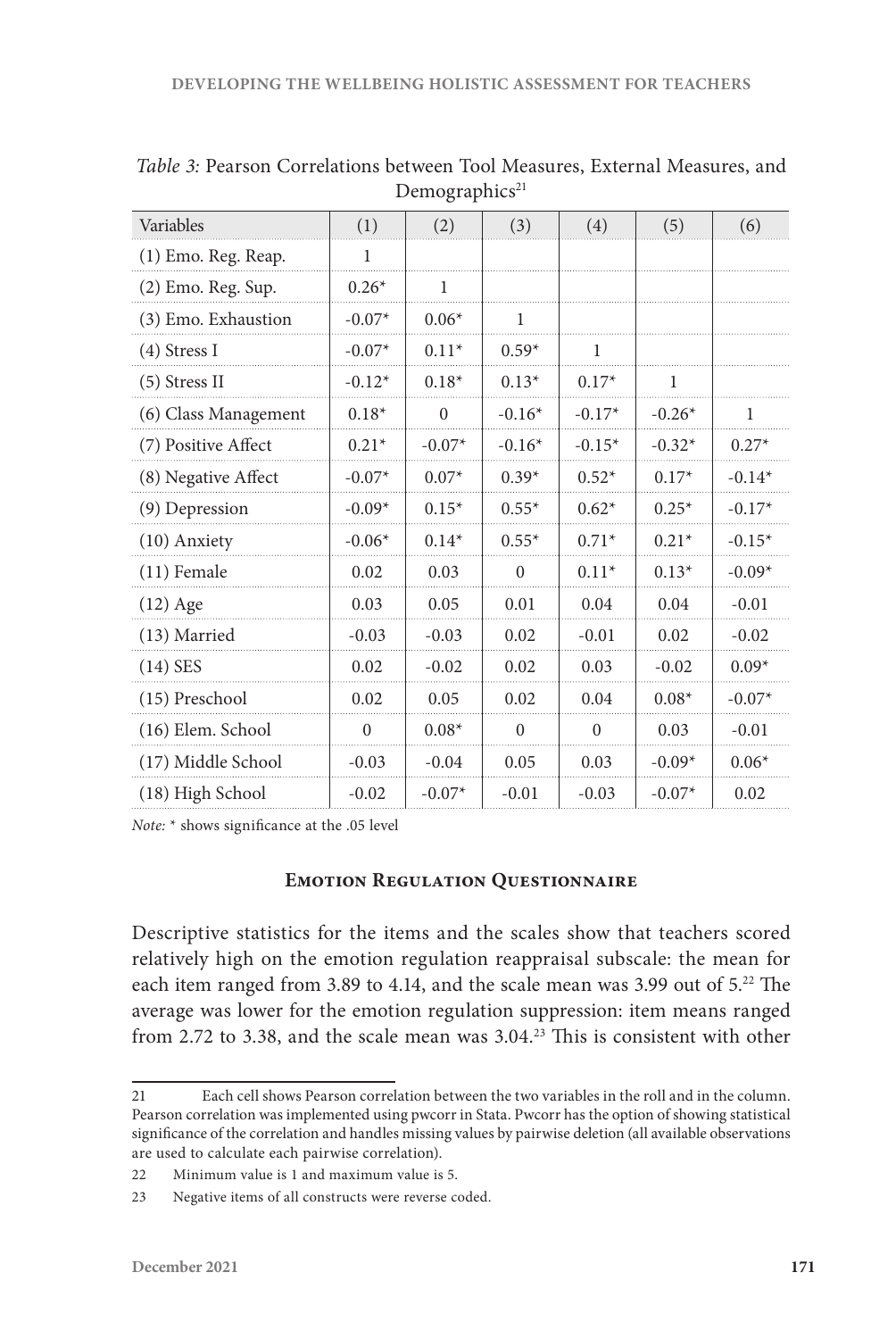studies that found teachers more prone to using cognitive reappraisal than expressive suppression strategies (Tsouloupas et al. 2010), meaning that they tend to reinterpret challenging situations in nonemotional terms rather than inhibit signs of their inner feelings when regulating their emotions.

EFA yielded a two-factor solution, which accounted for 55 percent of the variance that matched the exact original structure of the ERQ proposed by Gross and John (2003) and was subsequently replicated by EFA and CFA in the student samples (Chen 2010; D'Argembeau and Van der Linden 2006; Balzarotti, John, and Gross 2010). EFA yielded one factor for the emotion regulation reappraisal subscale, with eigenvalue of 3.02 accounting for 34 percent of variance; the item loadings ranged from 0.69 to 0.71. The second factor that emerged from the exploratory factor analysis for the suppression subscale showed eigenvalue of 2.42, which accounts for 21 percent of variance. The item loadings ranged from 0.64 to 0.75.

The Cronbach's alpha for the emotion regulation reappraisal subscale was 0.72, and there was no item that, if excluded, would increase this reliability. Item total correlation was high, ranging from 0.36 to 0.53. The emotion regulation suppression subscale showed a total reliability of 0.74, which increased by 0.01 if the fourth item of the scale was excluded. Item total correlation ranged from 0.41 to 0.60.

Table 3 presents clear evidence that emotional suppression is significantly associated with increased depression, anxiety, perceived stress, and negative affect. It also supports an association between reappraisal and more positive emotion. Overall, these findings are consistent with previous studies (Spaapen et al. 2014; Wiltink et al. 2011; Gross and John 2003) that analyzed correlations between the ERQ and other scales. No significant age correlations were observed for suppression or reappraisal, which is in keeping with findings from Spaapen et al. (2014) and Wiltink et al. (2011) but contrary to previous studies showing a positive association between older people and cognitive reappraisal (Charles and Carstensen 2007). Contrary to expectations, we also did not find any association between suppression and gender. While no gender differences have been observed in the use of reappraisal, several studies have shown that males tend to suppress emotions more than females (Spaapen et al. 2014; Wiltink et al. 2011; Balzarotti et al. 2010; Gross and John 2003). Suppression is also positively associated with teaching elementary school and negatively associated with teaching high school, meaning that teachers at the elementary level tend to suppress their emotions more. Finally, we did not find evidence for associations between reappraisal or suppression and marital or SES status, which have not been previously explored in the literature.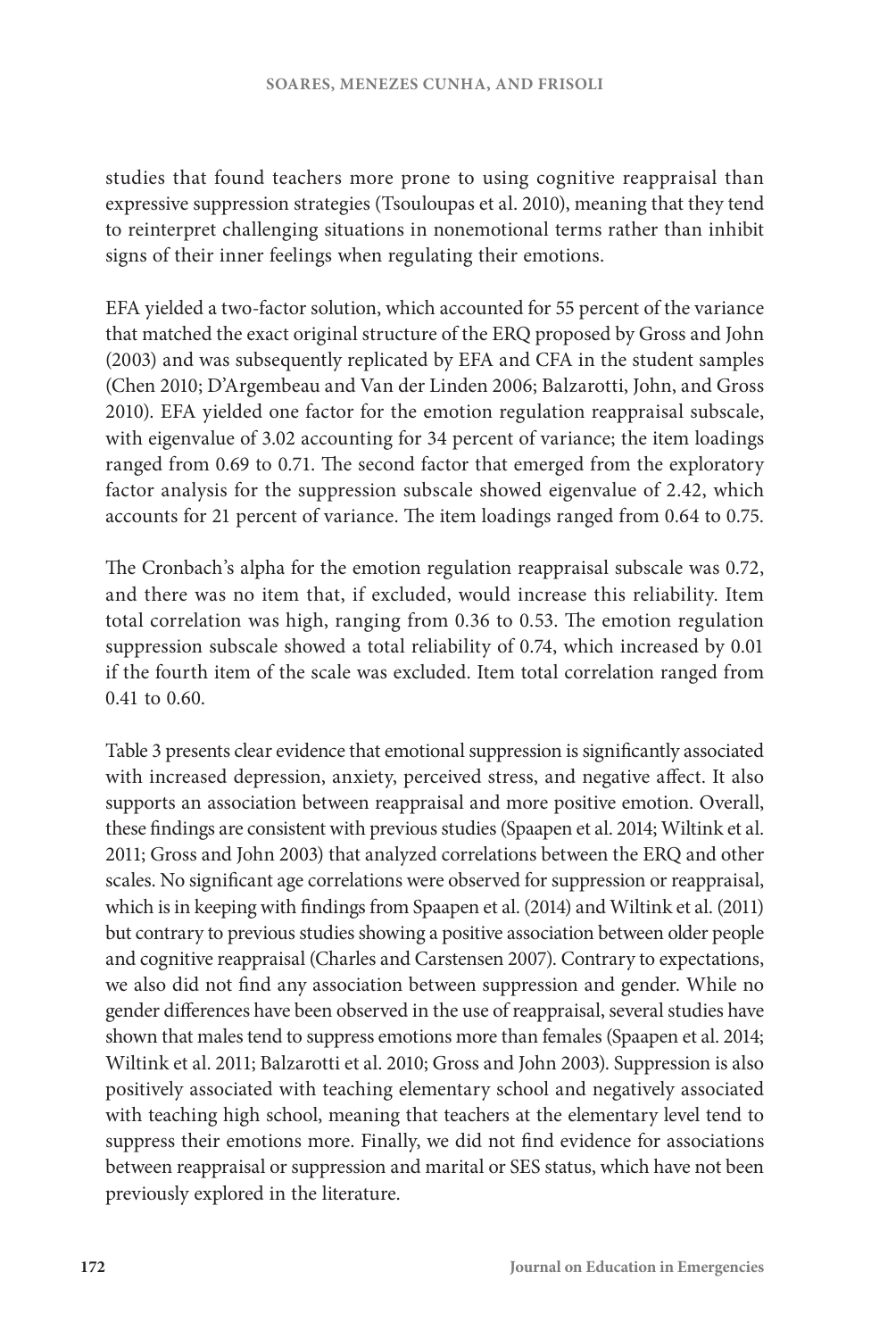**Emotional Exhaustion (EE) Subscale.** Descriptive statistics show that teachers' scores on each item ranged from 1.18 to 2.14, and the overall scale mean was 1.55 out of 5. The results of EFA indicated a dominant one-factor solution with eigenvalue of 5.44, accounting for 60 percent of variance, and the item loadings ranged from 0.68 to 0.89. While the reliability and validity of the MBI educators survey have been established in previous articles (Aluja, Blanch, and García 2005; Boles et al. 2000), we are not aware of any studies that separately validate the emotional exhaustion subscale for educators. Given the original three-factor structure of the MBI, we would expect all nine items of the MBI-EE, which form one factor in the original MBI, to load well into only one factor.

The MBI-EE subscale showed an overall Cronbach's alpha of 0.86, and this reliability would not increase by excluding any of the items. Item total correlation ranged from 0.49 to 0.94.

Results shown in Table 3 indicate that emotional exhaustion is associated with increased stress, negative affect, depression, and anxiety, and with decreased CMSE. This is consistent with the previous literature that found significant correlations between emotional exhaustion and depression and anxiety (Calvete and Villa Sánchez 1999; Schonfeld and Bianchi 2016), and emotional exhaustion and CMSE (Dicke et al. 2014; Aloe et al. 2014) among teacher samples. In contrast to previous literature that reported higher levels of emotional exhaustion in females than in males (Grayson and Alvarez 2008; Lau, Yuen, and Chan 2005), we did not find any association between gender and emotional exhaustion in the Salvadoran teachers sample. We found no associations between marital status, SES, age, or education level taught. The lack of association with education level taught is somewhat unexpected, given the degree of control and influence gangs have in the functioning of secondary schools in El Salvador (ECCN 2016).

**Perceived Stress Scale.** Teachers scored higher on the positive scale than the negative scale, which is similar to the pattern we found for emotion regulation: item averages for the positive scale ranged from 2.55 to 3.12, and the scale mean was 2.75, whereas item averages for the negative scale ranged from 1.52 to 1.93, and the scale mean was 1.69 out of 5.

EFA yielded two factors with eigenvalues of 3.75 and 2.38, accounting for 61 percent of variance. The percentage of variance explained by the two factors was higher than what was found by previous studies, most of which have shown that the two-factor structure accounts for less than 50 percent of the total variance (Lee 2012). Factor 1, which accounted for 37 percent of variance, consisted of six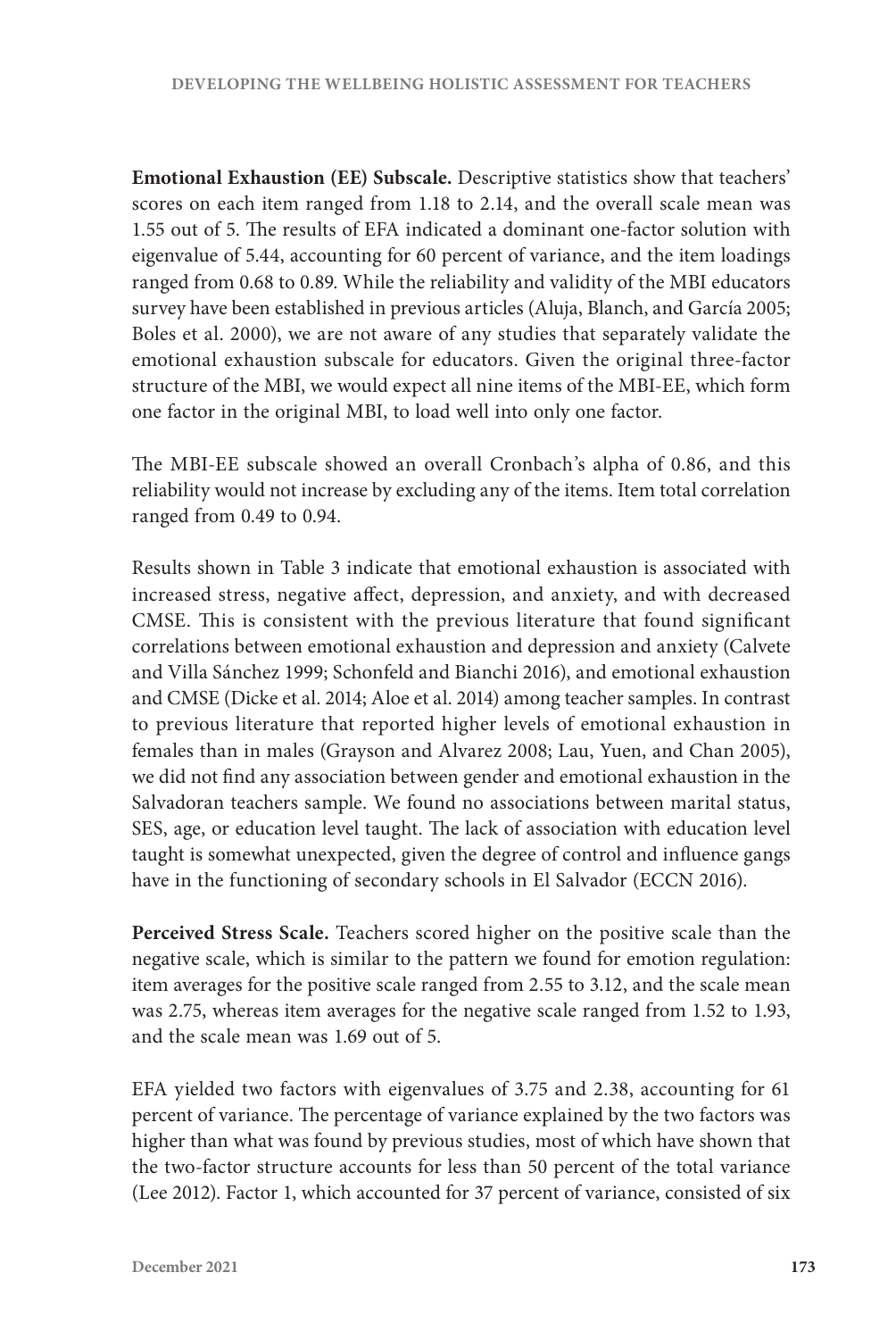items representing "negative feelings"; factor 2, which accounted for 24 percent of variance, consisted of four items representing "positive feelings." This factorial structure is in line with findings from Lee (2012) that show that a two-factor structure of the PSS-10 predominate in different validation studies of its English version. This is also consistent with validations of the PSS-14 in Spanish-speaking samples (González 2006; Ramírez and Hernández 2007), which confirmed the two-factor structure. The item loadings ranged from 0.64 to 0.86.

Cronbach's alpha reliability coefficients were 0.74 for the "negative feelings" factor and 0.82 for the "positive feelings" factor. Reliability of the "negative feelings" scale would increase by 0.01 if item four was excluded. Item total correlation ranged from 0.34 to 0.71.

Table 3 indicates that both perceived stress I ("negative feelings") and II ("positive feelings") are strongly correlated with increased depression, anxiety, emotional exhaustion, and negative affect. However, the magnitude of these correlations is stronger for stress I. These results are consistent with an extensive review of articles conducted by Lee (2012) that related to the psychometric properties of the PSS. Lee (2012) found that the PSS was either moderately or strongly correlated with the hypothesized emotional variables, such as depression or anxiety and emotional exhaustion. This is also in line with Cohen et al.'s (1983) expectation that "there is some overlap between what is measured by depressive symptomatology scales and measured by the PSS, since the perception of stress may be a symptom of depression" (391). In our sample, females were associated with increased perceived stress. This may be related to cultural expectations outside the school environment that deem it appropriate for childcare and household tasks to be performed by females. Perceived stress II ("positive feelings") showed a positive association with teaching preschool and negative associations with teaching middle and high school. This was unexpected in the Salvadoran context; given the heavier presence and influence of gangs in the secondary schools, we would expect middle and high school teachers to show higher levels of stress. Surprisingly, we found no associations with other demographic variables, such as marital status, SES, and age. This is inconsistent with previous studies, which have found that PSS scores were lower for young, married, and higher-paid respondents (Lee 2012).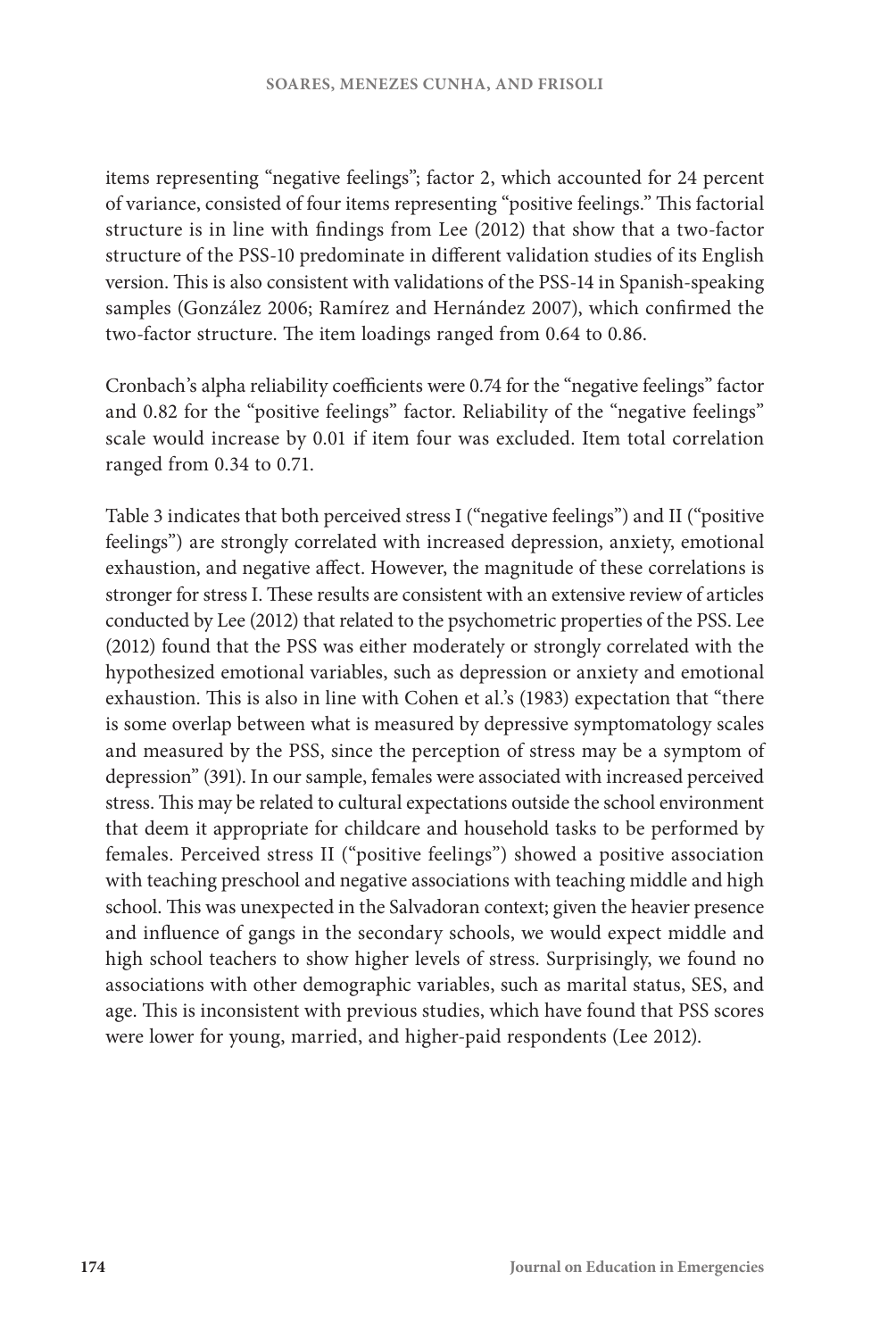**Classroom Management Subscale.** Descriptive statistics shows that teachers scored high on classroom management: the scale mean was 4 out of 5, and the item mean ranged from 3.83 to 4.09. EFA yielded one factor solution with eigenvalue of 5.04, which accounted for 63 percent of variance, and the item loadings ranged from 0.75 to 0.84. The reliability of the classroom management subscale was 0.88; excluding items would not increase the overall reliability. Item total correlation ranged from 0.60 to 0.69.

We found that CMSE is significantly associated with decreased anxiety, depression, negative affect, perceived stress, and emotional exhaustion. This is consistent with the previous literature that demonstrates that positive teaching self-efficacy may result in improved psychological wellbeing and lower levels of stress and burnout (Zee and Koomen 2016; Aloe et al. 2014; Tsouloupas et al. 2010). Classroommanagement self-efficacy is negatively associated with teaching preschool and positively associated with teaching middle school. This is not surprising, as previous studies have shown lower CMSE among preschool teachers, which is possibly related to disciplinary difficulties and to teaching appropriate classroom behavior to pupils who are attending school for the first time (Cocca et al. 2018)*.* Table 3 shows that classroom management is negatively associated with being female, but no association was found with the demographic variables of marital status, SES, and age.

**EFA-All Scales.** Table 4 displays the loadings for the seven factors retained by the EFA, including all 37 items of the proposed WHAT tool. Table B2 shows eigenvalues and statistics for the EFA, Figure B1 shows the scree plot, and Table B3 shows parallel analysis (see Appendix B). While the Kaiser's criterion of eigenvalues suggests the retention of seven factors, the scree plot suggests that six or seven factors could be retained, and the parallel analysis suggests that five could be retained.24 Table 4 shows that only one item (fourth item of the perceived stress I scale) had a high loading on the seventh factor, and the item also shows a high loading for factor 3.25 Given the separation in a seventh factor and the cross-loading, we decided to exclude this item from the tool. Excluding this item increases the perceived stress I scale reliability from 0.74 to 0.75.

<sup>24</sup> There are many guidelines for how to decide the number of factors to extract from the analysis. The Kaiser's criteria, the scree plot, and the parallel analysis are three of the most common methods used in this decision of factor extraction. In practice, results for factor extraction using these different methods identify the optimal number of factors to be extracted from the data. In other words, it identifies how many different constructs are being measured by the data.

<sup>25</sup> The item with a high loading on factor 7 corresponds to item 4 of the perceived stress I scale. As we saw in the previous section, this item, if excluded, would increase the reliability of the perceived stress I scale.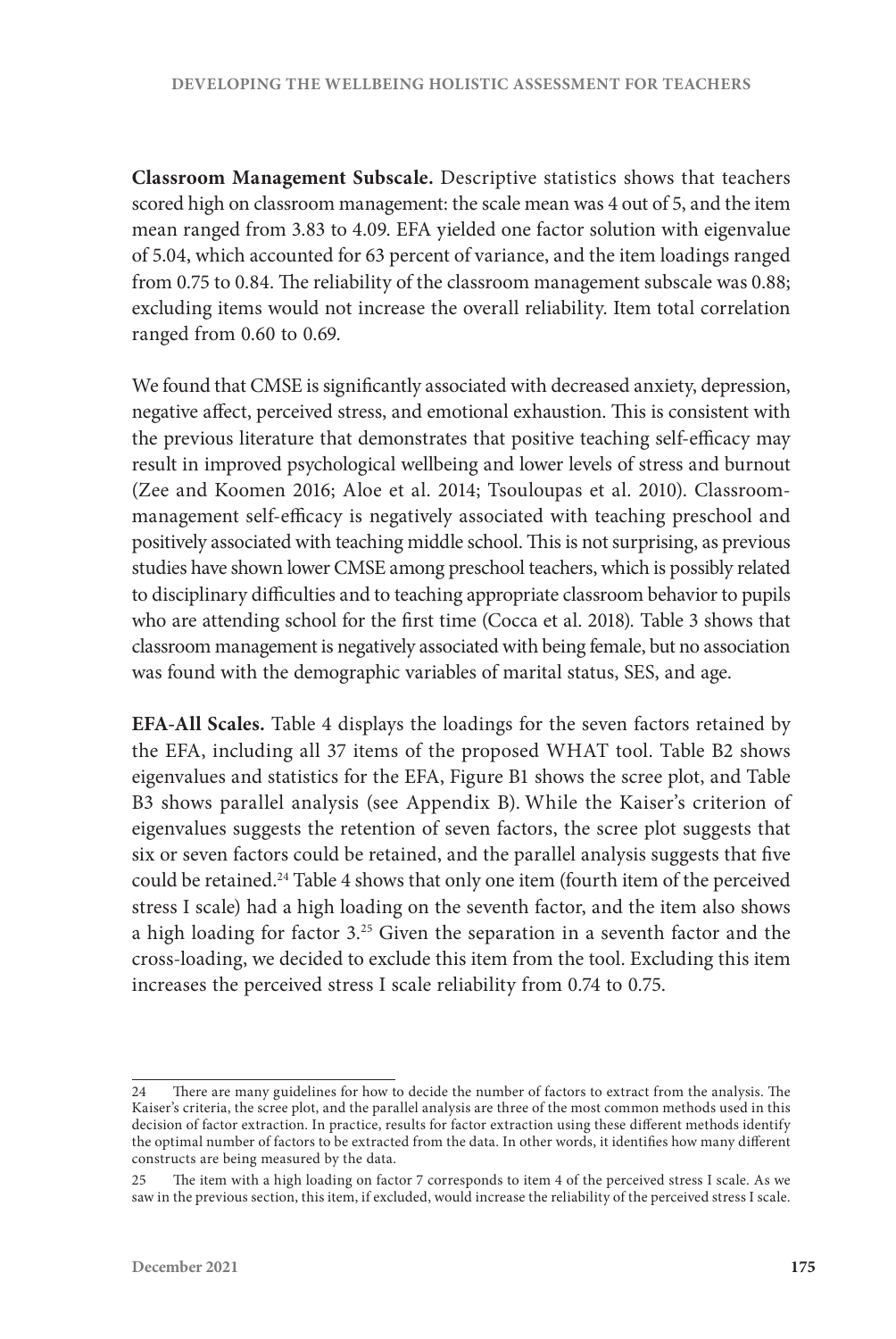#### **SOARES, MENEZES CUNHA, AND FRISOLI**

# *Table 4:* EFA All Scales–Loadings

|     |                                                                                  | F1      | F <sub>2</sub> | F <sub>3</sub> | F <sub>4</sub> | F <sub>5</sub> | F <sub>6</sub> | F7      | Uniqueness |
|-----|----------------------------------------------------------------------------------|---------|----------------|----------------|----------------|----------------|----------------|---------|------------|
|     | <b>Emotion regulation reappraisal</b>                                            |         |                |                |                |                |                |         |            |
| (1) | When I want to feel more positive emotion (such as<br>joy or amusement)          | $-0.03$ | $-0.02$        | 0.12           | $-0.06$        | 0.44           | 0.24           | $-0.32$ | 0.52       |
| (2) | When I want to feel less negative emotion (such as<br>sadness or anger)          |         | 0.02           | 0.02           | 0.00           | 0.65           | 0.00           | $-0.20$ | 0.50       |
| (3) | When I'm faced with a stressful situation, I make<br>myself think about it       | $-0.01$ | 0.03           | $-0.08$        | $-0.07$        | 0.67           | $-0.03$        | 0.00    | 0.50       |
| (4) | When I want to feel more positive emotion, I change<br>the way                   | 0.01    | $-0.01$        | $-0.04$        | 0.05           | 0.81           | $-0.03$        | 0.03    | 0.39       |
| (5) | I control my emotions by changing the way I think<br>about the situation I'm in. | 0.01    | 0.04           | $-0.04$        | 0.07           | 0.82           | 0.00           | 0.17    | 0.37       |
| (6) | When I want to feel less negative emotion, I change<br>the way I'm thinking      | $-0.02$ | $-0.05$        | 0.01           | 0.00           | 0.80           | $-0.09$        | 0.13    | 0.42       |
|     | <b>Emotion regulation suppression</b>                                            |         |                |                |                |                |                |         |            |
| (1) | I keep my emotions to myself.                                                    | 0.01    | 0.04           | 0.13           | $-0.02$        | $-0.02$        | 0.77           | $-0.21$ | 0.36       |
| (2) | When I am feeling positive emotions, I am careful<br>not to express them.        | 0.04    | $-0.01$        | $-0.09$        | 0.06           | $-0.12$        | 0.84           | $-0.07$ | 0.31       |
| (3) | I control my emotions by not expressing them.                                    | $-0.02$ | 0.00           | $-0.02$        | $-0.04$        | $-0.01$        | 0.83           | 0.11    | 0.30       |
| (4) | When I am feeling negative emotions, I make sure<br>not to express them.         | $-0.10$ | $-0.04$        | $-0.01$        | $-0.02$        | 0.21           | 0.59           | 0.07    | 0.56       |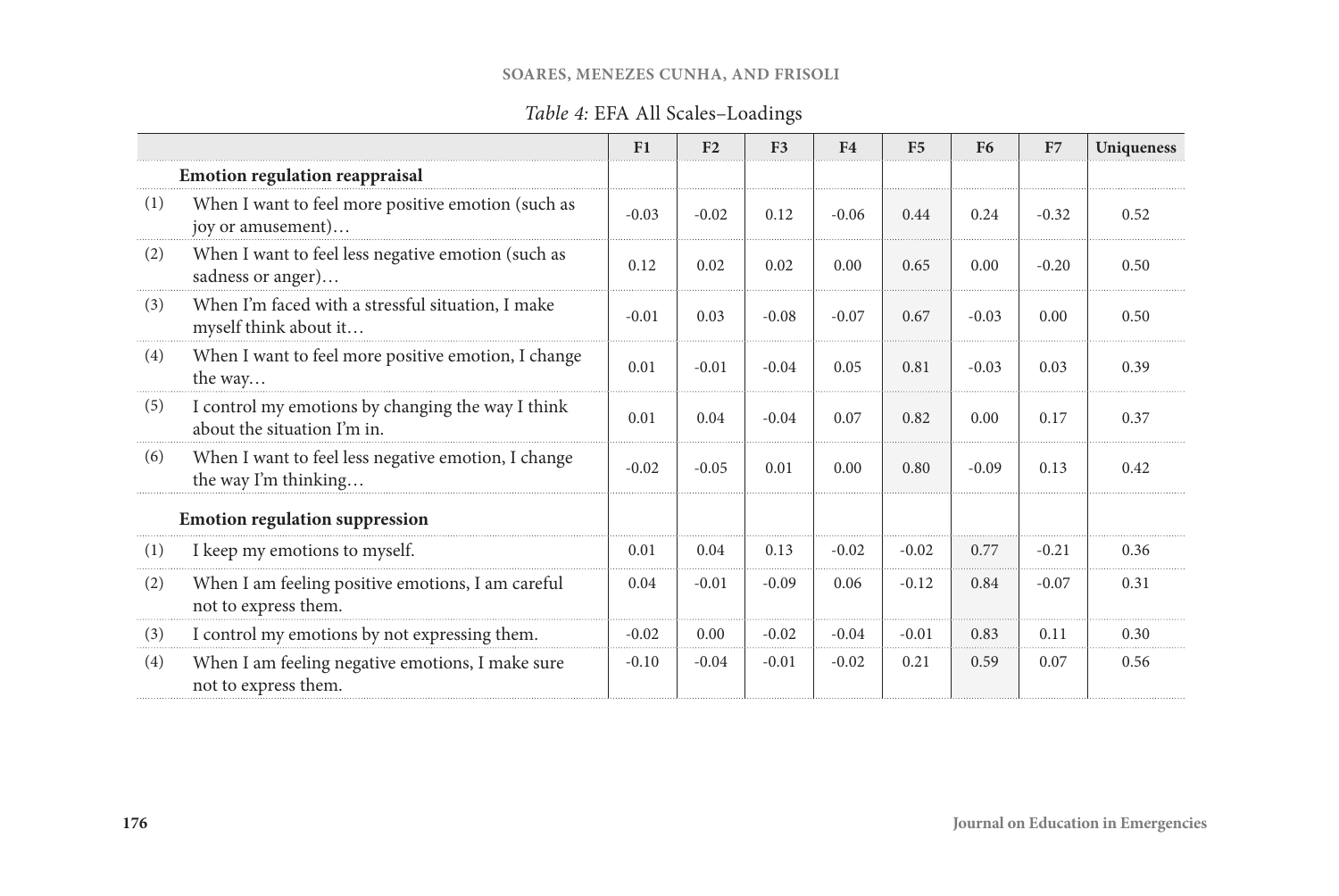|  |  | <b>DEVELOPING THE WELLBEING HOLISTIC ASSESSMENT FOR TEACHERS</b> |
|--|--|------------------------------------------------------------------|
|  |  |                                                                  |

|     |                                                                               | F1   | F <sub>2</sub> | F <sub>3</sub> | F <sub>4</sub> | F <sub>5</sub> | F <sub>6</sub> | F7      | Uniqueness |
|-----|-------------------------------------------------------------------------------|------|----------------|----------------|----------------|----------------|----------------|---------|------------|
|     | <b>Emotional exhaustion</b>                                                   |      |                |                |                |                |                |         |            |
| (1) | Drained                                                                       | 0.75 | 0.01           | 0.15           | 0.01           | 0.03           | $-0.08$        | $-0.17$ | 0.33       |
| (2) | Used up                                                                       | 0.80 | 0.05           | 0.12           | $-0.08$        | $-0.04$        | $-0.08$        | $-0.25$ | 0.28       |
| (3) | Fatigued                                                                      | 0.76 | $-0.02$        | 0.10           | 0.06           | $-0.02$        | $-0.02$        | $-0.16$ | 0.33       |
| (4) | End of my rope                                                                | 0.88 | $-0.06$        | $-0.14$        | 0.02           | 0.06           | $-0.02$        | $-0.04$ | 0.33       |
| (5) | Burned out                                                                    | 0.85 | $-0.05$        | 0.00           | 0.02           | 0.08           | 0.00           | 0.15    | 0.20       |
| (6) | Frustrated                                                                    | 0.57 | $-0.07$        | 0.13           | 0.12           | $-0.03$        | 0.11           | 0.09    | 0.43       |
| (7) | Working too hard                                                              | 0.72 | 0.05           | $-0.05$        | $-0.15$        | 0.00           | 0.03           | 0.16    | 0.48       |
| (8) | <b>Stress</b>                                                                 | 0.73 | 0.02           | $-0.03$        | $-0.03$        | $-0.02$        | 0.04           | 0.13    | 0.43       |
| (9) | Strain                                                                        | 0.69 | 0.05           | 0.01           | 0.04           | $-0.04$        | 0.12           | 0.35    | 0.26       |
|     | <b>Perceived stress I</b><br>(In the past two weeks, how often have you)      |      |                |                |                |                |                |         |            |
| (1) | been upset because of something that happened<br>unexpectedly?                | 0.04 | $-0.08$        | 0.71           | 0.00           | $-0.01$        | $-0.01$        | 0.17    | 0.42       |
| (2) | felt "stressed"?                                                              | 0.44 | 0.01           | 0.53           | $-0.02$        | 0.03           | $-0.03$        | 0.00    | 0.32       |
| (3) | felt nervous?                                                                 | 0.13 | $-0.01$        | 0.64           | 0.09           | $-0.08$        | 0.04           | 0.10    | 0.43       |
| (4) | found that you could not cope with all the things<br>that you had to do?      | 0.01 | 0.03           | 0.47           | $-0.09$        | 0.14           | $-0.06$        | 0.78    | 0.30       |
| (5) | been angered because of things that were outside of<br>your control?          | 0.07 | $-0.03$        | 0.73           | $-0.04$        | $-0.03$        | $-0.05$        | 0.17    | 0.39       |
| (6) | felt difficulties were piling up so high that you could<br>not overcome them? | 0.16 | 0.08           | 0.64           | 0.09           | $-0.03$        | 0.06           | 0.34    | 0.34       |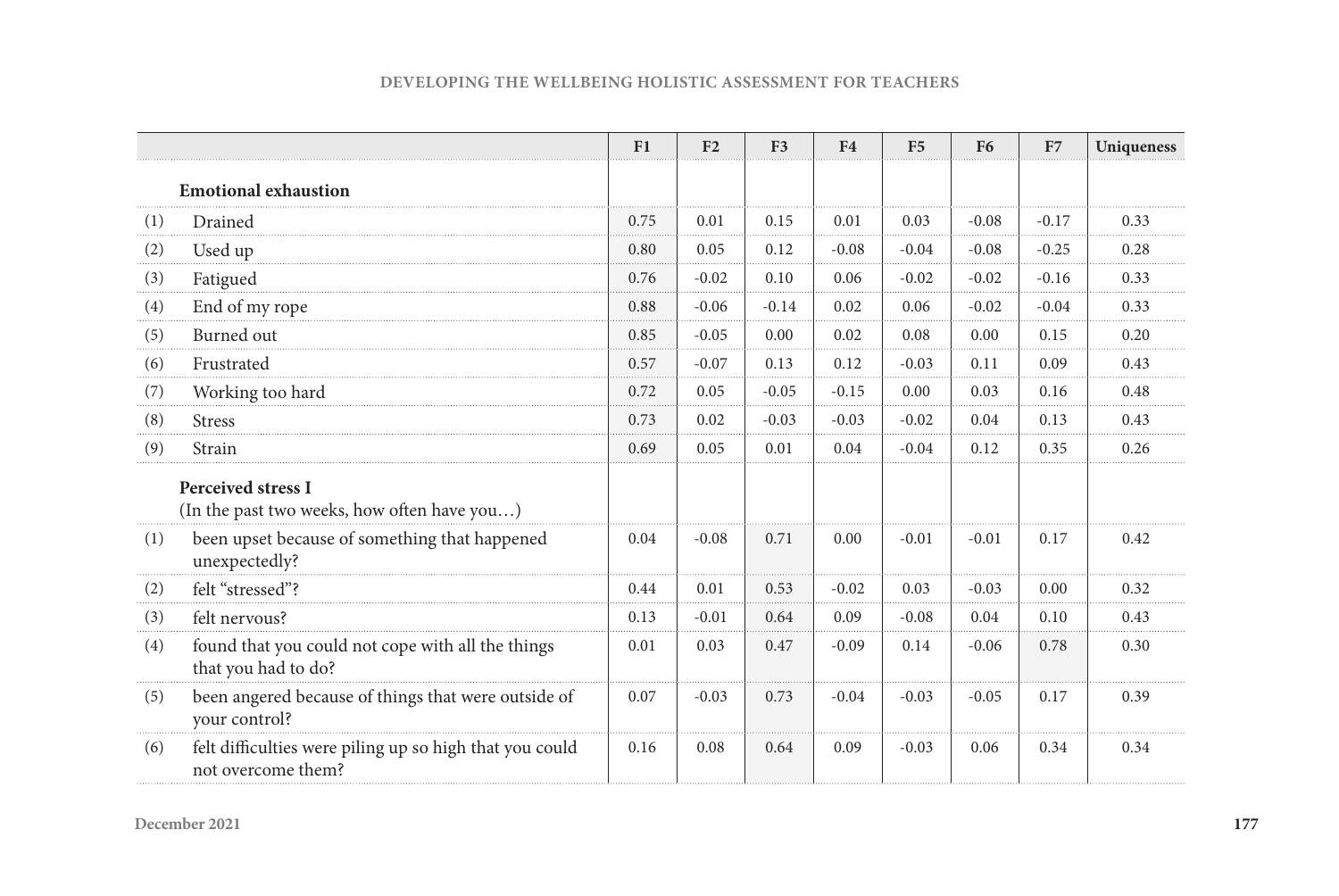|          |                                                                                      | F1      | F <sub>2</sub> | F <sub>3</sub> | F <sub>4</sub> | F <sub>5</sub> | <b>F6</b> | F7      | Uniqueness |
|----------|--------------------------------------------------------------------------------------|---------|----------------|----------------|----------------|----------------|-----------|---------|------------|
|          | <b>Perceived stress II</b><br>(In the past two weeks, how often have you)            |         |                |                |                |                |           |         |            |
| (1)      | felt confident about your ability to handle your per-<br>sonal problems?             |         | 0.03           | $-0.07$        | 0.84           | 0.02           | 0.03      | 0.01    | 0.30       |
| (2)      | felt that things were going your way?                                                | 0.00    | 0.07           | $-0.12$        | 0.85           | 0.06           | $-0.05$   | $-0.08$ | 0.36       |
| (3)      | been able to control irritations in your life?                                       |         | $-0.03$        | 0.08           | 0.83           | 0.01           | 0.03      | $-0.05$ | 0.27       |
| (4)      | felt that you were on top of things?                                                 |         | $-0.06$        | 0.19           | 0.82           | $-0.02$        | $-0.03$   | $-0.02$ | 0.23       |
|          | <b>Classroom</b> management                                                          |         |                |                |                |                |           |         |            |
| (1)      | How much can you do to control disruptive behavior<br>in the classroom?              | $-0.09$ | 0.74           | 0.10           | $-0.02$        | 0.02           | $-0.06$   | $-0.05$ | 0.39       |
| (2)      | How much can you do to get children to follow class-<br>room rules?                  | 0.00    | 0.83           | $-0.05$        | 0.03           | $-0.01$        | 0.01      | 0.01    | 0.32       |
| (3)      | How much can you do to calm a student who is dis-<br>ruptive or noisy?               | 0.09    | 0.87           | $-0.11$        | 0.02           | $-0.03$        | 0.00      | 0.05    | 0.27       |
| (4)      | To what extent can you establish a classroom-manage-<br>ment system?                 | $-0.07$ | 0.81           | $-0.03$        | 0.05           | 0.02           | $-0.01$   | 0.09    | 0.33       |
| (5)      | To what extent can you keep a few problem students<br>from ruining an entire lesson? | 0.06    | 0.86           | $-0.02$        | 0.01           | $-0.02$        | 0.03      | 0.06    | 0.29       |
| (6)<br>. | To what extent can you respond to defiant students?                                  | 0.03    | 0.74           | 0.01           | $-0.05$        | $-0.02$        | 0.00      | $-0.08$ | 0.43       |
| (7)      | To what extent can you make your expectations clear<br>about student behavior?       | $-0.03$ | 0.74           | 0.08           | $-0.05$        | 0.05           | $-0.02$   | $-0.11$ | 0.37       |
| (8)      | To what extent can you establish routines to keep<br>activities running smoothly?    | $-0.07$ | 0.73           | 0.02           | $-0.02$        | 0.00           | 0.06      | 0.04    | 0.44       |

#### **SOARES, MENEZES CUNHA, AND FRISOLI**

*Note:* All scales are measures on a five-point Likert scale and recall periods are standardized to two weeks. PSS and MBI-EE items were rated from 1 ("never or almost never") to 5 ("every day"). ERQ items were rated from 1 ("strongly disagree") to 5 ("strongly agree"). OSTES-CM rating scale was adjusted based on the cognitive interviews and items rated from 1 ("not at all") to 5 ("completely").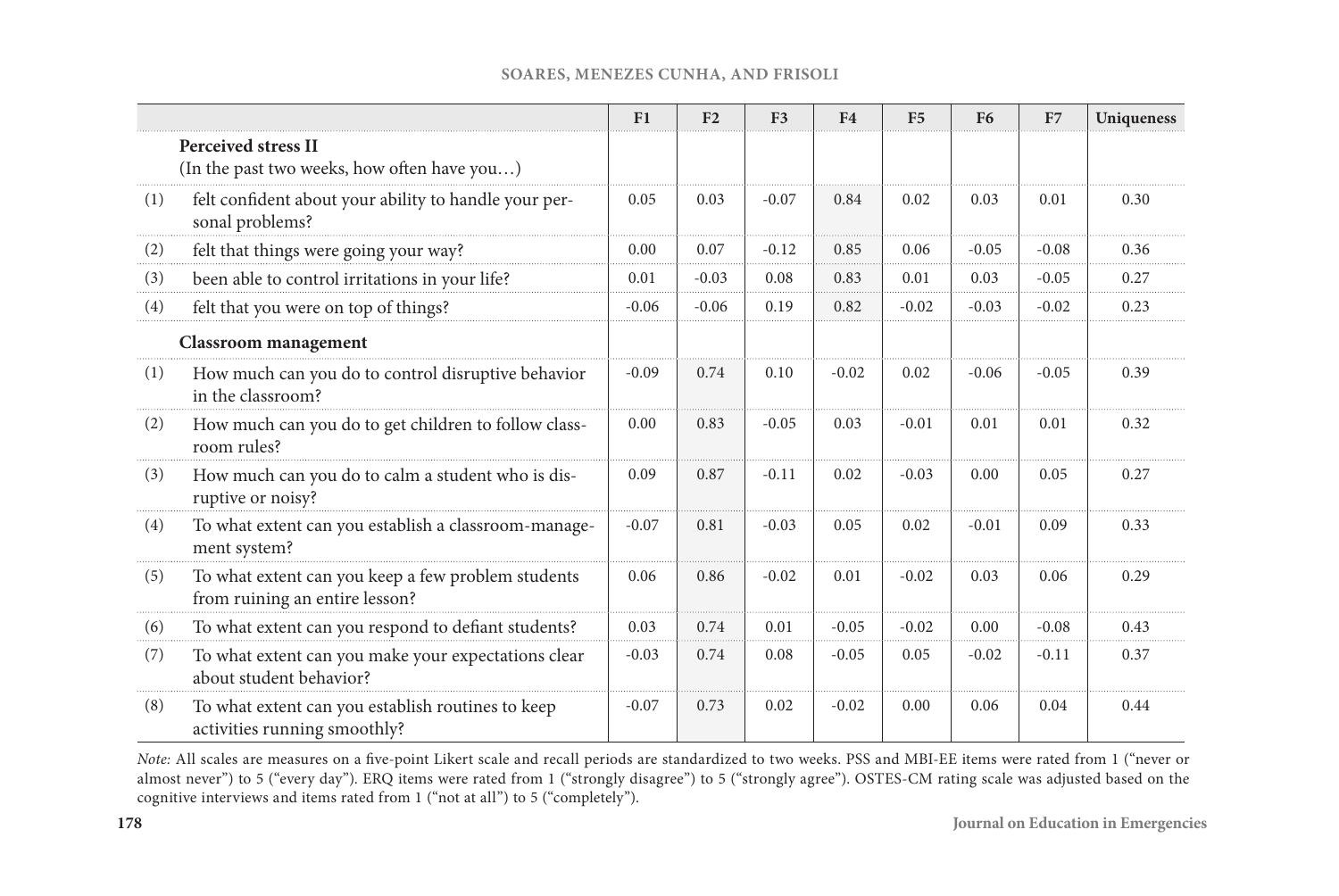Excluding the seventh factor, the other six factors exactly match the structure of the tool we described in the previous section: factor 1 aggregated items of the emotional exhaustion scale, factor 2 aggregated items from the classroommanagement scale, factors 3 and 4 aggregated items from the perceived stress I and II scales, respectively, and factors 5 and 6 aggregated items of the emotion regulation reappraisal and suppression scales, respectively. The parallel analysis suggests that five factors could be retained, where items of the emotional exhaustion scale and stress I (negative) scale would be part of the same factor, while the other factors remain the same. This is an interesting finding, given that these two scales showed the highest correlation (0.59) in Table 3. Following our hypothesized model, we decided to retain six factors, maintaining exhaustion and stress I as separate scales. We fit a CFA to test whether the data fit the hypothesized measurement model, which we describe in the next section.

#### **Confirmatory Factor Analysis**

Table 5 shows CFA fit statistics for the five CFA models we estimated: (1) emotion regulation, containing two factors (reappraisal and suppression); (2) emotional exhaustion; (3) perceived stress, containing two factors (positive and negative); (4) classroom management; and (5) a model containing all the constructs. Except for the RMSE of 0.115 in the classroom-management model, all the fit statistics were below the acceptable thresholds, which indicates a good model fit for all the proposed models.

|             | Emo. Reg. | Emo. Exhaus. | <b>Stress</b> | Class Mgmt. |      |
|-------------|-----------|--------------|---------------|-------------|------|
| <b>RMSE</b> | 0.097     | 097          | 0.072         | 0.115       |      |
|             | 0.924     | 0.96         | 0.978         | 0.968       | 0.96 |
|             | ) Q       | 946          | 0.971         | 0.955       | 957  |
| RMR         | 054       |              |               | 0.028       | 045  |

 *Table 5:* CFA Fit Indices

Note: Following Hu and Bentler (1999), we use SRMR ideally below 0.08 and at most 0.10; RMSEA ideally below 0.06 and at most 0.10; and CFI and TLI ideally above 0.95, with a minimum of 0.90.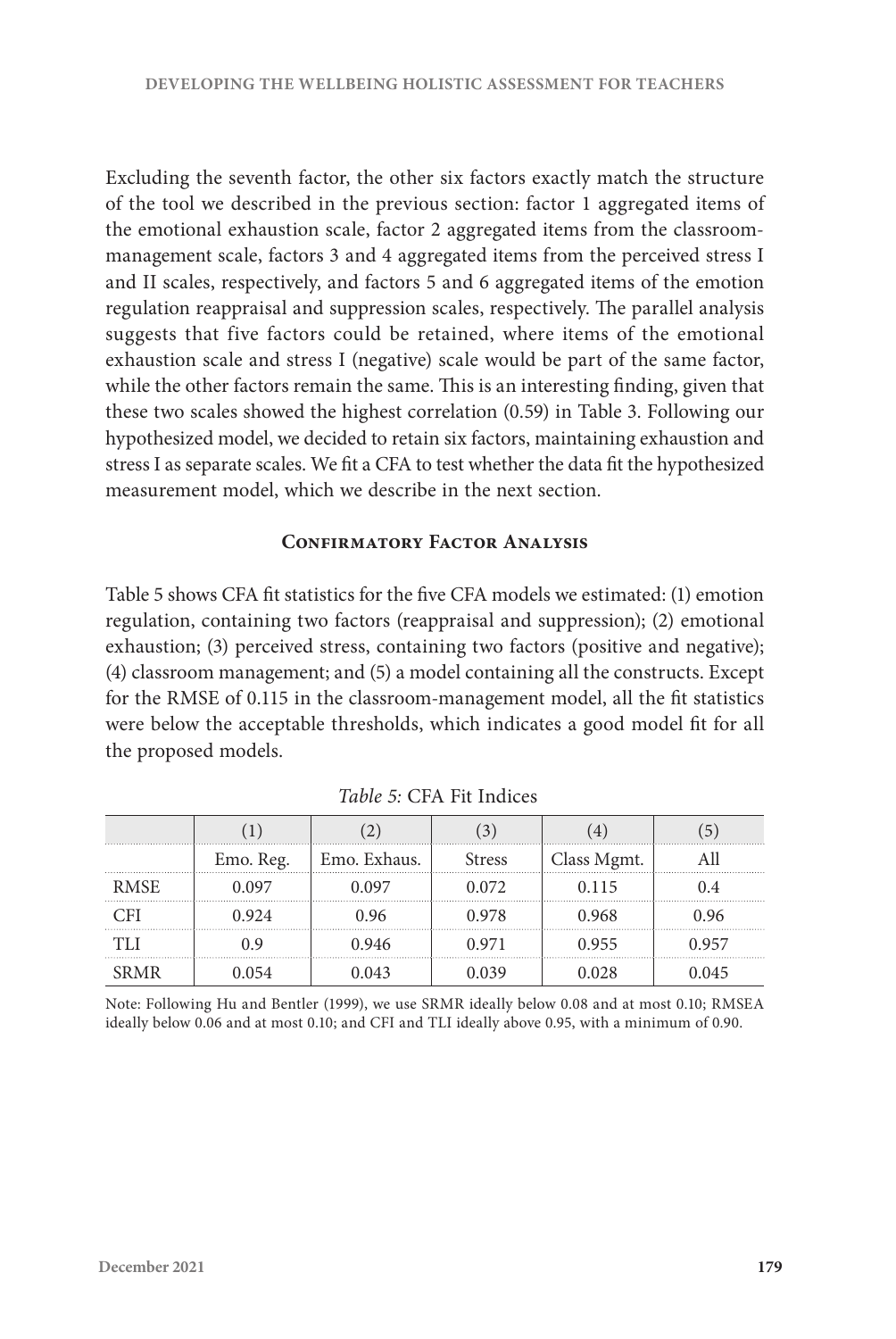## **DISCUSSION**

The results of testing the WHAT tool with Salvadoran in-service teachers support the validity and internal consistency reliability of the tool's individual measures—ERQ, MBI-EE, PSS, and OSTES-CM. The cognitive interviews we conducted provided validity evidence based on the contents of the items, in that they matched what participants expressed in the interviews. The EFA verified the unidimensionality of the emotional exhaustion and CMSE subscales and confirmed the two-factor structure of the ERQ and PSS, as found in the existing literature. Each item loaded well on the proposed factor within the different scales and subscales, which provided validity evidence for the internal structure. The results also provide evidence of reliability of the Salvadoran version of the different measurement tools. Internal consistency coefficients were good for all four measures. The intercorrelation among the measures in the tool, and those with other external measures, are in the expected direction, which provides validity evidence based on relations to other variables. Surprisingly, correlations among the four measures and key sociodemographic variables, such as age, marital status, and SES, are often not significant. The EFA that included all the tool items confirmed that each scale is indeed measuring a different construct; the CFA confirmed a good model fit.

Findings from this study support the inclusion of all four of the adapted and translated measures—ERQ, MBI-EE, PSS, and OSTES-CM—into the WHAT tool. We recommend keeping all of the translated and adapted items included under each measure, except for the fourth item of the perceived stress I subscale. Overall, this study confirms that the adapted and translated measures that comprise the WHAT tool are valid and reliable and can be used with Spanish-speaking Salvadoran in-service teachers.

The WHAT tool can be used to identify who experiences stress and emotional exhaustion—that is, which teachers exhibit these feelings and what their background characteristics are. However, it does not identify which contextual and organizational factors may be influencing teachers' level of stress and emotional exhaustion at the national, community, school, and classroom level. As such, differences across schools in terms of the average level of teacher stress and burnout should not automatically be attributed to stressful and challenging contextual characteristics. As Chang (2009) points out, teacher burnout is often a result of an interaction between individual and organizational-contextual factors. Individual characteristics may influence how different teachers respond to the same environmental stressor. Emotion regulation is considered a protective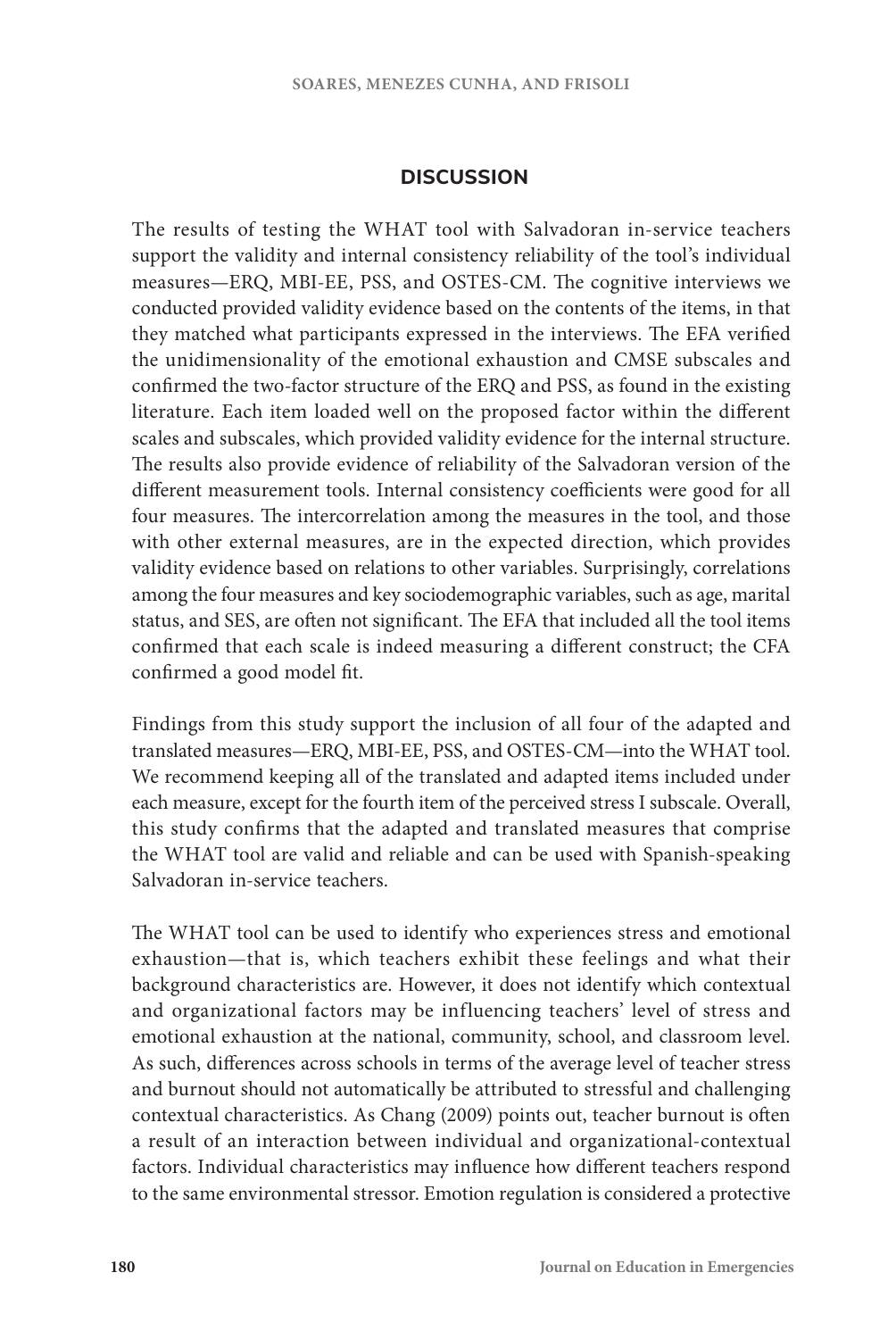factor and may help explain differences in teachers' levels of stress and emotional exhaustion; that is, whether high levels of stress are associated with low cognitive reappraisal and a high degree of suppression. On the other hand, CMSE may both explain and be a result of high levels of stress and emotional exhaustion.

In the specific case of this study in El Salvador, descriptive statistics demonstrate that teacher wellbeing is generally positive. The teachers did not experience a high level of emotional exhaustion at work or overall perceived stress. However, the low level of stress observed may be related to the fact that the PSS assesses global perceived stress but does not address how perceptions of stress may be linked to specific contexts (Stress Measurement Network 2018). Many teachers in El Salvador face chronic social adversity, such as living in low socioeconomic neighborhoods where there is a presence of gangs and related violence. The lower stress scores may suggest that habituation normalizes the environment and thus tends to reduce stress. This means that teachers may respond resiliently or adaptively when facing chronic social adversity, thereby minimizing its impact on stress levels. The low average stress levels also may be explained by the geographic concentration of gang-related violence in specific Salvadoran municipalities. Unfortunately, we do not have data to compare teacher wellbeing in the municipalities with low and high levels of violence.

The statistics also show that teachers tend to have a high degree of confidence in their ability to manage disruptive behavior in the classroom. Although the statistics show that teachers employ cognitive reappraisal strategies, they also commonly suppress their emotions. This is concerning, given that suppression has been associated with negative wellbeing outcomes such as depression and pessimism (Barsade and Gibson 2007; Côté and Morgan 2002). Since the ERQ includes general questions about engaging in emotion regulation, it is not possible to know if teachers specifically apply cognitive reappraisal or suppression when handling events in the classroom (e.g., student misbehavior).

The WHAT instrument shows promise in helping education authorities and researchers to measure teachers' wellbeing in the Salvadoran context, and in other conflict- and crisis-affected contexts. District- or national-level education authorities can identify the geographic regions, school clusters, and individual schools where teachers exhibit high levels of perceived stress and/or emotional exhaustion and may need immediate support. Information gathered on emotion regulation and CMSE can provide further understating of the role these variables play as protective factors, and may lead to policy interventions that focus on these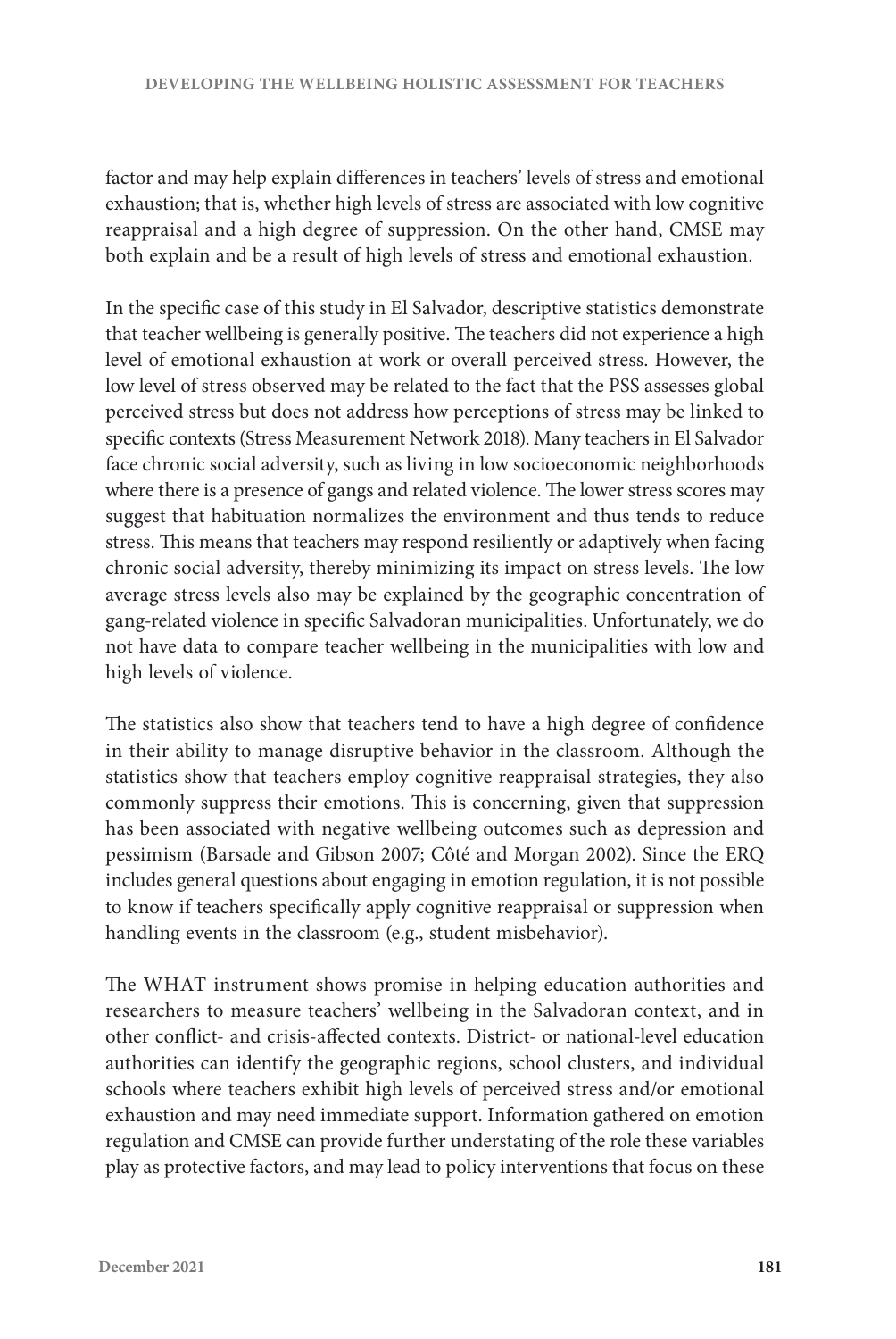skills in teacher education or during in-service training. For instance, evidence suggests that emotion regulation can be taught through short-term interventions; for example, mindfulness training has been found to improve teachers' selfregulation (Frank et al. 2013) and adaptive emotion regulation (Jennings et al. 2017).

#### **Limitations and Suggestions for Future Research**

Here we highlight several limitations and suggestions for future research. First, a conceptual framework and the Salvadoran RERA (ECCN 2016) informed the selection of constructs for the WHAT tool. Asking Salvadoran educators what they consider important to their wellbeing would have improved the selection of constructs for a contextually appropriate tool. Future adaptations of the existing tool and other measurement research on teacher wellbeing should incorporate local definitions and an understanding of what constitutes teacher wellbeing that is based on teachers' input. Second, our sample includes only teachers who voluntarily participated in the workshop series. While we did not find that attending more sessions was related to any of the teacher wellbeing measures, it is still possible that our sample differs from the population of teachers in targeted departments in ways that are not identifiable. If that is the case, our results are not representative of the population of interest—that is, all teachers in the eight targeted Salvadoran departments. Third, the tool was not validated for program evaluation purposes. Further research is needed to assess whether the measures included are sensitive to program interventions of short duration and are able to detect change over time. Fourth, all the measures included in the tool are selfreported, which assumes that participants reported truly and accurately. Future studies may use performance-based observation measures or biomarkers (e.g., cortisol) to provide further validity evidence for the tool, based on relations to other variables. Fifth, further research is needed to determine the degree of measurement invariance of the measures in the tool to ascertain if they could be used for comparisons across different cultures and geographic locations. Sixth, more systematic research is needed to examine the interrelationship and pathways between the constructs in the tool (e.g., does emotion regulation influence the experience of perceived stress and emotional exhaustion when considering classroom-management challenges?). Seventh, the global nature of the PSS and ERQ may not capture context-specific perceived stress and emotion regulation strategies used in the classroom. Further exploration of context-specific measures is warranted. Finally, we highly recommend conducting further reliability testing of the measures in the tool, such as test-retest.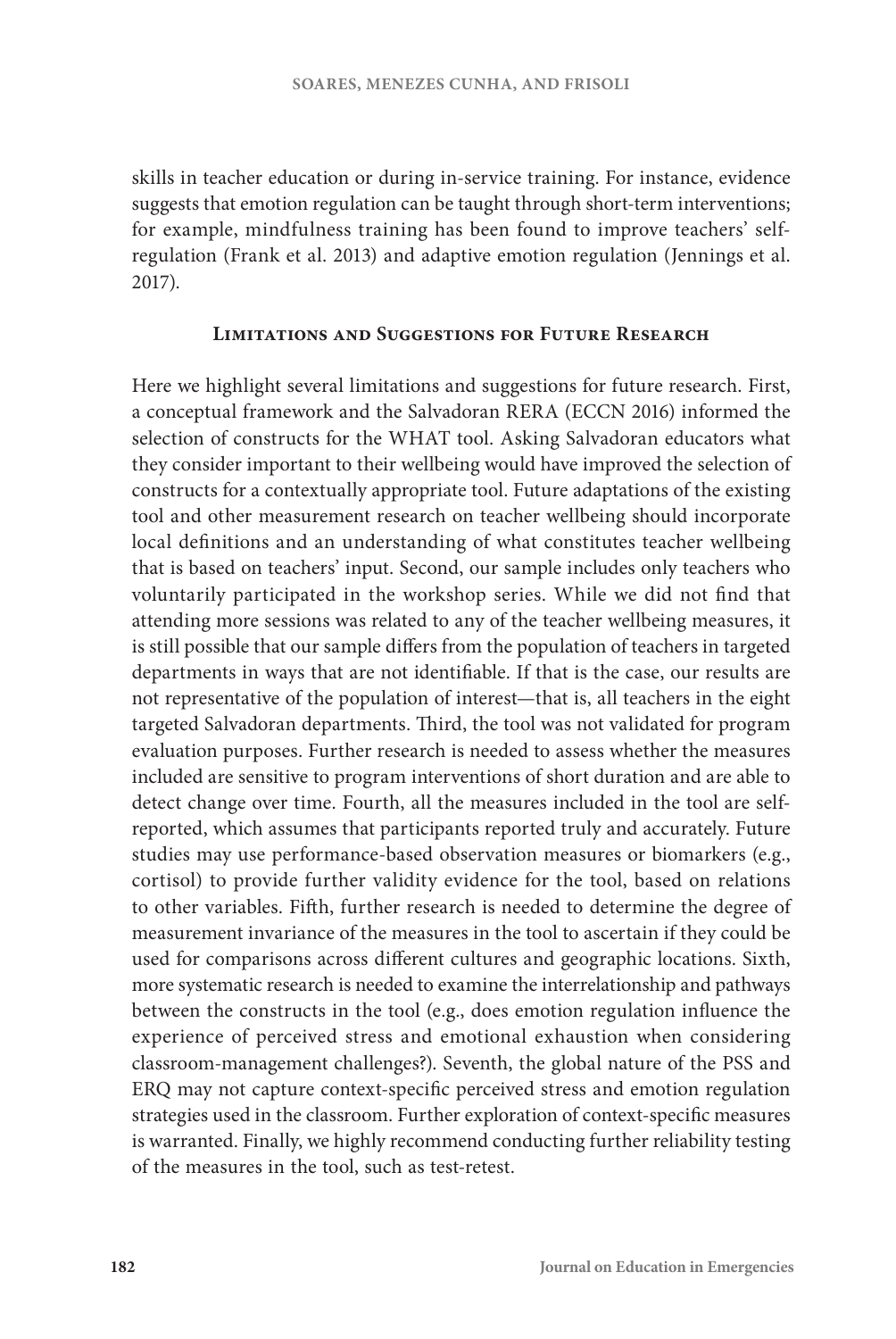Further research is needed on alternative uses of the WHAT tool and how it can be adapted for different purposes. The alternative uses we envision for the instrument include individual self-assessments by teachers to support their reflections on their wellbeing and inform their self-improvement, and administration of the tool by school principals and academic leaders to further understand their teachers' sense of wellbeing and to develop supportive actions and professional development opportunities accordingly.

## **CONCLUSION**

This study selected measures for the WHAT tool and examined the validity and reliability of the four measures selected: ERQ, PSS, MBI-EE, and OSTES-CM. The original tools were translated, reviewed, and cognitively tested with a small sample of Salvadoran teachers before being finalized and applied to a larger sample of 1,659 teachers at the preschool, elementary, and secondary levels. To establish the validity and internal consistency of the different tools comprising the instrument, we employed EFA, CFA, and reliability analysis, and assessed their relationship to other external variables.

Results from the psychometric analysis conducted during this study provide validity evidence for content, internal structure, and concurrent relation to other variables for the adapted and contextualized Spanish version of the measures that comprise the WHAT tool (see Appendix C). The four measures also showed good internal reliability levels, and the CFA results confirmed a good model fit. We conclude that the WHAT tool can be used to measure wellbeing among in-service teachers in El Salvador when conceptualized around the constructs of emotion regulation, perceived stress, emotional exhaustion, and CMSE.

For use in other low-income and crisis- and conflict-affected settings, we recommend a rigorous contextual adaptation process with the WHAT tool, including contextual translation, back translation, cognitive interviewing, and pilot testing. Consideration also should be given to the normative nature of teacher wellbeing during the adaptation process, as understanding and definitions of wellbeing may change in keeping with the norms of specific cultural and societal contexts. Given its selfreported nature, the WHAT tool is not resource intensive and does not require intense assessor training. It can be applied in a group setting—that is, to several teachers at a time. This facilitates its application in crisis and conflict settings, which usually are constrained in terms of resources and time.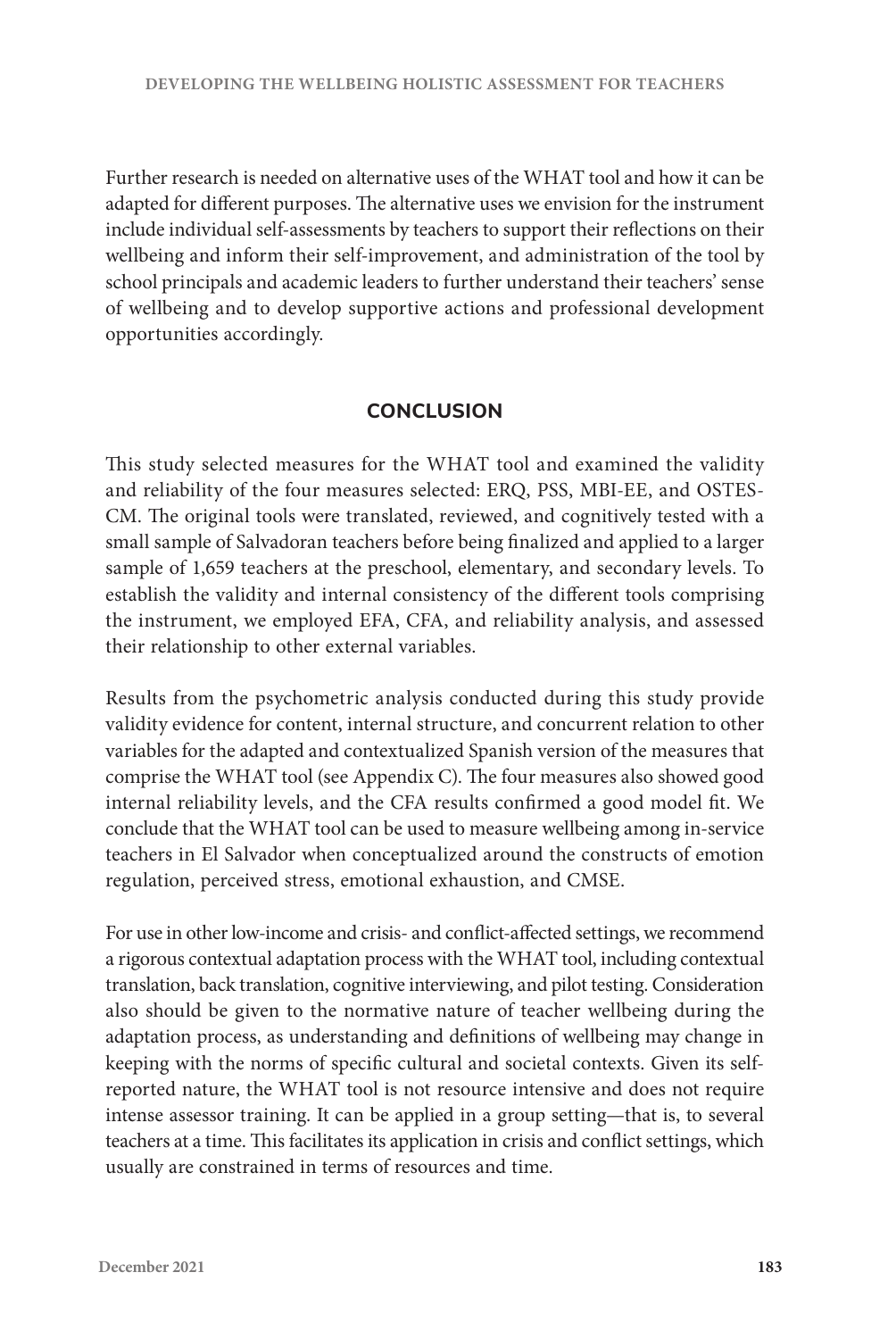#### **ACKNOWLEDGMENTS**

We thank Annette Brown, Carina Omoeva, Daniel Santos, and Patrick Kyllonen for providing valuable comments and feedback. This study was funded by the Ward Cates Emerging Scientific Leader Award and the Wellspring Philanthropic Fund in support of the Education Equity Research Initiative.

#### **REFERENCES**

- Aboagye, Michael Osei, Jinliang Qin, Abdul Qayyum, Collins Opoku Antwi, Yasin Jababu, and Emmanuel Affum-Osei. 2018. "Teacher Burnout in Pre-Schools: A Cross-Cultural Factorial Validity, Measurement Invariance and Latent Mean Comparison of the Maslach Burnout Inventory, Educators Survey (MBI-ES)." *Children and Youth Services Review* 94: 186-97. [https://](https://doi.org/10.1016/j.childyouth.2018.09.041) [doi.org/10.1016/j.childyouth.2018.09.041](https://doi.org/10.1016/j.childyouth.2018.09.041).
- Aloe, Ariel M., Laura C. Amo, and Michele E. Shanahan. 2014. "Classroom Management Self- Efficacy and Burnout: A Multivariate Meta-Analysis." *Educational Psychology Review* 26 (1): 101-26. [https://doi.org/10.1007/s10648-](https://doi.org/10.1007/s10648-013-9244-0) [013-9244-0.](https://doi.org/10.1007/s10648-013-9244-0)
- Aluja, Anton, Angel Blanch, and Luis F. García. 2005. "Dimensionality of the Maslach Burnout Inventory in School Teachers." *European Journal of Psychological Assessment* 21 (1): 67-76. [https://doi.org/10.1027/1015-5759.21.1.67.](https://doi.org/10.1027/1015-5759.21.1.67)
- Amirkhan, James H. 2012. "Stress Overload: A New Approach to the Assessment of Stress." *American Journal of Community Psychology* 49 (1-2): 55-71. [https://](https://doi.org/10.1007/s10464-011-9438-x) [doi.org/10.1007/s10464-011-9438-x.](https://doi.org/10.1007/s10464-011-9438-x)
- Armor, David, Patricia Conry-Oseguera, Millicent Cox, Nicelma King, Lorraine McDonnell, Anthony Pascal, Edward Pauly, Gail Zellman. 1976. *Analysis of the School Preferred Reading Program in Selected Los Angeles Minority Schools.* Report No. R-2007-LAUSD. Santa Monica, CA: Rand Corporation. [https://](https://www.rand.org/content/dam/rand/pubs/reports/2005/R2007.pdf) [www.rand.org/content/dam/rand/pubs/reports/2005/R2007.pdf.](https://www.rand.org/content/dam/rand/pubs/reports/2005/R2007.pdf)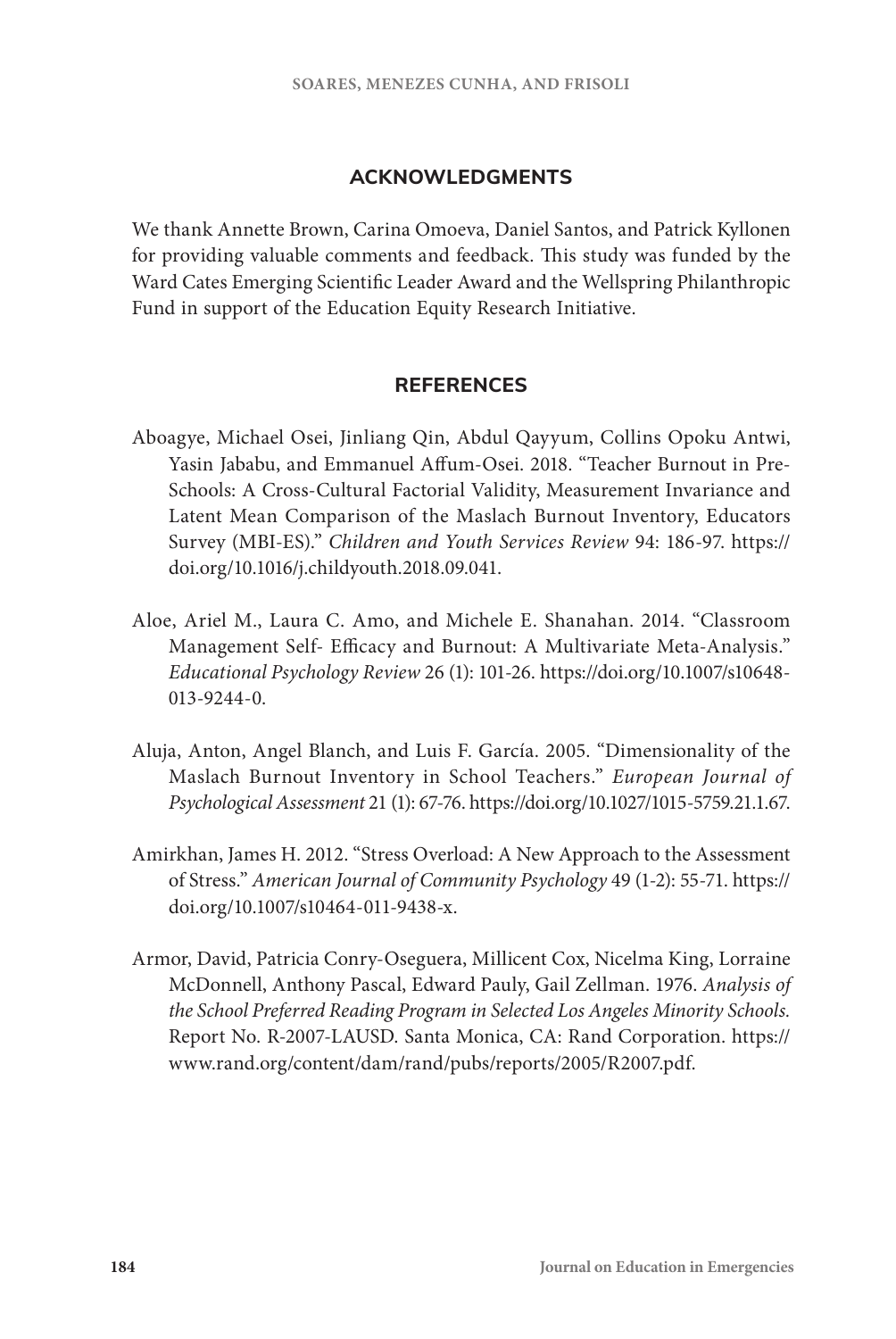- Asociación Civil Diálogos. 2020. "Informe Sobre La Violencia Homicida en El Salvador Diciembre de 2019." Ciudad de Guatemala, Guatemala: Observatorio de la Violencia Asociación Civil Diálogos. [https://dialogos.org.gt/wp-content/](https://dialogos.org.gt/wp-content/uploads/2020/02/Informe-sobre-la-violencia-homicida-en-El-Salvador-al-31-dic-2019.pdf) [uploads/2020/02/Informe-sobre-la-violencia-homicida-en-El-Salvador-al-31](https://dialogos.org.gt/wp-content/uploads/2020/02/Informe-sobre-la-violencia-homicida-en-El-Salvador-al-31-dic-2019.pdf) [dic-2019.pdf.](https://dialogos.org.gt/wp-content/uploads/2020/02/Informe-sobre-la-violencia-homicida-en-El-Salvador-al-31-dic-2019.pdf)
- Asparouhov, Tihomir, and Bengt Muthén. 2009. "Exploratory Structural Equation Modeling." *Structural Equation Modeling: A Multidisciplinary Journal* 16 (3): 397-438. [https://doi.org/10.1080/10705510903008204.](https://doi.org/10.1080/10705510903008204)
- Baglin, James. 2014. "Improving your Exploratory Factor Analysis for Ordinal Data: A Demonstration Using FACTOR." *Practical Assessment, Research, and Evaluation* 19 (1): 5. <https://doi.org/10.7275/dsep-4220>.
- Balzarotti, Stefania, Oliver P. John, and James J. Gross. 2010. "An Italian Adaptation of the Emotion Regulation Questionnaire." *European Journal of Psychological Assessment* 26 (1): 61-67. <https://doi.org/10.1027/1015-5759/a000009>.
- Bandura, Albert. 1977. "Self-Efficacy: Toward a Unifying Theory of Behavioral Change." *Psychological Review* 84 (2): 191-215. [https://doi.org/10.1037/0033-](https://doi.org/10.1037/0033-295X.84.2.191) [295X.84.2.191.](https://doi.org/10.1037/0033-295X.84.2.191)
- Bandura, Albert. 1997. *Self-Efficacy: The Exercise of Control.* New York: W. H. Freeman.
- Barsade, Sigal G., and Donald E. Gibson. 2007. "Why Does Affect Matter in Organizations?" *Academy of Management Perspectives* 21 (1): 36-59. [https://](https://doi.org/10.5465/AMP.2007.24286163) [doi.org/10.5465/AMP.2007.24286163](https://doi.org/10.5465/AMP.2007.24286163).
- Beaton, Dorcas E., Claire Bombardier, Francis Guillemin, and Marcos Bosi Ferraz. 2000. "Guidelines for the Process of Cross-Cultural Adaptation of Self-Report Measures." *Spine* 25 (24): 3186-91. [https://doi.org/10.1097/00007632-](https://doi.org/10.1097/00007632-200012150-00014) [200012150-00014.](https://doi.org/10.1097/00007632-200012150-00014)
- Bennell, Paul, and Kwame Akyeampong. 2007. *Teacher Motivation in Sub-Saharan Africa and South Asia.* No. 71. London**:** Department for International Development.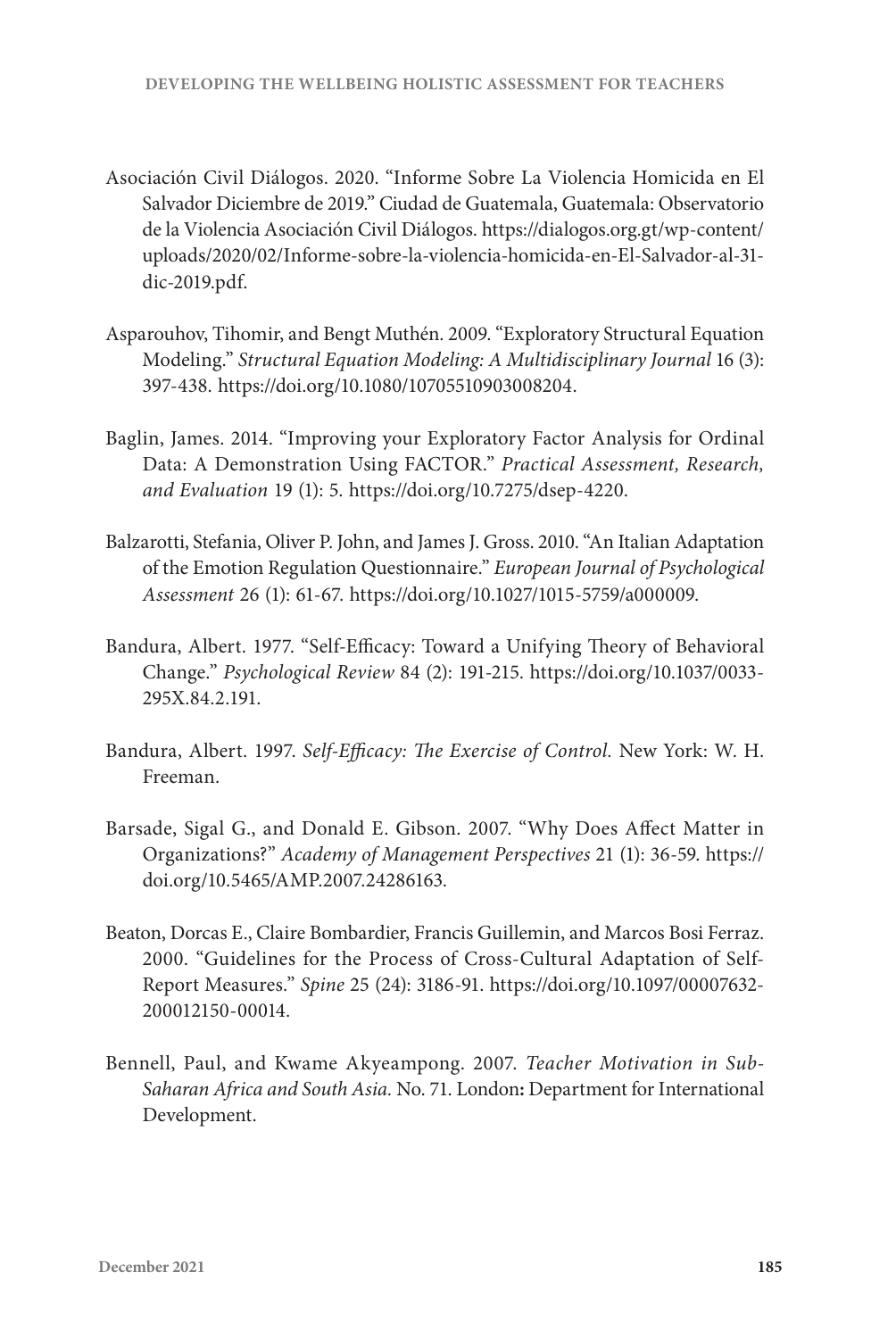- Betoret, Fernando Doménech. 2009. "Self-Efficacy, School Resources, Job Stressors and Burnout among Spanish Primary and Secondary School Teachers: A Structural Equation Approach." *Educational Psychology* 29 (1): 45-68. [https://](https://doi.org/10.1080/01443410802459234) [doi.org/10.1080/01443410802459234.](https://doi.org/10.1080/01443410802459234)
- Boles, James S., Dwane H. Dean, Joe M. Ricks, Jeremy C. Short, and Guangping Wang. 2000. "The Dimensionality of the Maslach Burnout Inventory across Small Business Owners and Educators." *Journal of Vocational Behavior* 56 (1): 12-34. <https://doi.org/10.1006/jvbe.1999.1689>.
- Brackett, Marc A., Raquel Palomera, Justyna Mojsa-Kaja, Maria Regina Reyes, and Peter Salovey. 2010. "Emotion-Regulation Ability, Burnout, and Job Satisfaction among British Secondary-School Teachers." *Psychology in the Schools* 47 (4): 406-17. [https://doi.org/10.1002/pits.20478.](https://doi.org/10.1002/pits.20478)
- Brotheridge, Céleste M., and Raymond T. Lee. 2003. "Development and Validation of the Emotional Labour Scale." *Journal of Occupational and Organizational Psychology* 76 (3): 365-79. [https://doi.org/10.1348/096317903769647229.](https://doi.org/10.1348/096317903769647229)
- Brouwers, André, and Welko Tomic. 2000. "A Longitudinal Study of Teacher Burnout and Perceived Self-Efficacy in Classroom Management." *Teaching and Teacher Education* 16 (2): 239-53. [https://doi.org/10.1016/S0742-](https://doi.org/10.1016/S0742-051X(99)00057-8) [051X\(99\)00057-8.](https://doi.org/10.1016/S0742-051X(99)00057-8)
- Brown, Janice M., William R. Miller, and Lauren A. Lawendowski. 1999. "The Self-Regulation Questionnaire". In *Innovations in Clinical Practice: A Sourcebook,* edited by Leon Van deCreek, Samuel Knapp and Thomas. L. Jackson, 281-92. Sarasota, FL: Professional Resource Press/Professional Resource Exchange.
- Browne, Michael W. 2001. "An Overview of Analytic Rotation in Exploratory Factor Analysis." *Multivariate Behavioral Research* 36 (1): 111-50. [https://doi.](https://doi.org/10.1207/S15327906MBR3601_05) [org/10.1207/S15327906MBR3601\\_05](https://doi.org/10.1207/S15327906MBR3601_05).
- Buja, Andreas, and Nermin Eyuboglu. 1992. "Remarks on Parallel Analysis." *Multivariate Behavioral Research* 27 (4): 509-40. [https://doi.org/10.1207/](https://doi.org/10.1207/s15327906mbr2704_2) [s15327906mbr2704\\_2.](https://doi.org/10.1207/s15327906mbr2704_2)
- Bümen, Nilay T. 2010. "The Relationship Between Demographics, Self-Efficacy, and Burnout Among Teachers." *Egitim Arastirmalari–Eurasian Journal of Educational Research* 40: 16-35.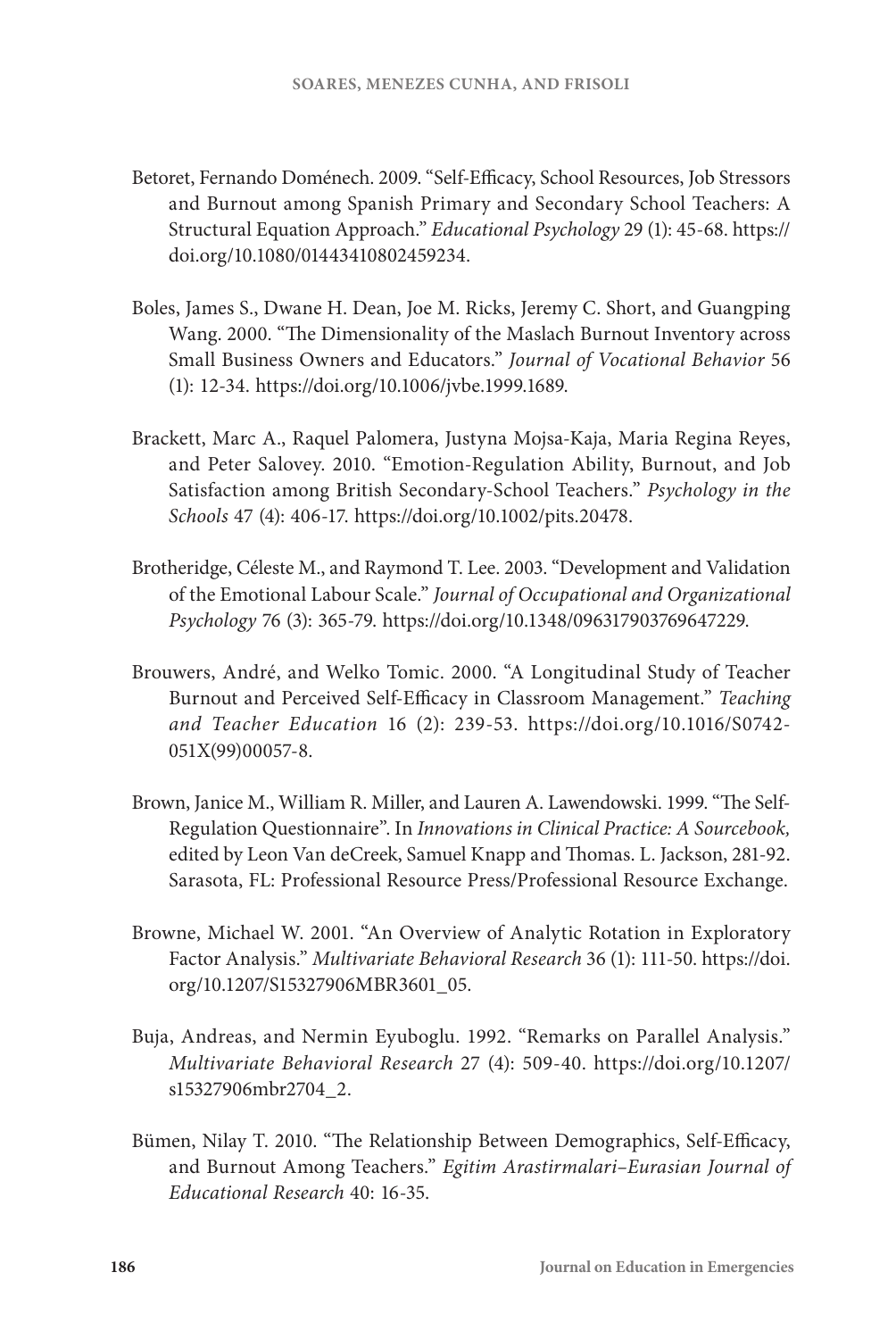- Burns, Mary, and James Lawrie. 2015. *Where It's Needed Most: Quality Professional Development for All Teachers.* New York**:** Inter-agency Network for Education in Emergencies.
- Calvete Zumalde, Esther, and Aurelio Villa Sánchez. 1999. "Estrés y Burnout Docente: Influencia de Variables Cognitivas." *Revista de Educación* 319: 291-303.
- Carson, Russell L., Howard M. Weiss, and Thomas J. Templin. 2010. "Ecological Momentary Assessment: A Research Method for Studying the Daily Lives of Teachers." *International Journal of Research and Method in Education* 33: 165-82. [https://doi.org/10.1080/1743727X.2010.484548.](https://doi.org/10.1080/1743727X.2010.484548)
- Catanzaro, Salvatore J., and Jack Mearns. 1990. "Measuring Generalized Expectancies for Negative Mood Regulation: Initial Scale Development and Implications." *Journal of Personality Assessment* 54 (3-4): 546-63. [https://doi.](https://doi.org/10.1080/00223891.1990.9674019) [org/10.1080/00223891.1990.9674019](https://doi.org/10.1080/00223891.1990.9674019).
- Chan, David W. 2006. "Emotional Intelligence and Components of Burnout among Chinese Secondary School Teachers in Hong Kong." *Teaching and Teacher Education* 22 (8): 1042-54. [https://doi.org/10.1016/j.tate.2006.04.005.](https://doi.org/10.1016/j.tate.2006.04.005)
- Chang, Mei Lin. 2009. "An Appraisal Perspective of Teacher Burnout: Examining the Emotional Work of Teachers." *Educational Psychology Review* 21 (3): 193-218. <https://doi.org/10.1007/s10648-009-9106-y>.
- Charles, Susan Turk, and Laura L. Carstensen. 2007. "Emotion Regulation and Aging." In *Handbook of Emotion Regulation,* edited by James J. Gross, 307- 30. New York: Guilford Publications.
- Chen, Zhibin. 2010. "Assessing Two Emotion Regulation Processes in Chinese Adolescents." *2010 IEEE International Conference on Advanced Management Science* 3: 392-95*.* <https://doi.org/10.1109/ICAMS.2010.5553216>.
- Cocca, Michaela, Armando Cocca, Elizabeth A. A. Martínez, and María G. Rodríguez Bulnes. 2018. "Correlation Between Self-Efficacy Perception and Teaching Performance: The Case of Mexican Preschool and Primary School Teachers." *Arab World English Journal* 9: 56-70. [https://doi.org/10.2139/](https://doi.org/10.2139/ssrn.3150710) [ssrn.3150710.](https://doi.org/10.2139/ssrn.3150710)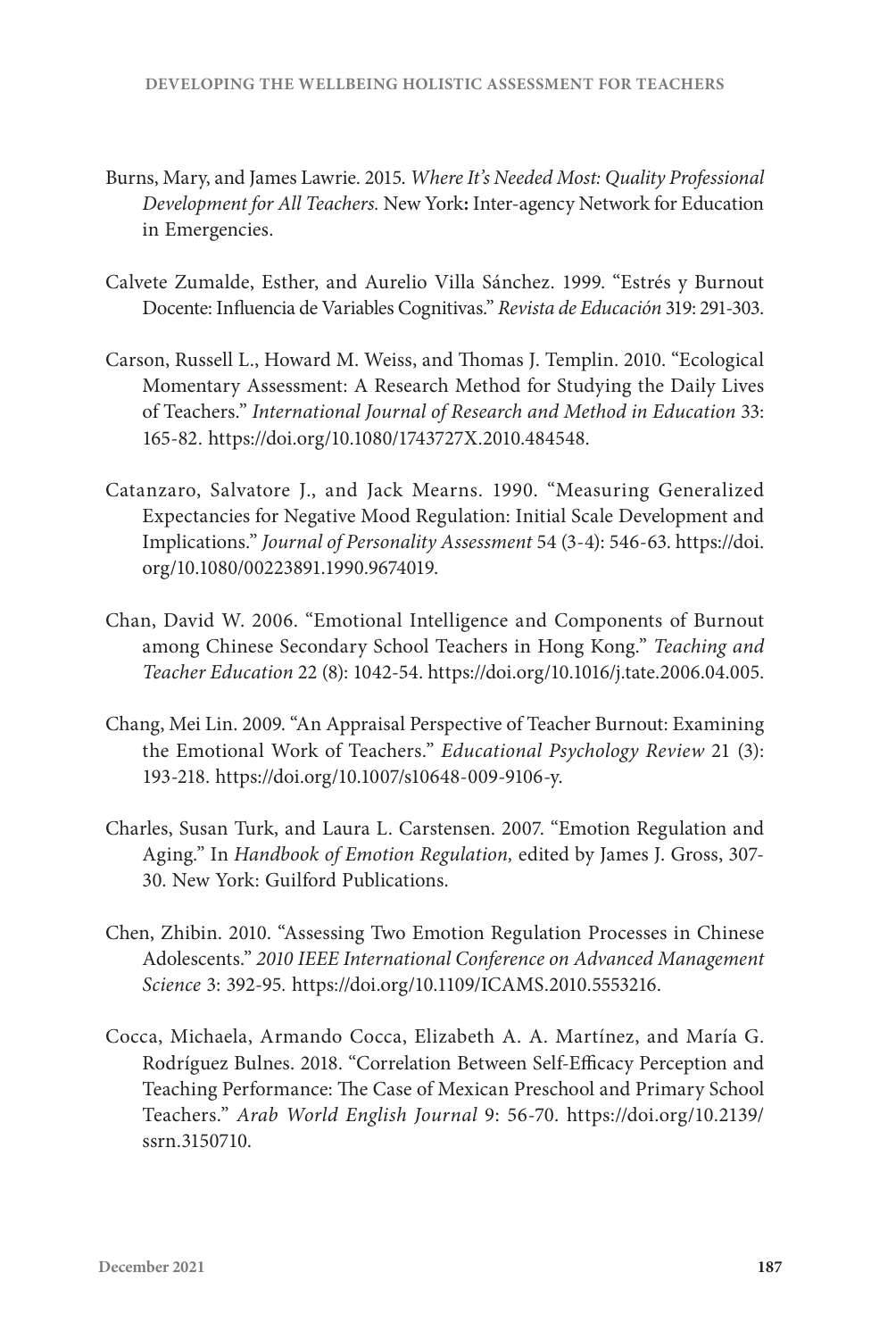- Cohen, Sheldon, Tom Kamarck, and Robin Mermelstein. 1983. "A Global Measure of Perceived Stress." *Journal of Health and Social Behavior* 24 (4)*:* 385-96. <https://doi.org/10.2307/2136404>.
- Collie, Rebecca J., Jennifer D. Shapka, Nancy E. Perry, and Andrew J. Martin. 2015. "Teacher Well-Being: Exploring Its Components and a Practice-Oriented Scale." *Journal of Psychoeducational Assessment* 33 (8): 744-56. [https://doi.](https://doi.org/10.1177/0734282915587990) [org/10.1177/0734282915587990](https://doi.org/10.1177/0734282915587990).
- Collins, Debbie. 2003. "Pretesting Survey Instruments: An Overview of Cognitive Methods." *Quality of Life Research* 12 (3): 229-38. [https://doi.](https://doi.org/10.1023/A:1023254226592) [org/10.1023/A:1023254226592](https://doi.org/10.1023/A:1023254226592).
- Cortina, Jose M. 1993. "What Is Coefficient Alpha? An Examination of Theory and Applications." *Journal of Applied Psychology* 78 (1): 98-104. [https://doi.](https://doi.org/10.1037/0021-9010.78.1.98) [org/10.1037/0021-9010.78.1.98](https://doi.org/10.1037/0021-9010.78.1.98).
- Costello, Anna B., and Jason Osborne. 2005. "Best Practices in Exploratory Factor Analysis: Four Recommendations for Getting the Most from Your Analysis." *Practical Assessment, Research, and Evaluation* 10 (1): 7. [https://](https://doi.org/10.7275/jyj1-4868) [doi.org/10.7275/jyj1-4868.](https://doi.org/10.7275/jyj1-4868)
- Côté, Stéphane, and Laura M. Morgan. 2002. "A Longitudinal Analysis of the Association between Emotion Regulation, Job Satisfaction, and Intentions to Quit." *Journal of Organizational Behavior* 23 (8): 947-62. [https://doi.](https://doi.org/10.1002/job.174) [org/10.1002/job.174.](https://doi.org/10.1002/job.174)
- Curry, Jennifer R., and Elizabeth R. O'Brien. 2012. "Shifting to a Wellness Paradigm in Teacher Education: A Promising Practice for Fostering Teacher Stress Reduction, Burnout Resilience, and Promoting Retention." *Ethical Human Psychology and Psychiatry* 14 (3): 178-91. [https://doi.org/10.1891/1559-](https://doi.org/10.1891/1559-4343.14.3.178) [4343.14.3.178](https://doi.org/10.1891/1559-4343.14.3.178).
- D'Argembeau, Arnaud, and Martial Van der Linden. 2006. "Individual Differences in the Phenomenology of Mental Time Travel: The Effect of Vivid Visual Imagery and Emotion Regulation Strategies." *Consciousness and Cognition*  15 (2): 342-50. <https://doi.org/10.1016/j.concog.2005.09.001>.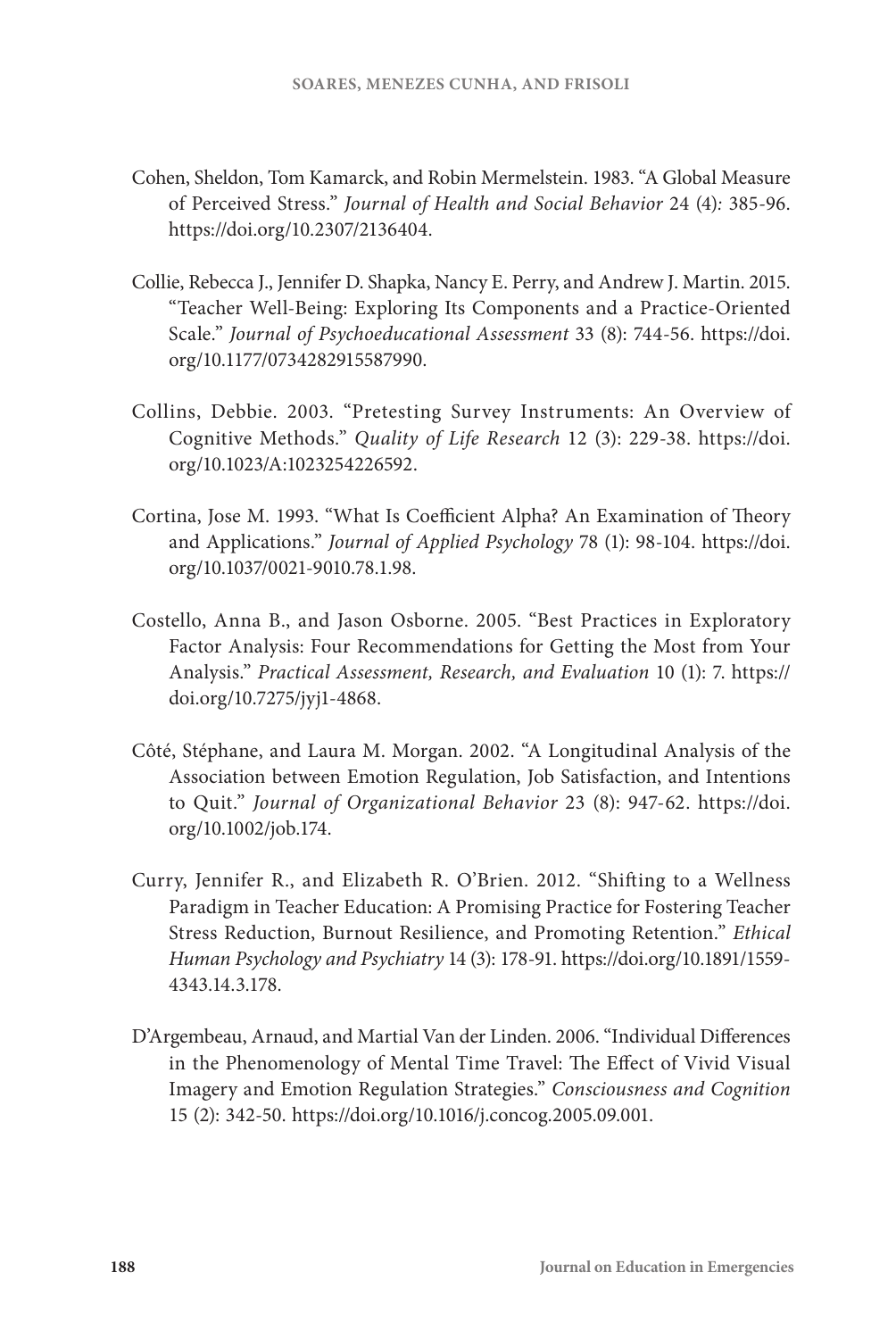- Dellinger, Amy B., Jacqueline J. Bobbett, Dianne F. Olivier, and Chad D. Ellett. 2008. "Measuring Teachers' Self-Efficacy Beliefs: Development and Use of the TEBS-Self." *Teaching and Teacher Education* 24 (3): 751-66.
- Dicke, Theresa, Herbert W. Marsh, Philip D. Parker, Mareike Kunter, Annett Schmeck, and Detlev Leutner. 2014. "Self-Efficacy in Classroom Management, Classroom Disturbances, and Emotional Exhaustion: A Moderated Mediation Analysis of Teacher Candidates." *Journal of Educational Psychology* 106 (2): 569-83. [https://doi.org/10.1037/a0035504.](https://doi.org/10.1037/a0035504)
- Dolan, Emily D., David Mohr, Michele Lempa, Sandra Joos, Stephan D. Fihn, Karin M. Nelson, and Christian D. Helfrich. 2015. "Using a Single Item to Measure Burnout in Primary Care Staff: A Psychometric Evaluation." *Journal of General International Medicine* 30 (5): 582-87. [https://doi.org/10.1007/](https://doi.org/10.1007/s11606-014-3112-6) [s11606-014-3112-6.](https://doi.org/10.1007/s11606-014-3112-6)
- Dorsey, Achsah, Elissa Scherer, Randy Eckhoff, and Robert D. Furberg. 2020. "Measurement of Human Stress: A Multidimensional Approach." Research Triangle Park, NC: RTI International. [https://doi.org/10.31234/osf.io/es2p9.](https://doi.org/10.31234/osf.io/es2p9)
- ECCN (Education in Conflict and Crisis Network). 2016. "Rapid Education and Risk Assessment El Salvador: Final Report." [https://www.eccnetwork.net/](https://www.eccnetwork.net/resources/rapid-education-and-risk-analysis-rera-el-salvador) [resources/rapid-education-and-risk-analysis-rera-el-salvador.](https://www.eccnetwork.net/resources/rapid-education-and-risk-analysis-rera-el-salvador)
- Emmer, Edmund T., and Julia Hickman. 1991. "Teacher Efficacy in Classroom Management and Discipline." *Educational and Psychological Measurement*  51 (3): 755-65. [https://doi.org/10.1177/0013164491513027.](https://doi.org/10.1177/0013164491513027)
- Evers, Will J. G., Welko Tomic, and Andre Brouwers. 2004. "Burnout Among Teachers: Students' and Teachers' Perceptions Compared." *School Psychology International* 25: 131-48. <https://doi.org/10.1177/0143034304043670>.
- Falk, Danielle, Emily Varni, Julia Finder Johna, and Paul Frisoli. 2019. *Landscape Review: Teacher Well-Being in Low Resource, Crisis, and Conflict-affected Settings.* Washington, DC**:** Education Equity Research Initiative [https://app.](https://app.mhpss.net/?get=57/twb-landscape-review_august-2019_0.pdf) [mhpss.net/?get=57/twb-landscape-review\\_august-2019\\_0.pdf.](https://app.mhpss.net/?get=57/twb-landscape-review_august-2019_0.pdf)
- Fowler, Floyd J. Jr. 1995. *Improving Survey Questions: Design and Evaluation.*  Newbury Park, CA: Sage.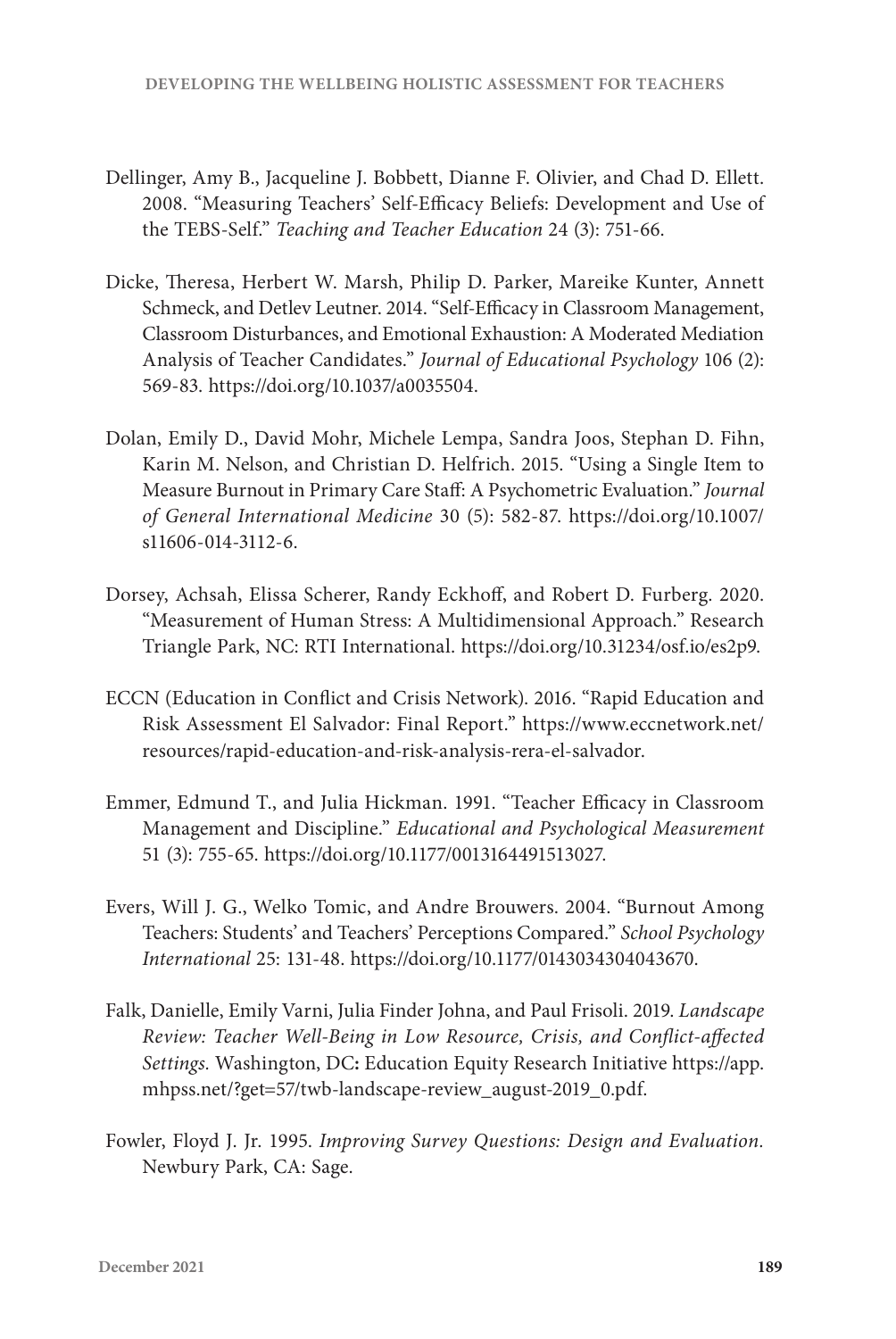- Frank, Jennifer L., Diane Reibel, Patricia Broderick, Todd Cantrell, and Stacie Metz. 2013. "The Effectiveness of Mindfulness-Based Stress Reduction on Educator Stress and Well-Being: Results from a Pilot Study." *Mindfulness* 6 (2): 208-16. <https://doi.org/10.1007/s12671-013-0246-2>.
- Friedman, Isaac A., and Efrat Kass. 2002. "Teacher Self-Efficacy: A Classroom Organization Conceptualization." *Teaching and Teacher Education* 18 (6): 675-86. [https://doi.org/10.1016/S0742-051X\(02\)00027-6](https://doi.org/10.1016/S0742-051X(02)00027-6).
- Frisoli, Paul St. John. 2013. "Teachers' Experiences of Professional Development in (Post) Crisis Katanga Province, South Eastern Democratic Republic of Congo: A Case Study of Teacher Learning Circles." PhD diss., University of Massachusetts Amherst.
- Fullan, Michael. 2016. *The New Meaning of Educational Change*, 5th ed. New York: Teachers College Press.
- Gastaldi, Francesca Giovanna Maria, Tiziana Pasta, Claudio Longobardi, Laura Elvira Prino, and Rocco Quaglia. 2014. "Measuring the Influence of Stress and Burnout in Teacher-Child Relationship." *European Journal of Education and Psychology* 7 (1): 17-28. <https://doi.org/10.30552/ejep.v7i1.99>.
- Gibson, Sherri, and Myron H. Dembo. 1984. "Teacher Efficacy: A Construct Validation." *Journal of Educational Psychology* 76: 569-82. [https://doi.](https://doi.org/10.1037/0022-0663.76.4.569) [org/10.1037/0022-0663.76.4.569](https://doi.org/10.1037/0022-0663.76.4.569).
- González, Mónica-Teresa. 2006. *Confirmación de un Modelo Predictivo para la Salud, a través de Ecuaciones Estructurales.* Madrid: Universidad Nacional de Educación a Distancia.
- Gratz, Kim L., and Lizabeth Roemer. 2004. "Multidimensional Assessment of Emotion Regulation and Dysregulation: Development, Factor Structure, and Initial Validation of the Difficulties in Emotion Regulation Scale." *Journal of Psychopathology and Behavioral Assessment* 26 (1): 41-54. [https://doi.](https://doi.org/10.1023/B:JOBA.0000007455.08539.94) [org/10.1023/B:JOBA.0000007455.08539.94.](https://doi.org/10.1023/B:JOBA.0000007455.08539.94)
- Grayson, Jessica L., and Heather K. Alvarez. 2008. "School Climate Factors Relating to Teacher Burnout: A Mediator Model." *Teaching and Teacher Education* 24 (5): 1349-63. <https://doi.org/10.1016/j.tate.2007.06.005>.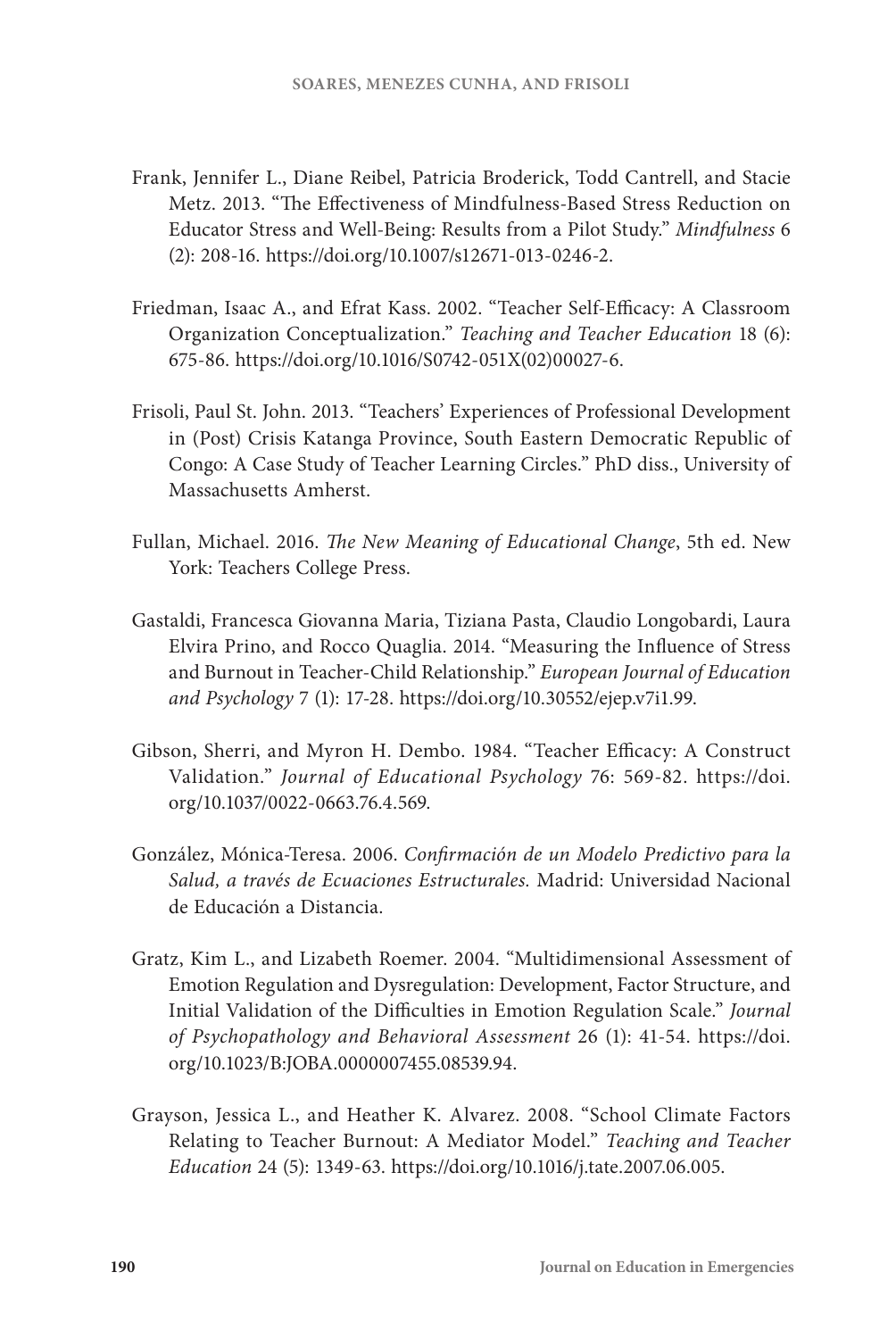- Gregoire, Jacques. 2018. "ITC Guidelines for Translating and Adapting Tests." *International Journal of Testing* 18 (2): 101-34.
- Grenville-Cleave, Bridget, and Ilona Boniwell. 2012. "Surviving or Thriving? Do Teachers Have Lower Perceived Control and Well-Being Than Other Professions?" *Management in Education* 26 (1): 3-5. [https://doi.](https://doi.org/10.1177/0892020611429252) [org/10.1177/0892020611429252.](https://doi.org/10.1177/0892020611429252)
- Gross, James J. 1998a. "The Emerging Field of Emotion Regulation: An Integrative Review." *Review of General Psychology* 2 (3): 271-99.
- Gross, James J. 1998b. "Antecedent-and Response-Focused Emotion Regulation: Divergent: Consequences for Experience, Expression, and Physiology." *Journal of Personality and Social Psychology* 74 (1): 224.
- Gross, James J. 2002. "Emotion Regulation: Affective, Cognitive, and Social Consequences." *Psychophysiology* 39 (3): 281-91. [https://doi.org/10.1017/](https://doi.org/10.1017/S0048577201393198) [S0048577201393198.](https://doi.org/10.1017/S0048577201393198)
- Gross, James J., and Oliver P. John. 2003. "Individual Differences in Two Emotion Regulation Processes: Implications for Affect, Relationships, and Well-Being." *Journal of Personality and Social Psychology* 85 (2): 348-62. [https://](https://doi.org/10.1037/0022-3514.85.2.348) [doi.org/10.1037/0022-3514.85.2.348](https://doi.org/10.1037/0022-3514.85.2.348).
- Groves, Robert. M., Floyd. J. Fowler Jr., Mick. P. Couper, James M. Lepkowski, Eleanor Singer, and Roger Tourangeau. 2011. *Survey Methodology,* Vol. 561. New York: John Wiley & Sons.
- Guskey, Thomas R. 1981. "Measurement of the Responsibility Teachers Assume for Academic Successes and Failures in the Classroom." *Journal of Teacher Education* 32 (3): 44-51. [https://doi.org/10.1177/002248718103200310.](https://doi.org/10.1177/002248718103200310)
- Halbesleben, Jonathon R. B., and Evangelia Demerouti. 2005. "The Construct Validity of an Alternative Measure of Burnout: Investigating the English Translation of the Oldenburg Burnout Inventory." *Work and Stress* 19 (3): 208-20. [https://doi.org/10.1080/02678370500340728.](https://doi.org/10.1080/02678370500340728)
- Hu, Li-tze, and Peter M. Bentler. 1999. "Cutoff Criteria for Fit Indexes in Covariance Structure Analysis: Conventional Criteria versus New Alternatives." *Structural Equation Modeling* 6 (1): 1-55. [https://doi.org/10.1080/10705519909540118.](https://doi.org/10.1080/10705519909540118)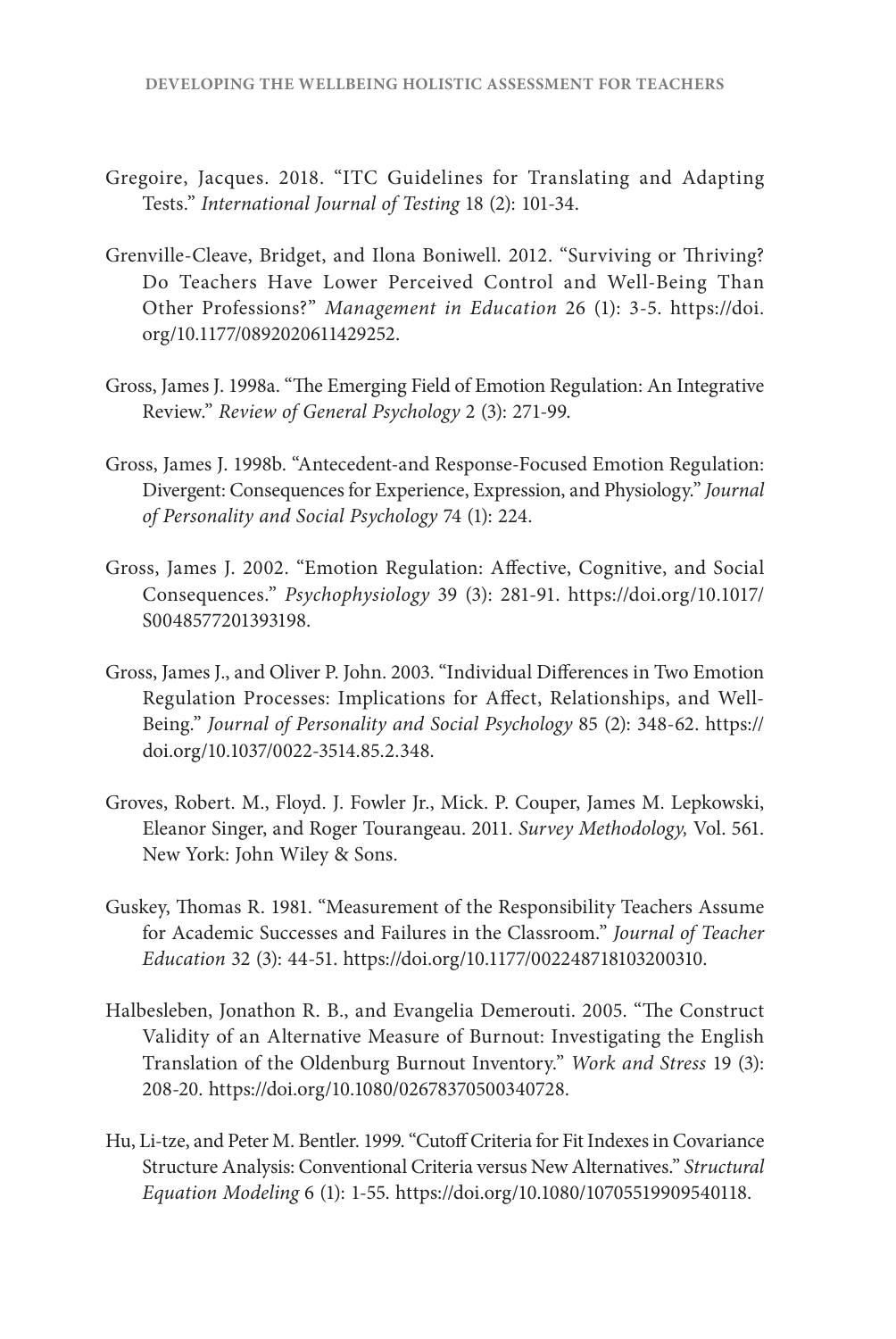- INEE (Inter-agency Network for Education in Emergencies). 2010. *Guidance Notes on Teaching and Learning.* New York: INEE. [https://inee.org/system/files/](https://inee.org/system/files/resources/INEE_Guidance_Notes_on_Teaching_and_Learning_EN.pdf) [resources/INEE\\_Guidance\\_Notes\\_on\\_Teaching\\_and\\_Learning\\_EN.pdf.](https://inee.org/system/files/resources/INEE_Guidance_Notes_on_Teaching_and_Learning_EN.pdf)
- Ingram, Mathew C., and Karise M. Curtis. 2014. *Homicide in El Salvador's Municipalities: Spatial Clusters and the Causal Role of Neighborhood Effects, Population Pressures, Poverty, and Education.* Washington, DC: Wilson Center. [https://www.wilsoncenter.org/publication/homicide-el-salvadors](https://www.wilsoncenter.org/publication/homicide-el-salvadors-municipalities-spatial-clusters-and-the-causal-role-neighborhood)[municipalities-spatial-clusters-and-the-causal-role-neighborhood.](https://www.wilsoncenter.org/publication/homicide-el-salvadors-municipalities-spatial-clusters-and-the-causal-role-neighborhood)
- Jennings, Patricia A., Joshua L. Brown, Jennifer L. Frank, Sebrina Doyle, Yoonkyung Oh, Regin Davis, Damira Rasheed et al. 2017. "Impacts of the CARE for Teachers Program on Teachers' Social and Emotional Competence and Classroom Interactions." *Journal of Educational Psychology* 109 (7): 1010- 28. [https://doi.org/10.1037/edu0000187.](https://doi.org/10.1037/edu0000187)
- John, Oliver P., and Joshua Eng. 2014. "Three Approaches to Individual Differences in Affect Regulation: Conceptualizations, Measures, and Findings*.*" In *Handbook of Emotion Regulation,* edited by James J. Gross, 321-45. New York: Guilford Publications.
- Kaiser, Henry F., and John Rice. 1974. "Little Jiffy, Mark IV." *Educational and Psychological Measurement* 34 (1): 111-17.
- Kirk, Jackie, and Rebecca Winthrop. 2013. "Teaching in Contexts of Emergency and State Fragility." In *More and Better Teachers for Quality Education for All: Identity and Motivation, Systems and Support,* edited by Jackie Kirk, Martial Dembélé, and Sandra Baxter, 121-39. [https://moreandbetterteachers.](https://moreandbetterteachers.files.wordpress.com/2013/09/more-and-better-teaching_september-2013.pdf) [files.wordpress.com/2013/09/more-and-better-teaching\\_september-2013.pdf.](https://moreandbetterteachers.files.wordpress.com/2013/09/more-and-better-teaching_september-2013.pdf)
- Klusmann, Uta, Mareike Kunter, Ulrich Trautwein, Oliver Lüdtke, and Jürgen Baumert. 2008. "Teachers' Occupational Well-Being and Quality of Instruction: The Important Role of Self-Regulatory Patterns." *Journal of Educational Psychology* 100 (3): 702-15. [https://doi.org/10.1037/0022-0663.100.3.702.](https://doi.org/10.1037/0022-0663.100.3.702)
- Kristensen, Tage S., Marianne Borritz, Ebbe Villadsen, and Karl B. Christensen. 2005. "The Copenhagen Burnout Inventory: A New Tool for the Assessment of Burnout." *Work and Stress* 19 (3): 192-207. [https://doi.](https://doi.org/10.1080/02678370500297720) [org/10.1080/02678370500297720](https://doi.org/10.1080/02678370500297720).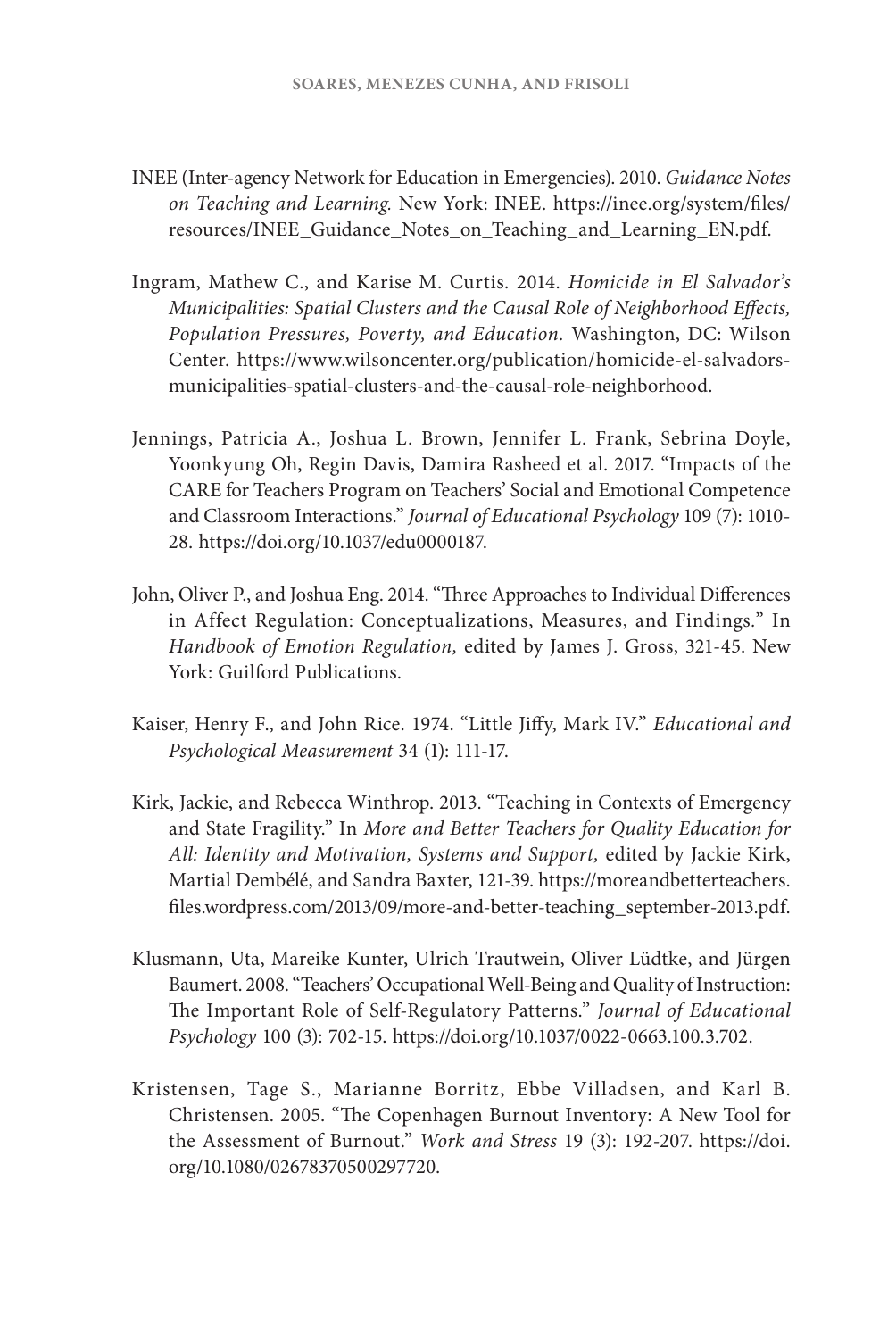- Kroenke, Kurt, Robert L. Spitzer, Janet B. W. Williams, and Bernd Löwe. 2010. "The Patient Health Questionnaire Somatic, Anxiety, and Depressive Symptom Scales: A Systematic Review." *General Hospital Psychiatry* 32 (4): 345-59. [https://doi.org/10.1016/j.genhosppsych.2010.03.006.](https://doi.org/10.1016/j.genhosppsych.2010.03.006)
- Lau, Patrick S. Y., Man Tak Yuen, and Raymond M. C. Chan. 2005. "Do Demographic Characteristics Make a Difference to Burnout among Hong Kong Secondary School Teachers?" In *Quality-of-Life Research in Chinese, Western and Global Contexts,* edited by Daniel T. L. Shek, Ying Keung Chan, and Paul S. N. Lee, 491-516. Dordrecht, The Netherlands**:** Springer Science & Business Media. [https://doi.org/10.1007/1-4020-3602-7\\_17.](https://doi.org/10.1007/1-4020-3602-7_17)
- Lee, Eun Hyun. 2012. "Review of the Psychometric Evidence of the Perceived Stress Scale." *Asian Nursing Research* 6 (4): 121-27. [https://doi.org/10.1016/j.](https://doi.org/10.1016/j.anr.2012.08.004) [anr.2012.08.004.](https://doi.org/10.1016/j.anr.2012.08.004)
- Leiter, Michael P., and Christina Maslach. 2016. "Latent Burnout Profiles: A New Approach to Understanding the Burnout Experience." *Burnout Research* 3 (4): 89-100. [https://doi.org/10.1016/j.burn.2016.09.001.](https://doi.org/10.1016/j.burn.2016.09.001)
- Lorenzo-Seva, Urbano, and Pere.J. Ferrando. 2006. "FACTOR: A Computer Program to Fit the Exploratory Factor Analysis Model." *Behavior Research Methods* 38: 88-91. <https://doi.org/10.3758/BF03192753>.
- MacCallum, Robert C., Mary Roznowski, and Lawrence B. Necowitz. 1992. "Model Modifications in Covariance Structure Analysis: The Problem of Capitalization on Chance." *Psychological Bulletin* 111 (3): 490-504. [https://](https://doi.org/10.1037/0033-2909.111.3.490) [doi.org/10.1037/0033-2909.111.3.490.](https://doi.org/10.1037/0033-2909.111.3.490)
- Malach-Pines, Ayala. 2005. "The Burnout Measure, Short Version." *International Journal of Stress Management* 12 (1): 78-88. [https://doi.org/10.1037/1072-](https://doi.org/10.1037/1072-5245.12.1.78) [5245.12.1.78.](https://doi.org/10.1037/1072-5245.12.1.78)
- Maslach, Christina, Susan E. Jackson, and Michael P. Leiter. 1997. *Maslach Burnout Inventory Manual,* Vol. 4. Palo Alto, CA: Consulting Psychologists Press.
- Maslach, Christina, and Michael P. Leiter. 2016. "Understanding the Burnout Experience: Recent Research and Its Implications for Psychiatry." *World Psychiatry* 15 (2): 103-11. [https://doi.org/10.1002/wps.20311.](https://doi.org/10.1002/wps.20311)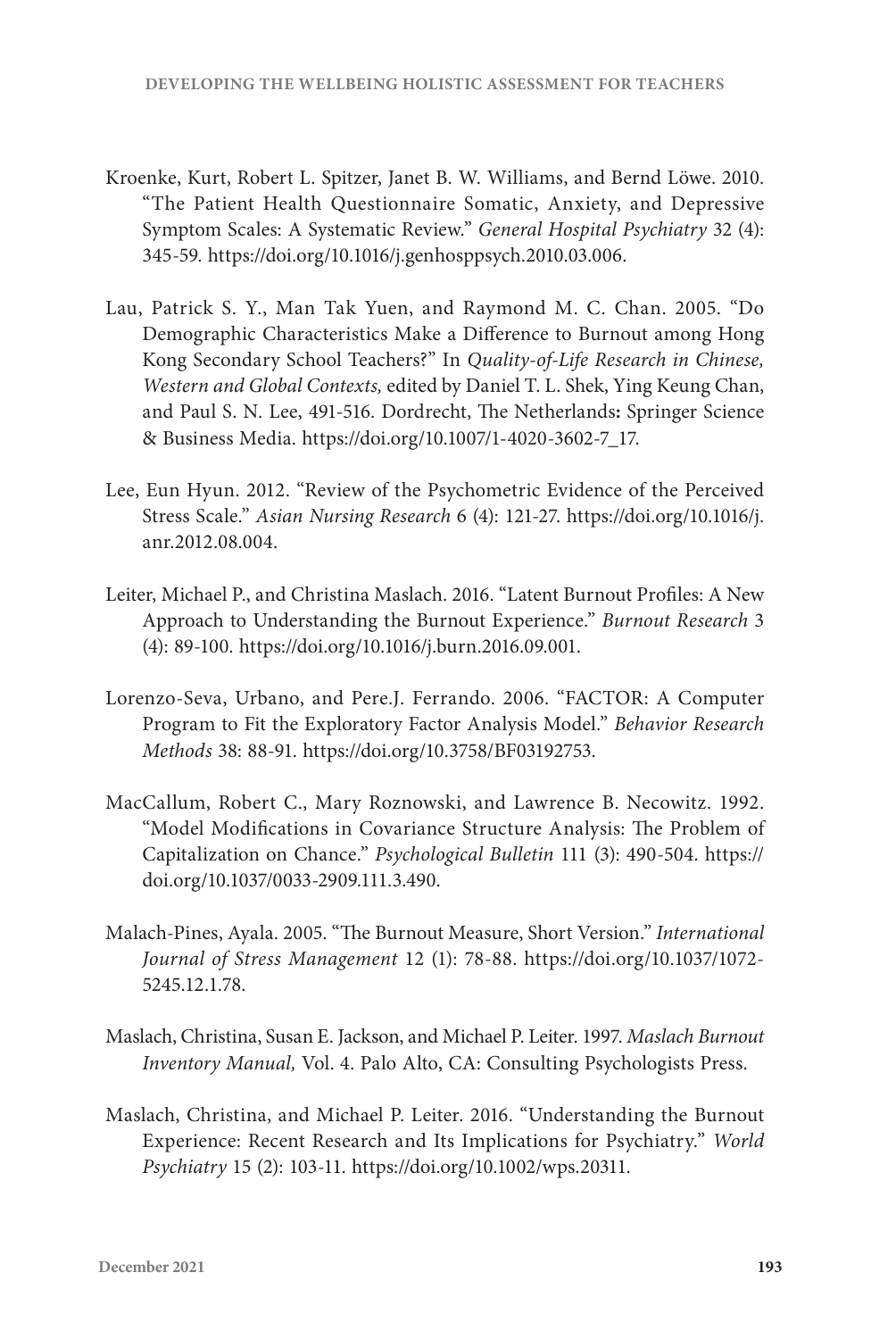- Mattern, Jessica, and Johannes Bauer. 2014. "Does Teachers' Cognitive Self-Regulation Increase Their Occupational Well-Being? The Structure and Role of Self-Regulation in the Teaching Context." *Teaching and Teacher Education*  43: 58-68. [https://doi.org/10.1016/j.tate.2014.05.004.](https://doi.org/10.1016/j.tate.2014.05.004)
- Mayer, John D., Peter Salovey, David R. Caruso, and Gill Sitarenios. 2003. "Measuring Emotional Intelligence with the MSCEIT V2.0." *Emotion* 3 (1): 97-105. <https://doi.org/10.1037/1528-3542.3.1.97>.
- MINED. 2015. "Observatorio MINED 2015 sobre los Centros Educativos Públicos de El Salvador." San Salvador, El Salvador: MINED. [https://www.mined.gob.](https://www.mined.gob.sv/EstadisticaWeb/observatorio/OBSERVATORIO%20MINED%202015.pdf) [sv/EstadisticaWeb/observatorio/OBSERVATORIO%20MINED%202015.pdf.](https://www.mined.gob.sv/EstadisticaWeb/observatorio/OBSERVATORIO%20MINED%202015.pdf)
- Montgomery, Cameron, and André A. Rupp. 2005. "A Meta-Analysis for Exploring the Diverse Causes and Effects of Stress in Teachers." *Canadian Journal of Education* 28 (3): 458-86. [https://doi.org/10.2307/4126479.](https://doi.org/10.2307/4126479)
- Muthén, Bengt, and David Kaplan. 1985. "A Comparison of Some Methodologies for the Factor Analysis of Non-Normal Likert Variables." *British Journal of Mathematical and Statistical Psychology* 38 (2): 171-89. [https://doi.](https://doi.org/10.1111/j.2044-8317.1985.tb00832.x) [org/10.1111/j.2044-8317.1985.tb00832.x](https://doi.org/10.1111/j.2044-8317.1985.tb00832.x).
- Muthén, Bengt O., Linda Muthén, and Tihomir Asparouhov. 2015. *Estimator Choices with Categorical Outcomes.* MPLUS Technical Appendix, 8*.* Los Angeles, CA: Muthén & Muthén. [https://www.statmodel.com/download/](https://www.statmodel.com/download/EstimatorChoices.pdf) [EstimatorChoices.pdf](https://www.statmodel.com/download/EstimatorChoices.pdf).
- Norman, Geoff. 2010. "Likert Scales, Levels of Measurement and the 'Laws' of Statistics." *Advances in Health Science Education* 15 (5): 625-32. [https://doi.](https://doi.org/10.1007/s10459-010-9222-y) [org/10.1007/s10459-010-9222-y](https://doi.org/10.1007/s10459-010-9222-y).
- OECD. 2013. *OECD Guidelines on Measuring Subjective Well-Being.* Paris: OECD. [https://www.oecd.org/statistics/oecd-guidelines-on-measuring-subjective](https://www.oecd.org/statistics/oecd-guidelines-on-measuring-subjective-well-being-9789264191655-en.htm)[well-being-9789264191655-en.htm.](https://www.oecd.org/statistics/oecd-guidelines-on-measuring-subjective-well-being-9789264191655-en.htm)
- OECD. 2017. *How's Life? Measuring Well-Being.* Paris: OECD. [https://doi.](https://doi.org/10.1787/how_life-2017-en) [org/10.1787/how\\_life-2017-en](https://doi.org/10.1787/how_life-2017-en).
- OECD. 2018. *TALIS: The OECD Teaching and Learning International Survey.* Paris: OECD. <http://www.oecd.org/edu/talis>.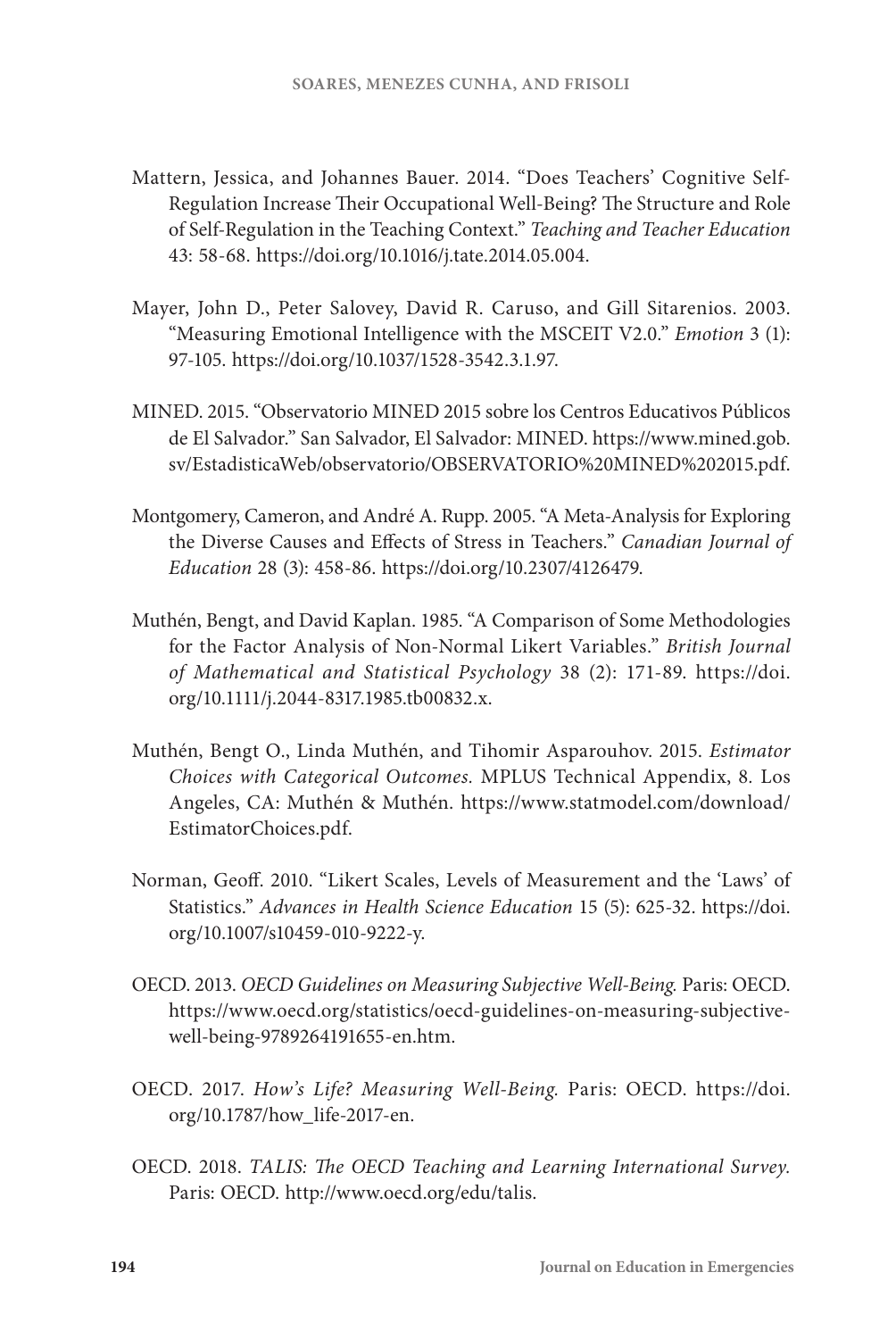- O'Neill, Sue Catherine, and Jennifer Stephenson. 2011. "The Measurement of Classroom Management Self- Efficacy: A Review of Measurement Instrument Development and Influences." *Educational Psychology* 31: 261-99. [https://doi.](https://doi.org/10.1080/01443410.2010.545344) [org/10.1080/01443410.2010.545344.](https://doi.org/10.1080/01443410.2010.545344)
- Osborne, Jason W., and Anna B. Costello. 2004. "Sample Size and Subject to Item Ratio in Principal Components Analysis." *Practical Assessment, Research and Evaluation* 9 (1): 1-15. [https://doi.org/10.7275/ktzq-jq66.](https://doi.org/10.7275/ktzq-jq66)
- Ramírez, Mónica Teresa González, and René Landero Hernández. 2007. "Factor Structure of the Perceived Stress Scale (PSS) in a Sample from Mexico." *The Spanish Journal of Psychology* 10 (1): 199-206. [https://doi.org/10.1017/](https://doi.org/10.1017/S1138741600006466) [S1138741600006466.](https://doi.org/10.1017/S1138741600006466)
- Raykov, Tenko, and George A. Marcoulides. 2008. *An Introduction to Applied Multivariate Analysis.* New York: Routledge.
- Renshaw, Tyler L., Anna C. J. Long, and Clayton R. Cook. 2015. "Assessing Teachers' Positive Psychological Functioning at Work: Development and Validation of the Teacher Subjective Wellbeing Questionnaire." *School Psychology Quarterly* 30 (2): 289-306.
- Roeser, Robert W., Kimberly A. Schonert-Reichl, Amishi Jha, Margaret Cullen, Linda Wallace, Rona Wilensky, Eva Oberle, Kimberly Thomson, Cynthia Taylor, and Jessica Harrison. 2013. "Mindfulness Training and Reductions in Teacher Stress and Burnout: Results from Two Randomized, Waitlist-Control Field Trials." *Journal of Educational Psychology* 105 (3): 787-804. [https://doi.](https://doi.org/10.1037/a0032093) [org/10.1037/a0032093](https://doi.org/10.1037/a0032093).
- Rotter, Julian B. 1966. "Generalized Expectancies for Internal versus External Control of Reinforcement." *Psychological Monographs: General and Applied*  80 (1): 1-28. <https://doi.org/10.1037/h0092976>.
- Saarni, Carolyn. 1999. *The Development of Emotional Competence.* New York: Guilford Press.
- Saarni, Carolyn. 2011. "Emotional Development in Childhood." In *Encyclopedia on Early Childhood Development*, edited by Doris Fromberg and Leslie Williams, 1-7. London: Routledge.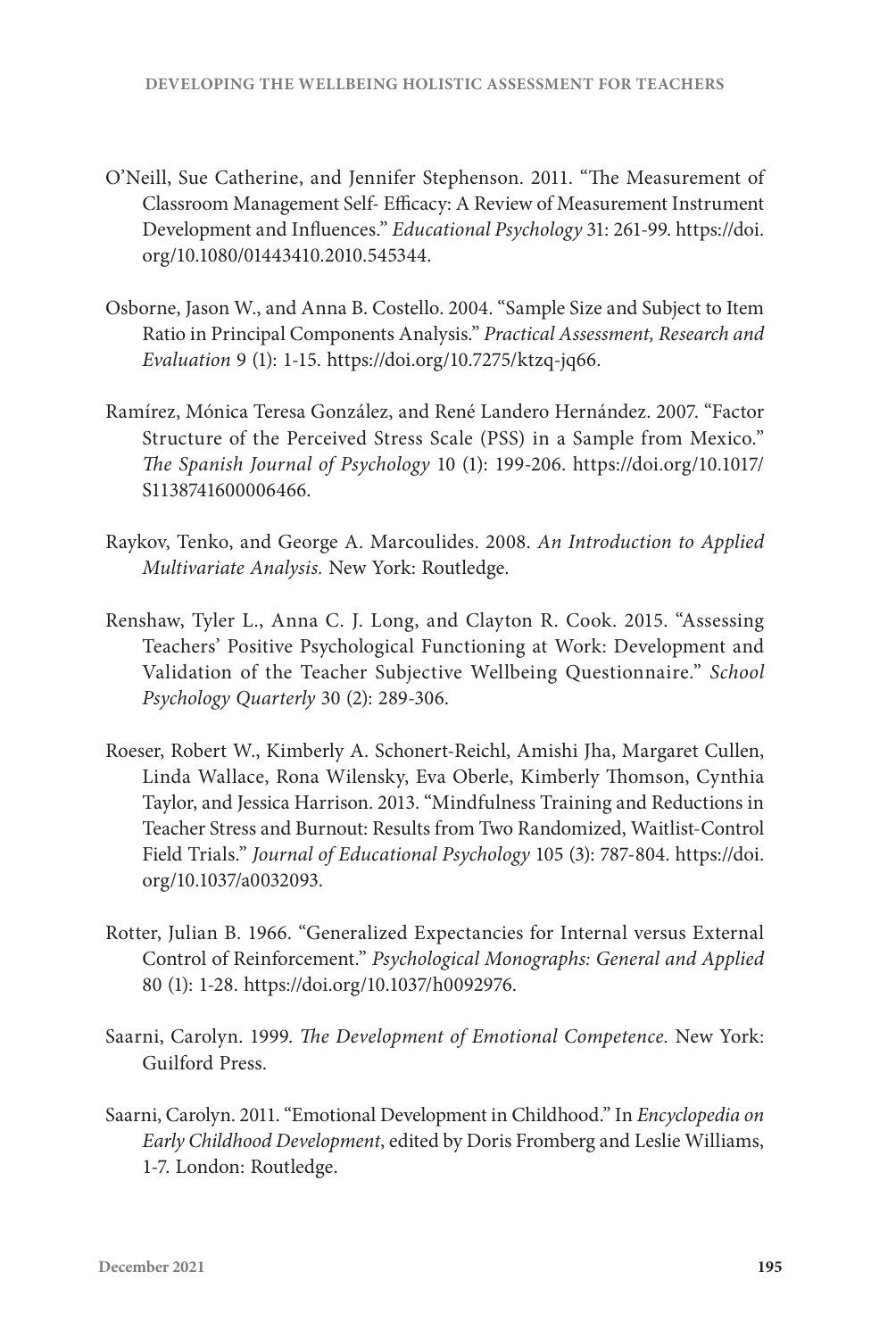- Salmela-Aro, Katariina, Johanna Rantanen, Katriina Hyvönen, Kati Tilleman, and Taru Feldt. 2011. "Bergen Burnout Inventory: Reliability and Validity among Finnish and Estonian Managers." *International Archives of Occupational and Environmental Health* 84 (6): 635-45. [https://doi.org/10.1007/s00420-010-](https://doi.org/10.1007/s00420-010-0594-3) [0594-3](https://doi.org/10.1007/s00420-010-0594-3).
- Salovey, Peter, John D. Mayer, Susan Lee Goldman, Carolyn Turvey, and Tibor P. Palfai. 1995. "Emotional Attention, Clarity, and Repair: Exploring Emotional Intelligence Using the Trait Meta-Mood Scale." In *Emotion, Disclosure, & Health,* edited by James W. Pennebaker, 125-54. Washington, DC: American Psychological Association. [https://doi.org/10.1037/10182-006.](https://doi.org/10.1037/10182-006)
- Saloviita, Timo. 2015. "Measuring Pre-Service Teachers' Attitudes Towards Inclusive Education: Psychometric Properties of the TAIS Scale." *Teaching and Teacher Education* 52: 66-72. [https://doi.org/10.1016/j.tate.2015.09.003.](https://doi.org/10.1016/j.tate.2015.09.003)
- Schaufeli, Wilmar B., and Toon W. Taris. 2005. "The Conceptualization and Measurement of Burnout: Common Ground and Worlds Apart." *Work and Stress* 19 (3): 256-62. [https://doi.org/10.1080/02678370500385913.](https://doi.org/10.1080/02678370500385913)
- Schonfeld, Irvin Sam, and Renzo Bianchi. 2016. "Burnout and Depression: Two Entities or One?" *Journal of Clinical Psychology* 72 (1): 22-37. [https://doi.](https://doi.org/10.1002/jclp.22229) [org/10.1002/jclp.22229](https://doi.org/10.1002/jclp.22229).
- Shirom, Arie. 1989. "Burnout in Work Organizations." In *International Review of Industrial and Organizational Psychology,* edited by C. L. Cooper and I. T. Robertson, 25-48. Chichester, UK: Wiley.
- Shirom, Arie, and Samuel Melamed. 2006. "A Comparison of the Construct Validity of Two Burnout Measures in Two Groups of Professionals." *International Journal of Stress Management* 13 (2): 176-200. [https://doi.org/10.1037/1072-](https://doi.org/10.1037/1072-5245.13.2.176) [5245.13.2.176.](https://doi.org/10.1037/1072-5245.13.2.176)
- Skaalvik, Einar M., and Sidsel Skaalvik. 2007. "Dimensions of Teacher Self-Efficacy and Relations with Strain Factors, Perceived Collective Teacher Efficacy, and Teacher Burnout." *Journal of Educational Psychology* 99 (3): 611-25. [https://](https://doi.org/10.1037/0022-0663.99.3.611) [doi.org/10.1037/0022-0663.99.3.611.](https://doi.org/10.1037/0022-0663.99.3.611)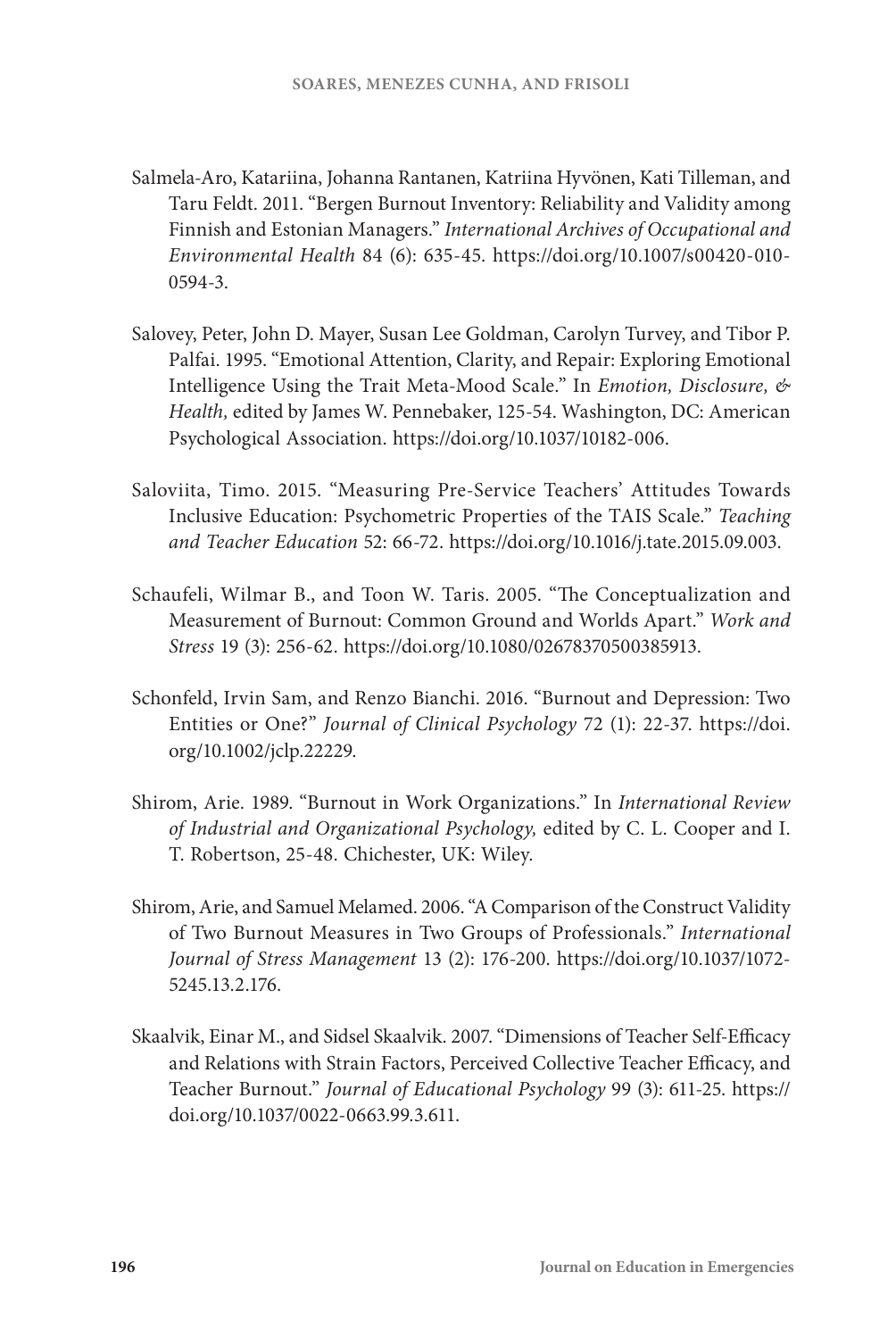- Skaalvik, Einar M., and Sidsel Skaalvik. 2010. "Teacher Self-Efficacy and Teacher Burnout: A Study of Relations." *Teaching and Teacher Education* 26 (4): 1059- 69. [https://doi.org/10.1016/j.tate.2009.11.001.](https://doi.org/10.1016/j.tate.2009.11.001)
- Sommers, Marc. 2004. *Education in Emergencies: Critical Questions and Challenges.* Washington, DC: Creative Associates International. [http://www.beps.net/](http://www.beps.net/publications/Education_Emergency_Changes.pdf) [publications/Education\\_Emergency\\_Changes.pdf.](http://www.beps.net/publications/Education_Emergency_Changes.pdf)
- Spaapen, Devon L., Flavie Waters, Laura Brummer, Lusia Stopa, and Romola S. Bucks. 2014. "The Emotion Regulation Questionnaire: Validation of the ERQ-9 in Two Community Samples." *Psychological Assessment* 26 (1): 46-54. [https://doi.org/10.1037/a0034474](https://doi.org/10.1037/a003447).
- Spitzer, Robert. L., Kurt. Kroenke, Janet. B. Williams, and Bernd Löwe. 2006. "A Brief Measure for Assessing Generalized Anxiety Disorder: the GAD-7." *Archives of Internal Medicine* 166 (10): 1092-97.
- Stress Measurement Network. 2018. "Stress Measurement Toolbox." San Francisco, CA: University of California, National Institute on Aging. [https://stresscenter.](https://stresscenter.ucsf.edu/sites/stresscenter.ucsf.edu/files/Stress%20Measurement%20Toolbox_3%2022%2018.pdf) [ucsf.edu/sites/stresscenter.ucsf.edu/files/Stress%20Measurement%20](https://stresscenter.ucsf.edu/sites/stresscenter.ucsf.edu/files/Stress%20Measurement%20Toolbox_3%2022%2018.pdf) [Toolbox\\_3%2022%2018.pdf.](https://stresscenter.ucsf.edu/sites/stresscenter.ucsf.edu/files/Stress%20Measurement%20Toolbox_3%2022%2018.pdf)
- Sutton, Rosemary E., and Karl F. Wheatley. 2003. "Teachers' Emotions and Teaching: A Review of the Literature and Directions for Future Research." *Educational Psychology Review* 15: 327-58. <https://doi.org/10.1023/A:1026131715856>.
- Thompson, Bruce. 2004. *Exploratory and Confirmatory Factor Analysis: Understanding Concepts and Applications.* Washington, DC*:* American Psychological Association.
- Thompson, Edmund R. 2007. "Development and Validation of an Internationally Reliable Short-Form of the Positive and Negative Affect Schedule (PANAS)." *Journal of Cross-Cultural Psychology* 38 (2): 227-42. [https://doi.](https://doi.org/10.1177/0022022106297301) [org/10.1177/0022022106297301.](https://doi.org/10.1177/0022022106297301)
- Timmerman, Marieke E., and Urbano Lorenzo-Seva. 2011. Dimensionality Assessment of Ordered Polytomous Items with Parallel Analysis. *Psychological Methods* 16 (2): 209-20. [https://doi.org/10.1037/a0023353.](https://doi.org/10.1037/a0023353)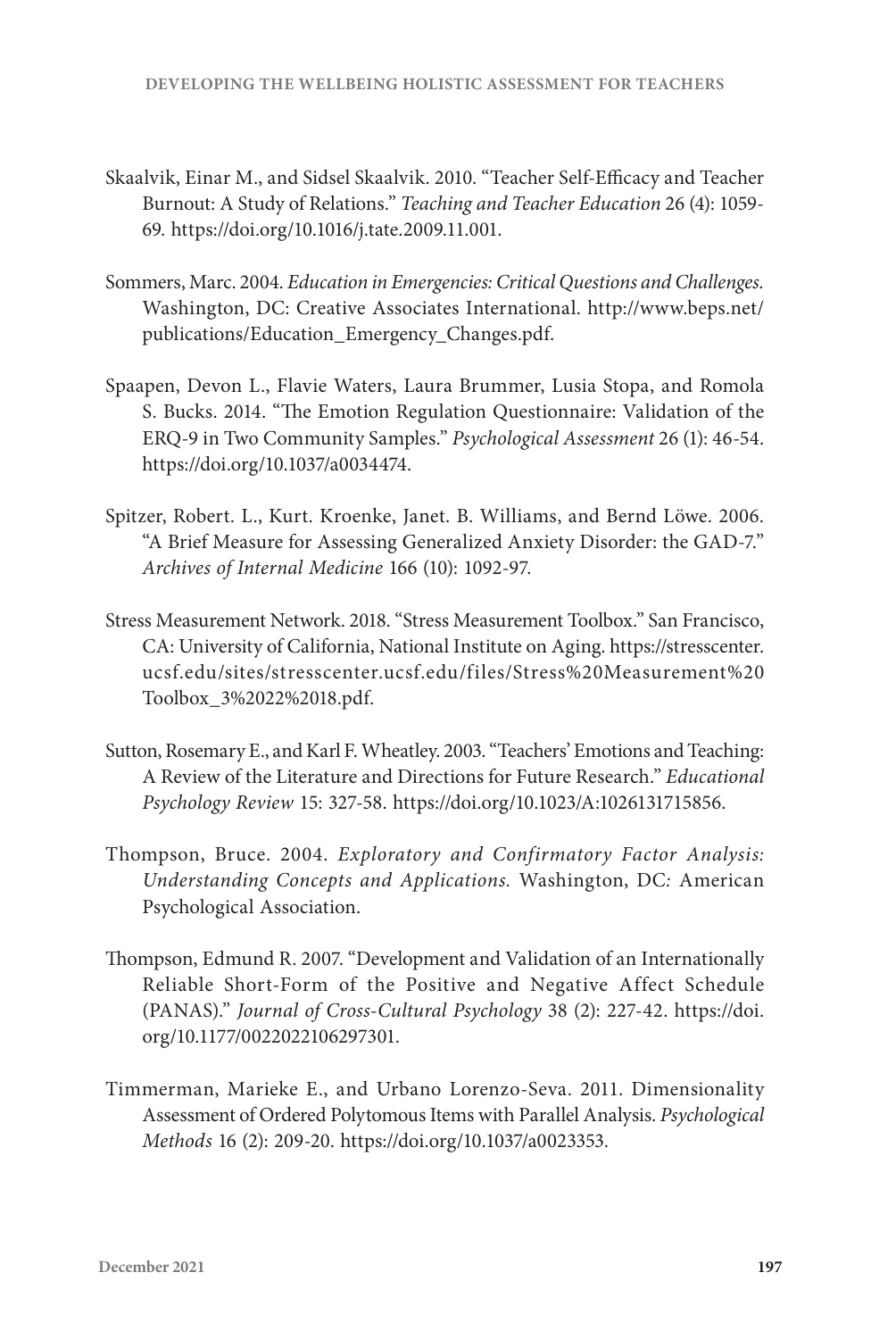- Tschannen-Moran, Megan, and Anita Woolfolk Hoy. 2001. "Teacher Efficacy: Capturing an Elusive Construct." *Teaching and Teacher Education* 17 (7): 783-805. [https://doi.org/10.1016/S0742-051X\(01\)00036-1.](https://doi.org/10.1016/S0742-051X(01)00036-1)
- Tsouloupas, Costas N., Russell L. Carson, Russell Matthews, Matthew J. Grawitch, and Larissa K. Barber. 2010. "Exploring the Association between Teachers' Perceived Student Misbehaviour and Emotional Exhaustion: The Importance of Teacher Efficacy Beliefs and Emotion Regulation." *Educational Psychology*  30 (2): 173-89. [https://doi.org/10.1080/01443410903494460.](https://doi.org/10.1080/01443410903494460)
- Van Der Borgh, Chris, and Wim Savenije. 2019. "The Politics of Violence Reduction: Making and Unmaking the Salvadorean Gang Truce." *Journal of Latin American Studies* 51 (4): 905-28. [https://doi.org/10.1017/S0022216X19000890.](https://doi.org/10.1017/S0022216X19000890)
- Van Horn, Joan E., Toon W. Taris, Wilmar B. Schaufeli, and Paul J. G. Schreurs. 2004. "The Structure of Occupational Well-Being: A Study among Dutch Teachers." *Journal of Occupational and Organizational Psychology* 77 (3): 365-75. <https://doi.org/10.1348/0963179041752718>.
- Wessels, Elsabé, and Lesley Wood. 2019. "Fostering Teachers' Experiences of Well-Being: A Participatory Action Learning and Action Research Approach." *South African Journal of Education* 39 (1): 1-10. [https://doi.org/10.15700/saje.](https://doi.org/10.15700/saje.v39n1a1619) [v39n1a1619.](https://doi.org/10.15700/saje.v39n1a1619)
- Wiltink, Jörg, Heide Glaesmer, Marco Canterino, Klaus Wölfling, Achim Knebel, Henrik Kessler, and Manfred E. Beutel. 2011. "Emotion Regulation in the General Population-Population Characteristics of the Emotion Regulation Questionnaire (ERQ)." *Psychotherapie Psychosomatik Medizinische Psychologie* 61 (2): 117-18.
- Winthrop, Rebecca, and Jackie Kirk. 2005. "Teacher Development and Student Well-Being." *Forced Migration Review* 22: 18-21. [http://www.fmreview.org/](http://www.fmreview.org/FMRpdfs/FMR22/FMR2209.pdf) [FMRpdfs/FMR22/FMR2209.pdf.](http://www.fmreview.org/FMRpdfs/FMR22/FMR2209.pdf)
- Wolf, Sharon, Catalina Torrente, Marissa McCoy, Damira Rasheed, and J. Lawrence Aber. 2015. "Cumulative Risk and Teacher Well-Being in the Democratic Republic of the Congo." *Comparative Education Review* 59 (4): 717-42. [https://doi.org/10.1086/682902.](https://doi.org/10.1086/682902)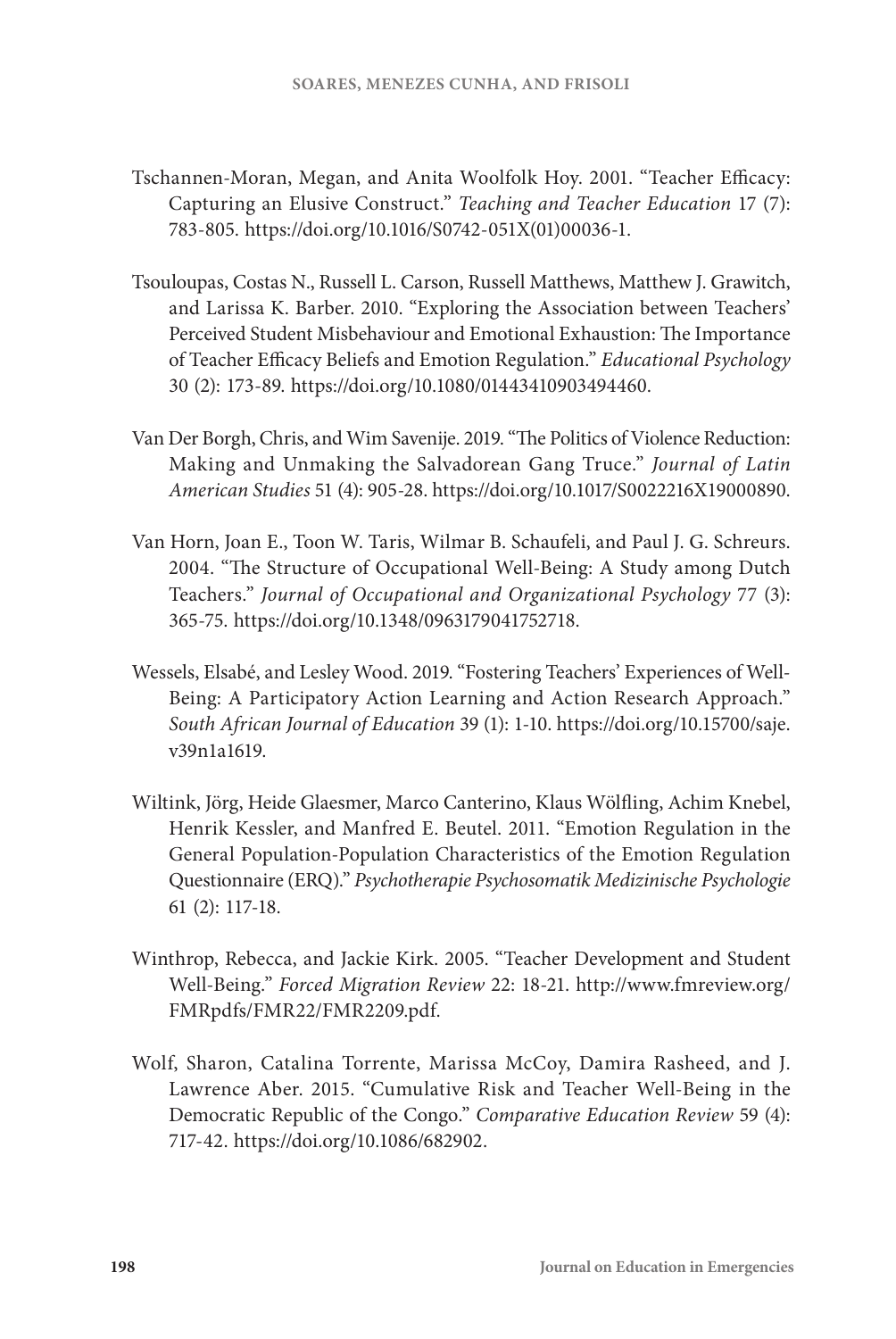- Zee, Marjolein, and Helma M. Y. Koomen. 2016. "Teacher Self-Efficacy and Its Effects on Classroom Processes, Student Academic Adjustment, and Teacher Well-Being: A Synthesis of 40 Years of Research." *Review of Educational research* 86 (4): 981-1015. [https://doi.org/10.3102/0034654315626801.](https://doi.org/10.3102/0034654315626801)
- Zelkowitz, Rachel L., and David A. Cole. 2016. "Measures of Emotion Reactivity and Emotion Regulation: Convergent and Discriminant Validity." *Personality and Individual Differences* 102: 123-32.

## **APPENDIX A**

## **Review of Existing Measures**

To select the measures that are part of the WHAT tool, we developed an inventory of available measures that assess each of the constructs identified: perceived stress, emotional exhaustion, emotion regulation, and CMSE. To develop this inventory, we first identified a set of measures that have been widely used in our professional context to evaluate teacher wellbeing interventions, and tools whose development and validation have been described in articles published in well-known journals. We then conducted an unsystematic literature review (rather than a systematic comprehensive database search) to identify additional measures for each construct of interest. Table A1 provides an inventory of the main instruments being developed and used in the field, which we identified through our previous knowledge of existing tools and a complementary literature review; it does not provide an exhaustive list of the measurement tools available.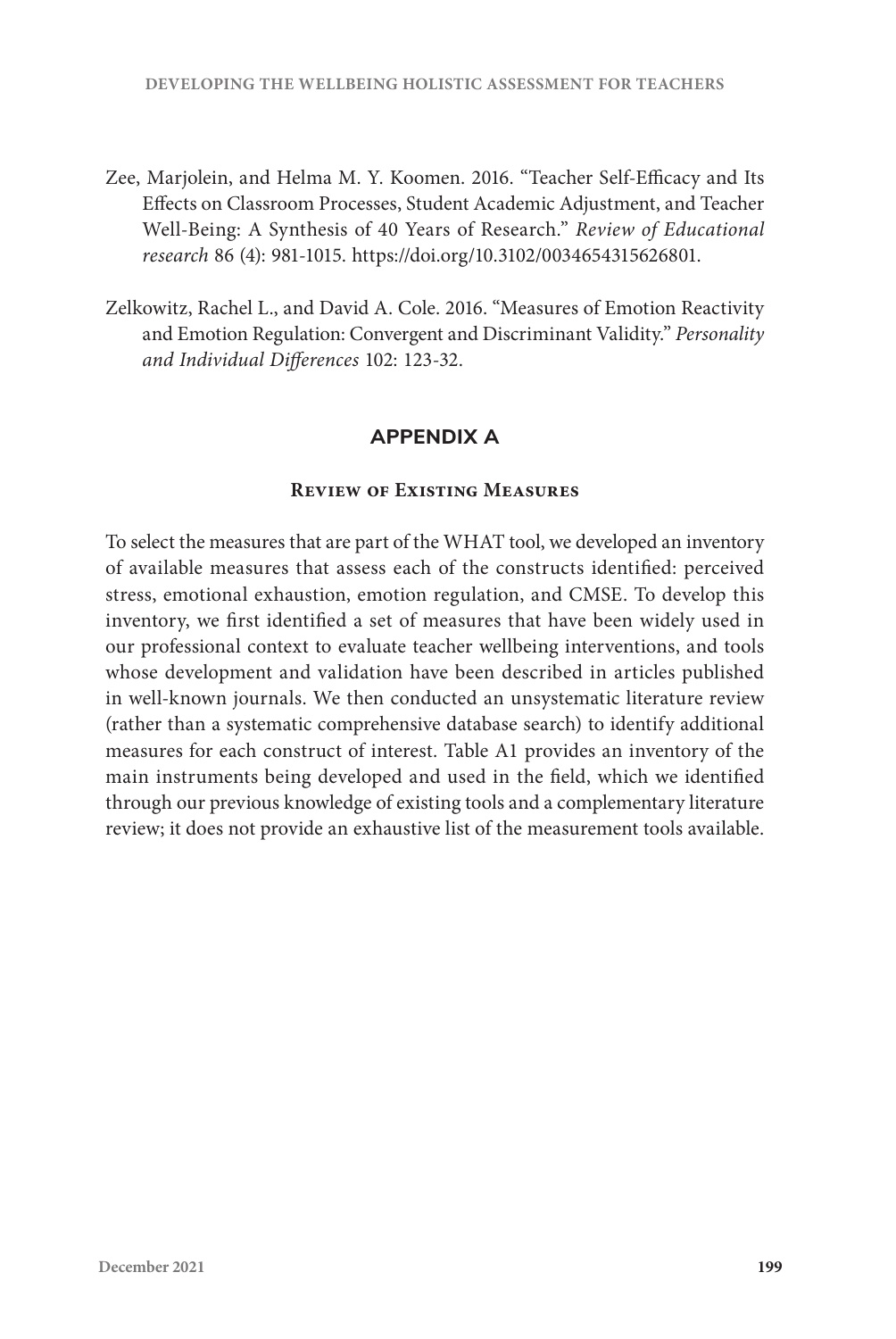#### **SOARES, MENEZES CUNHA, AND FRISOLI**

# *Table A1:* Measurement Review

| Scale                                                                                | N of Items | Reliability   | Structure             | Source                            |
|--------------------------------------------------------------------------------------|------------|---------------|-----------------------|-----------------------------------|
| <b>Emotion Regulation</b>                                                            |            |               |                       |                                   |
| Generalized Expectancy for Negative Mood Regulation<br>Scale                         | 30         | $0.86 - 0.90$ | 2 factors             | Catanzaro and Mearns (1990)       |
| Trait Meta-Mood Scale                                                                | 48         | $0.82 - 0.87$ | 3 factors             | Salovey et al. (1995)             |
| Self-Regulation Questionnaire                                                        | 63         | 0.91          | 7 factors             | Brown et al. (1999)               |
| Managing emotions subscale: Mayer-Salovey-Caruso<br>Emotional Intelligence Test V2.0 | 29         | $0.64 - 0.69$ | 1 factor<br>(2 tasks) | Mayer et al. (2003)               |
| <b>Emotional Labor Scale</b>                                                         | 15         | $0.74 - 0.91$ | 6 factors             | Brotheridge and Lee (2003)        |
| Emotion Regulation Questionnaire                                                     | 10         | $0.73 - 0.79$ | 2 factors             | Gross and John (2003)             |
| Difficulties in Emotion Regulation Scale                                             | 36         | > 0.80        | 6 factors             | Gratz and Roemer (2004)           |
| <b>Perceived Stress</b>                                                              |            |               |                       |                                   |
| Perceived Stress Scale (PSS)                                                         | 14, 10, 4  | $0.72 - 0.86$ |                       | Cohen et al. (1983)               |
| Stress Overload Scale (SOS)                                                          | 30         | 0.96          | 2 factors             | Amirkhan (2012)                   |
| Stress in Context (SIC) Questionnaire                                                | N/A        | N/A           | N/A                   | Stress Measurement Network (2018) |
| <b>Emotional Exhaustion</b>                                                          |            |               |                       |                                   |
| Maslach Burnout Inventory-Emotional Exhaustion<br>subscale                           | 9          | 0.90          | 1 factor              | Maslach et al. (1997)             |
| Bergen Burnout Inventory-Exhaustion at work subscale                                 | 3          | $0.67 - 0.75$ | 1 factor              | Salmela-Aro et al. (2011)         |
| Oldenburg Burnout Inventory-Exhaustion subscale                                      | 8          | 0.74          | 1 factor              | Halbesleben and Demerouti (2005)  |
| The Shirom-Melamed Burnout Measure Emotional<br><b>Exhaustion subscale</b>           | 5          | N/A           | 1 factor              | Shirom and Melamed (2006)         |

**Journal on Education in Emergencies**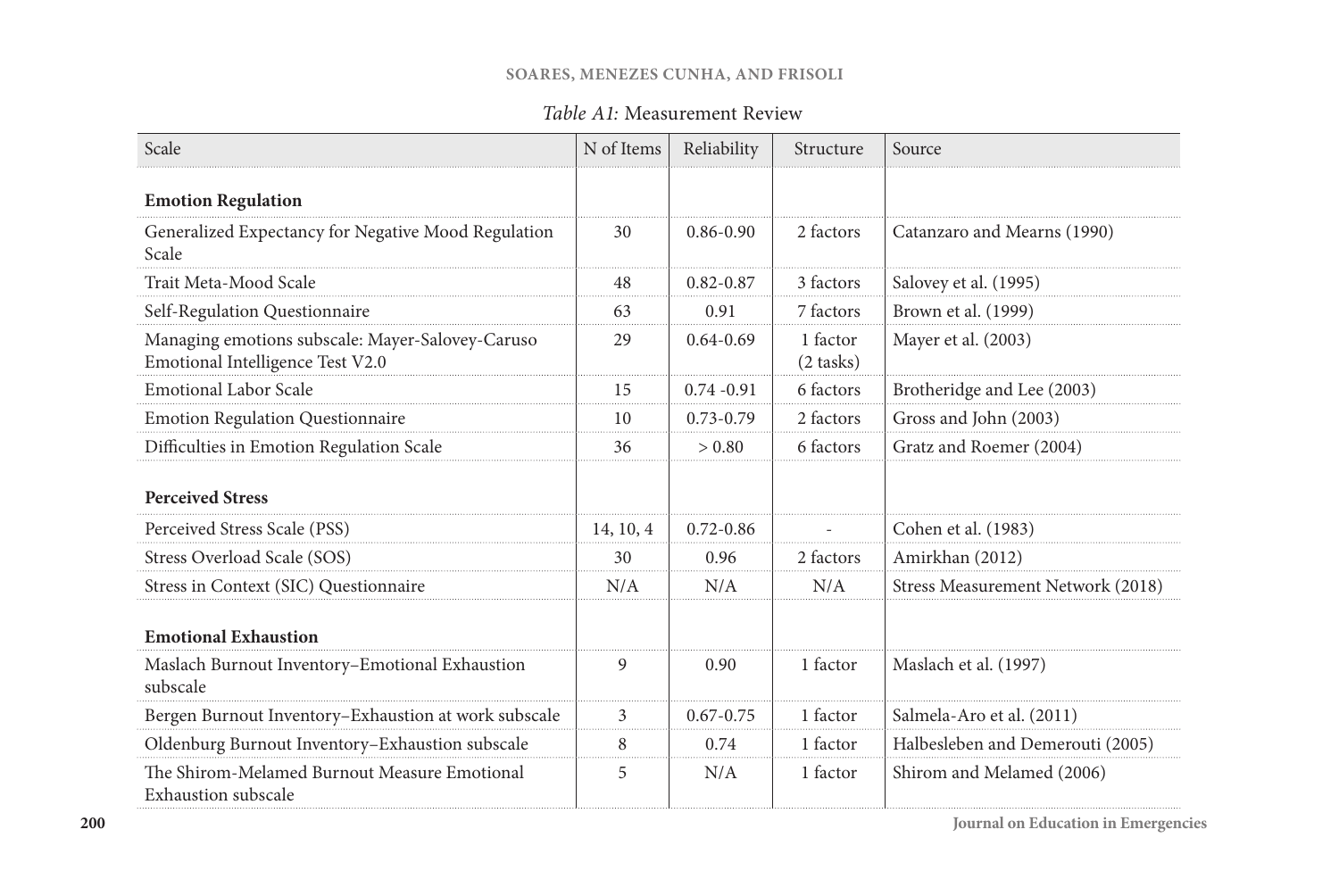#### **DEVELOPING THE WELLBEING HOLISTIC ASSESSMENT FOR TEACHERS**

| Scale                                                                                | N of Items | Reliability   | Structure | Source                         |
|--------------------------------------------------------------------------------------|------------|---------------|-----------|--------------------------------|
| The Copenhagen Burnout Inventory                                                     | 19         | $0.85 - 0.87$ | 3 factors | Kristensen et al. (2005)       |
| The Burnout Measure                                                                  | 10         | $0.85 - 0.92$ | 3 factors | Malach-Pines (2005)            |
| Single-item measure of burnout                                                       |            |               |           | Dolan et al. (2015)            |
| <b>Classroom Management Self-Efficacy</b>                                            |            |               |           |                                |
| Classroom-Management and Discipline Self-Efficacy<br>subscale                        | 14         | 0.81          | 1 factor  | Emmer and Hickman (1991)       |
| Classroom-Management subscale of the Ohio State<br>Teacher Efficacy Scale (CM-OSTES) | 8.4        | 0.90          | 1 factor  | Tschannen-Moran and Hoy (2001) |
| Discipline subscale of the Norwegian<br>Teacher Self-Efficacy Scale                  | 4          | 0.90          | 1 factor  | Skaalvik and Skaalvik (2007)   |
| Discipline Control subscale of<br>Teacher Professional Capability Scale              | 3          |               | 1 factor  | Friedman and Kass (2002)       |
| Teacher-perceived self-efficacy in classroom<br>management                           | 4          | 0.87          | 1 factor  | Betoret (2009)                 |
| Classroom-Management subscale of the Teachers' Ef-<br>ficacy Beliefs System-Self     | 10         | $0.85 - 0.87$ | 1 factor  | Dellinger et al. (2008)        |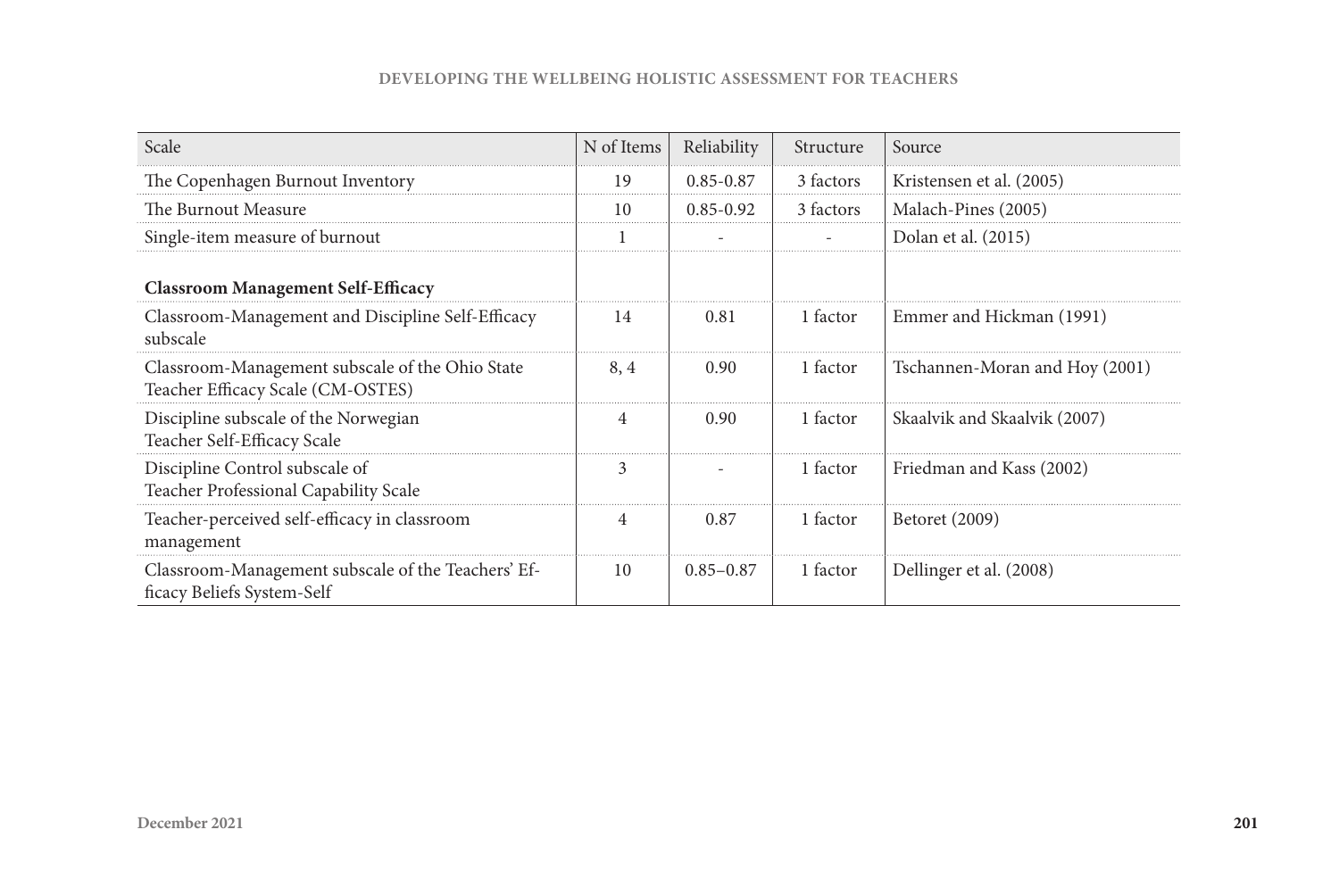We acknowledge that there are existing frameworks that include broader aspects of wellbeing, such as material conditions, physical health, social support, and civic engagement, and that measure subjective wellbeing. For instance, the Organisation for Economic Co-operation and Development (OECD 2013, 2017) framework for measuring wellbeing and progress and the Gallup World Poll both measure life satisfaction and assess past experiences of negative and positive emotions, such as anger, sadness, stress, and enjoyment, as a measure of affective wellbeing. In addition, recent measures that focused on teachers have included positive indicators of wellbeing. The OECD Talis survey (2018) measures teacher wellbeing by focusing on self-efficacy and job satisfaction. The Teacher Subjective Wellbeing Questionnaire captures school connectedness and teaching efficacy (Renshaw, Long, and Cook 2015), whereas the Teacher Well-Being Scale measures three factors of wellbeing workload wellbeing, organizational wellbeing, and student interaction wellbeing—by tapping into the determinants of these constructs (Collie et al. 2015).

These existing frameworks tend to focus on positive indicators of wellbeing and do not directly respond to the individual constructs identified in the conceptual framework we proposed in this study. While some of them include measures of self-efficacy, they all lack individual measures of the specific elements of our teacher wellbeing framework that are important to education in emergencies settings, such as occupational burnout and stress. They also do not measure emotion regulation as a key protective factor. Given these gaps, we constructed a multidimensional tool of educator wellbeing that captured the specific constructs of interest.

## **Measuring Emotion Regulation**

Specific definitions of emotion regulation and the corresponding measurement approaches vary by theory, with the conceptions proposed by Gross (1998a, 1998b) and Saarni (1999, 2011) being the most popular. Gross adopts a process-oriented conception, which defines emotion regulation as "processes by which individuals influence which emotions they have, when they have them, and how they experience and express these emotions" (275). This model distinguishes emotion regulation strategies as antecedent or response focused, "referring to when these cognitive events occur along the timeline of information processing" (Spaapen et al. 2014, 46). One of the most commonly used measures of emotion regulation, the Emotion Regulation Questionnaire (ERQ) (Gross and John 2003), was based on this model (Zelkowitz and Cole 2016). The ERQ has been translated into 33 languages and widely applied, but most studies to date have only analyzed the ERQ's factor structure with university student populations (Spaapen et al. 2014).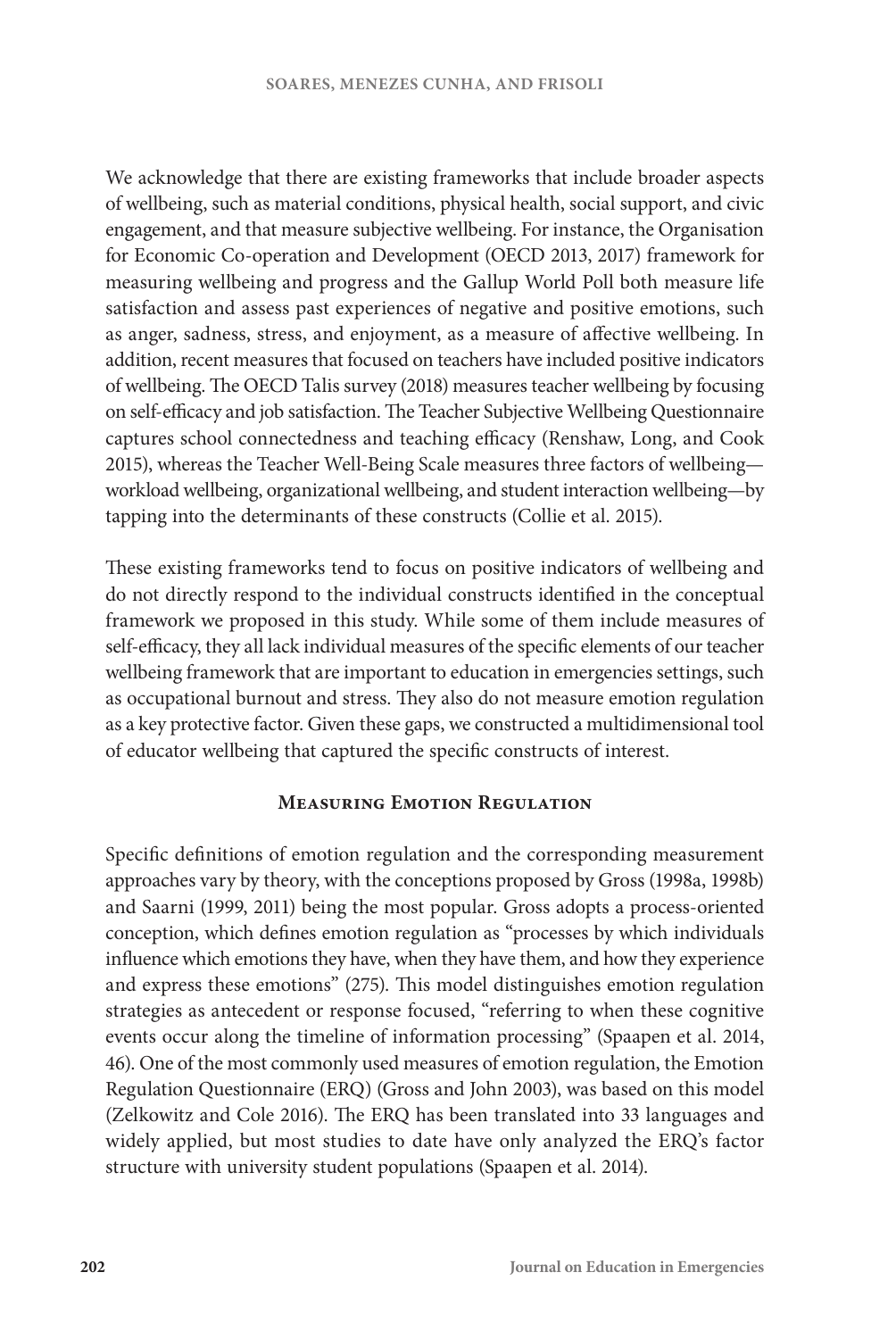Saarni (1999, 2011) postulates a competency-focused model that delineates skills considered prerequisites of emotional competency. John and Eng (2014) argue that the emotional competency approach is much broader than the specific emotion regulation approach, as it includes a host of processes, skills, and competences that do not directly regulate emotions but relate to individual behavior that is considered socioemotionally appropriate. Saarni (1999, 2011) defines emotion regulation as (1) awareness of one's emotional state; (2) skill in discerning and understanding others' emotions; (3) skill in using the vocabulary of emotion and expression; (4) capacity for empathic and sympathetic involvement in others' emotional experiences; (5) skill in realizing that an individual's inner emotional state need not correspond to their outer expression; (6) skill in modulating emotional reactions; (7) awareness that the structure or nature of relationships is defined in part by how emotion is communicated; and (8) a capacity for emotional self-efficacy (Saarni 2011). Although not all eight of these dimensions are agreed to by all researchers, a review by John and Eng (2014) states that measures under this tradition include the Difficulties in Emotion Regulation Scale (Gratz and Roemer 2004), the Generalized Expectancy for Negative Mood Regulation Scale (Catanzaro and Mearns 1990), the Mayer-Salovey-Caruso Emotional Intelligence Test V2.0 (Mayer et al. 2003), and the Trait Meta-Mood Scale (Salovey et al. 1995). The Negative Mood Regulation and Trait Meta-Mood scales have been criticized for equating emotion regulation with emotional avoidance, and for not including all relevant dimensions of the competency-based approach (John and Eng 2014; Gratz and Roemer 2004). Concerns have been raised about the Mayer-Salovey-Caruso Test over validity evidence based on content and relationship to other variables, and the measure has been criticized for measuring individuals' capacity to reason about emotion regulation rather than capturing individual differences in affective regulation. We consider these criticisms of measures that adopt a competency-focused model in the step of scale selection.

While most measures we reviewed present acceptable reliability, they vary greatly in the number of items included (10 to 63) and the number of factors (1 to 6). Measures that adopt a competency-focused model tend to be longer (i.e., have more items) than those that adopt a process-oriented conception and to measure more than one latent factor.

## **Measuring Perceived Stress**

Dorsey and colleagues (2020) define stress as a "multi-dimensional construct that is comprised of exposure to events, perceptions of stress, and physiological responses to stress" (2). We reviewed measures that have been specifically developed to assess perceptions of stress. Measures commonly used in the field include the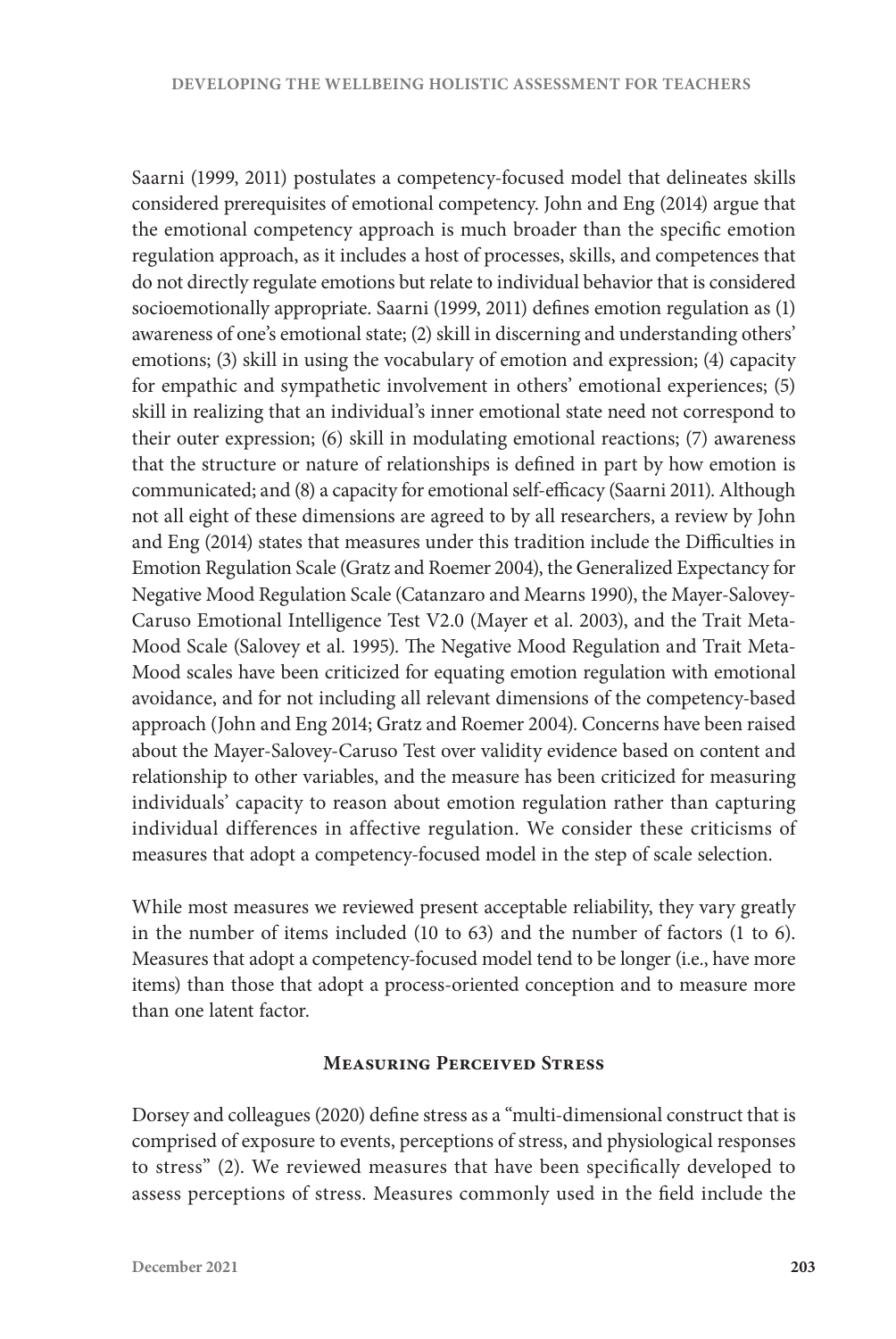Perceived Stress Scale (PSS) and the Stress Overload Scale. The PSS (4-, 10-, and 14-item versions) measures the degree to which an individual perceives his/her life as "unpredictable, uncontrollable, and overloading" (Cohen, Kamarck, and Mermelstein 1983, 387) within the past month. It assesses global stress perceptions, and as such can be used with any population and in any context. The Stress Overload Scale measures stress overload, a state that occurs when demands overwhelm resources (Amirkhan 2012). It is comprised of 30 items and 2 subscales, personal vulnerability and event load.

#### **Measuring Emotional Exhaustion**

Emotional exhaustion is one of three dimensions of burnout, also described as "wearing out, loss of energy, depletion, debilitation, and fatigue" (Leiter and Maslach 2016, 89-100). Burnout more broadly is a psychological syndrome defined as a "prolonged response to chronic interpersonal stressors on the job" (103). The three key dimensions of burnout include exhaustion, cynicism and detachment, and a lack of accomplishment at work. Different measures have been developed to either assess several dimensions of burnout or assess the sole dimension of exhaustion. Albeit debated, burnout in some cases has been simplified to a one-dimensional construct focused on exhaustion, as exhaustion is often considered its primary element and potentially a suitable proxy for the burnout construct (Maslach and Leiter 2016).

Our review found three measures of burnout that included an exhaustion subscale: the Bergen Burnout Inventory assesses exhaustion at work, the Oldenburg Burnout Inventory measures physical, affective, and cognitive exhaustion; and the MBI includes an emotional exhaustion subscale. The MBI is the most common measure of burnout (Aloe et al. 2014) and is considered the gold standard (Schaufeli and Taris 2005), given that it is used in more than 90 percent of the studies conducted on the syndrome (Shirom and Melamed 2006). It has been translated into and validated in many languages. Three burnout measures focus on exhaustion alone, although they assess different facets. The Shirom-Melamed Burnout Measure conceptualizes burnout as the depletion of energetic resources and makes a distinction between physical, emotional, and cognitive exhaustion. The Copenhagen Burnout Inventory makes a distinction between physical and psychological exhaustion. The Burnout Measure distinguishes between physical, emotional, and mental exhaustion.

Most of the emotional exhaustion scales or subscales we reviewed have a low number of items (10 or fewer) and only measure one latent factor. While most present decent reliability, the MBI emotional exhaustion subscale has the strongest reliability (0.90) of all the measures reviewed.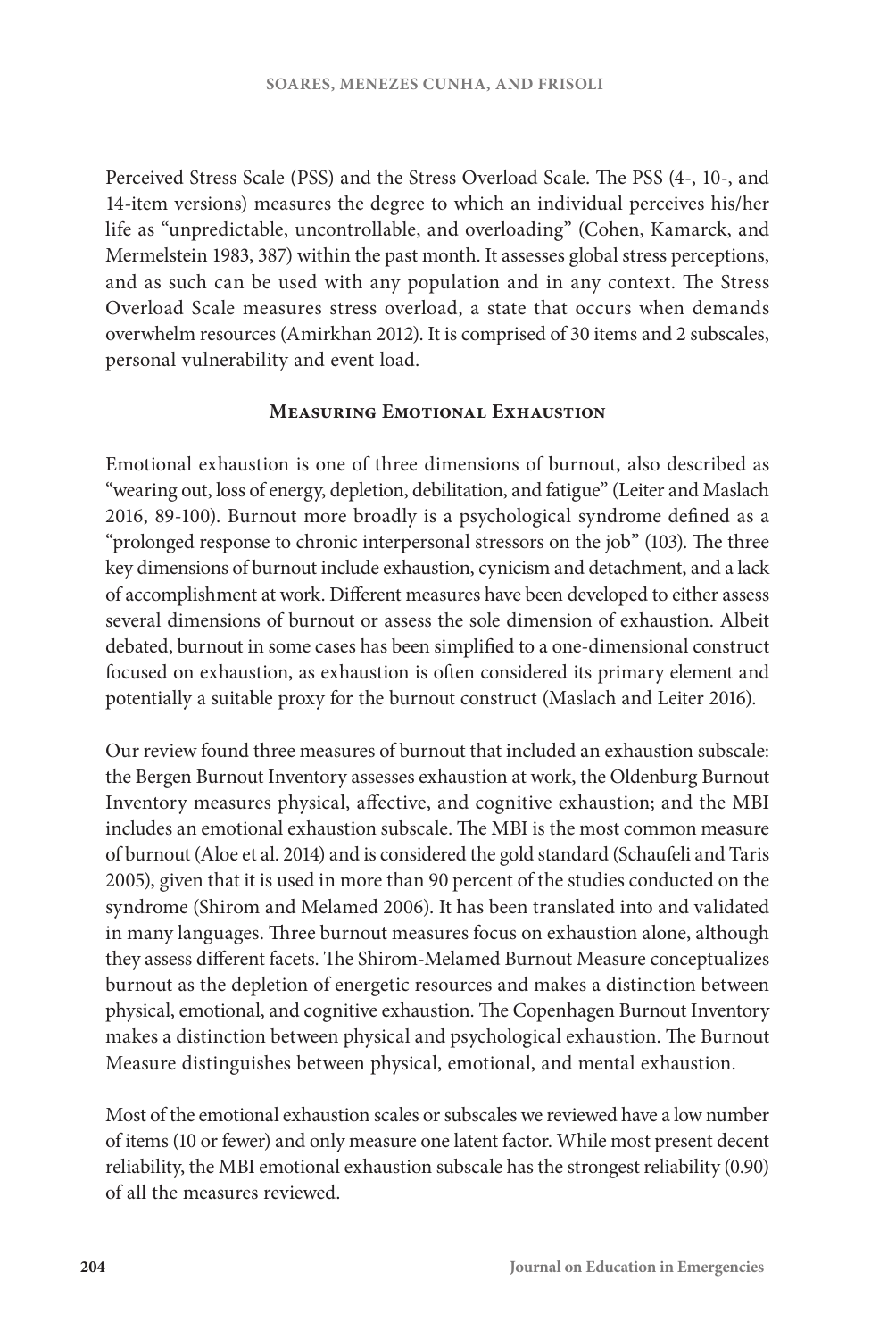## **Measuring Classroom-Management Self-Efficacy**

The conceptualization of teacher self-efficacy is based on two foundational literature strands (Tschannen-Moran and Hoy 2001); one uses Rotter's (1966) social learning theory and the locus of control concept as a theoretical foundation; the other is based on Bandura's (1977) social cognitive theory and his construct of self-efficacy. While Rotter's (1966) informed earlier measurement efforts (Armor et al. 1976; Guskey 1981), later attempts to measure the construct of self-efficacy drew from Bandura's (1977) conceptualization (Gibson and Dembo 1984; Emmer and Hickman 1991). Bandura defines perceived self-efficacy as "beliefs in one's capabilities to organize and execute the courses of action required to produce given attainments" (3). While teacher self-efficacy was originally conceived as a single construct, later studies recognized its multidimensional nature (Aloe et al. 2014).

Classroom-management self-efficacy is a domain of teacher self-efficacy that is broadly defined as a teacher's perceived competency in organizing a classroom, maintaining order, proactively managing disruptions, and gaining the participation and attention of all students (Aloe et al. 2014; Tschannen-Moran and Hoy 2001; Brouwers and Tomic 2000; Emmer and Hickman 1991). However, this construct has been conceptualized in different ways, which has led to variability in the instruments used (Aloe et al. 2014). In a review of measurement scales with classroom management items, O'Neill and Stephenson (2011) categorize CMSE into six categories: classroom organization; establishing and maintaining routines and expectations; gaining and maintaining student attention; facilitating student cooperation; maintaining order and control; and general classroom management. The authors find that the different CMSE scales include different CMSE categories in their measurement, which reflects the different approaches to conceptualization and measurement. Most scales we reviewed included items on maintaining order and control; the least common were those pertaining to resource allocation. We reviewed CMSE scales that align with the operationalization proposed by Aloe et al. (2014), which characterizes classroom management self-efficacy as "controlling disruptive behavior, calming and responding to defiant students, and establishing a routine and order to keep learning activities running smoothly" (105). Given the issues of discipline and disruptive behavior associated with a gang-related presence in the school or community that might be expected in Salvadoran classrooms, we focused on measures that align with this conceptualization. We found only one scale designed to measure CMSE as a single domain and five CMSE subscales from broader self-efficacy scales. The scales and subscales ranged from 3 to 14 items and all had reliability coefficients above .8.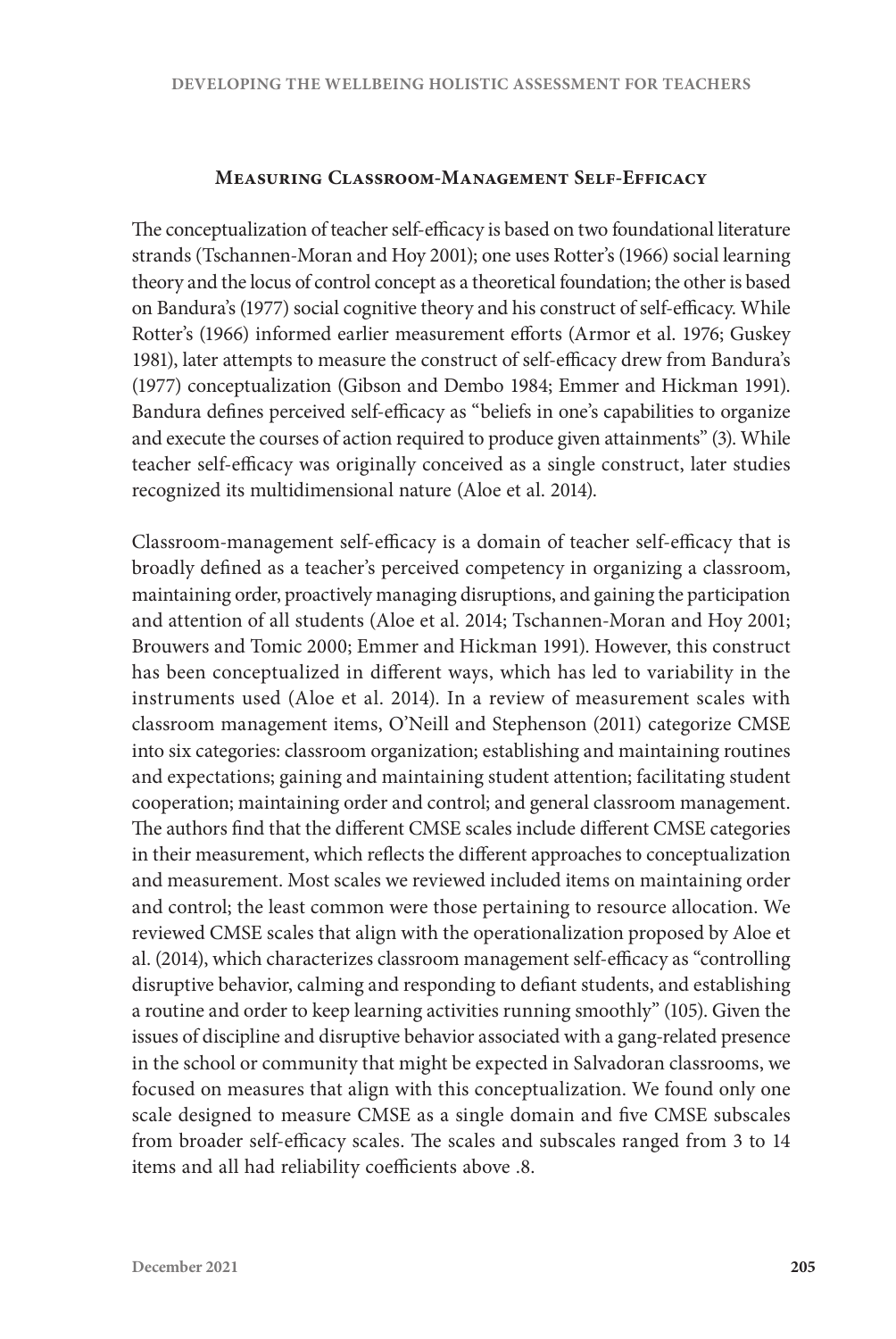# **APPENDIX B**

## **Psychometric Results**

# *Table B1:* Item Correlation by Scale (polychoric correlation)

|     | <b>Emotion regulation reappraisal</b>                                            | (1)  | (2)  | (3)  | (4)  | (5)  | (6)  |  |  |
|-----|----------------------------------------------------------------------------------|------|------|------|------|------|------|--|--|
| (1) | When I want to feel more positive emo-<br>tion (such as joy or amusement)        | 1.00 |      |      |      |      |      |  |  |
| (2) | When I want to feel less negative emotion<br>(such as sadness or anger)          | 0.42 | 1.00 |      |      |      |      |  |  |
| (3) | When I'm faced with a stressful situation,<br>I make myself think about it       | 0.29 | 0.40 | 1.00 |      |      |      |  |  |
| (4) | When I want to feel more positive emo-<br>tion, I change the way                 | 0.38 | 0.36 | 0.41 | 1.00 |      |      |  |  |
| (5) | I control my emotions by changing the<br>way I think about the situation I'm in. | 0.28 | 0.35 | 0.41 | 0.57 | 1.00 |      |  |  |
| (6) | When I want to feel less negative emotion,<br>I change the way I'm thinking      | 0.29 | 0.42 | 0.39 | 0.49 | 0.55 | 1.00 |  |  |
|     | <b>Emotion regulation suppression</b>                                            | (1)  | (2)  | (3)  | (4)  |      |      |  |  |
| (1) | I keep my emotions to myself.                                                    | 1.00 |      |      |      |      |      |  |  |
| (2) | When I am feeling positive emotions,<br>I am careful not to express them.        | 0.59 | 1.00 |      |      |      |      |  |  |
| (3) | I control my emotions by not expressing<br>them.                                 | 0.51 | 0.58 | 1.00 |      |      |      |  |  |
| (4) | When I am feeling negative emotions,<br>I make sure not to express them.         | 0.33 | 0.31 | 0.49 | 1.00 |      |      |  |  |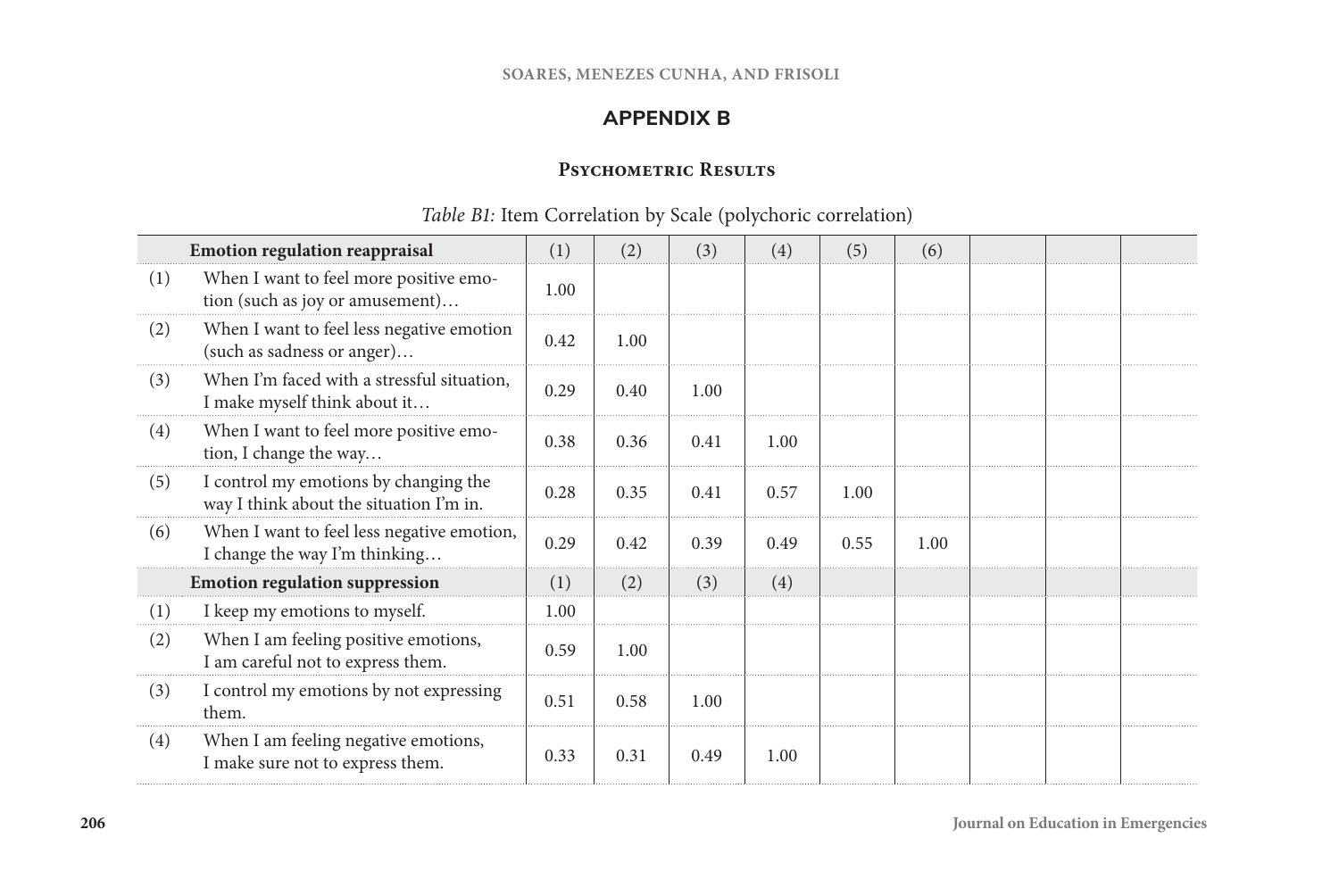|  | <b>DEVELOPING THE WELLBEING HOLISTIC ASSESSMENT FOR TEACHERS</b> |  |  |
|--|------------------------------------------------------------------|--|--|
|--|------------------------------------------------------------------|--|--|

|     | <b>Emotion regulation reappraisal</b>                                         | (1)  | (2)  | (3)  | (4)  | (5)  | (6)  |      |      |      |
|-----|-------------------------------------------------------------------------------|------|------|------|------|------|------|------|------|------|
|     | <b>Emotion exhaustion</b>                                                     | (1)  | (2)  | (3)  | (4)  | (5)  | (6)  | (7)  | (8)  | (9)  |
| (1) | Drained                                                                       | 1.00 |      |      |      |      |      |      |      |      |
| (2) | Used up                                                                       | 0.74 | 1.00 |      |      |      |      |      |      |      |
| (3) | Fatigued                                                                      | 0.63 | 0.63 | 1.00 |      |      |      |      |      |      |
| (4) | End of my rope                                                                | 0.57 | 0.57 | 0.59 | 1.00 |      |      |      |      |      |
| (5) | Burned out                                                                    | 0.66 | 0.63 | 0.68 | 0.70 | 1.00 |      |      |      |      |
| (6) | Frustrated                                                                    | 0.47 | 0.43 | 0.58 | 0.47 | 0.64 | 1.00 |      |      |      |
| (7) | Working too hard                                                              | 0.46 | 0.43 | 0.46 | 0.48 | 0.60 | 0.42 | 1.00 |      |      |
| (8) | <b>Stress</b>                                                                 | 0.44 | 0.47 | 0.45 | 0.61 | 0.58 | 0.52 | 0.45 | 1.00 |      |
| (9) | Strain                                                                        | 0.50 | 0.44 | 0.55 | 0.54 | 0.69 | 0.63 | 0.53 | 0.59 | 1.00 |
|     | <b>Perceived stress I</b><br>(In the past two weeks, how often have you)      | (1)  | (2)  | (3)  | (4)  | (5)  | (6)  |      |      |      |
| (1) | been upset because of something that hap-<br>pened unexpectedly?              | 1.00 |      |      |      |      |      |      |      |      |
| (2) | felt "stressed"?                                                              | 0.49 | 1.00 |      |      |      |      |      |      |      |
| (3) | felt nervous?                                                                 | 0.47 | 0.63 | 1.00 |      |      |      |      |      |      |
| (4) | found that you could not cope with all the<br>things that you had to do?      | 0.28 | 0.34 | 0.32 | 1.00 |      |      |      |      |      |
| (5) | been angered because of things that were<br>outside of your control?          | 0.44 | 0.45 | 0.44 | 0.36 | 1.00 |      |      |      |      |
| (6) | felt difficulties were piling up so high that<br>you could not overcome them? | 0.43 | 0.53 | 0.48 | 0.48 | 0.58 | 1.00 |      |      |      |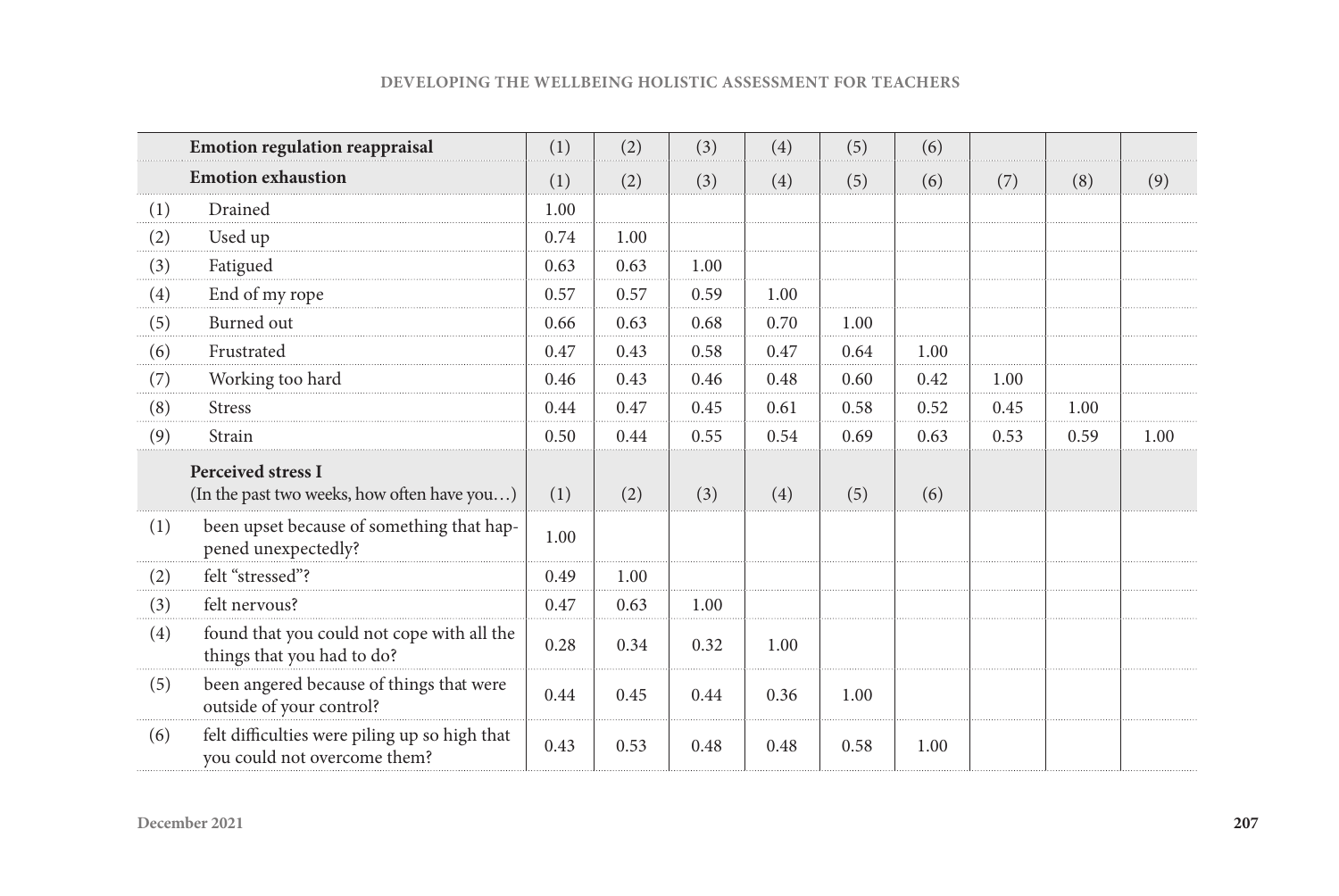| <b>SOARES, MENEZES CUNHA, AND FRISOLI</b> |  |  |  |  |
|-------------------------------------------|--|--|--|--|
|-------------------------------------------|--|--|--|--|

|          | <b>Emotion regulation reappraisal</b>                                                | (1)  | (2)  | (3)  | (4)  | (5)  | (6)  |      |      |  |
|----------|--------------------------------------------------------------------------------------|------|------|------|------|------|------|------|------|--|
|          | <b>Perceived stress II</b><br>(In the past two weeks, how often have you)            | (1)  | (2)  | (3)  | (4)  |      |      |      |      |  |
| (1)      | felt confident about your ability to handle<br>your personal problems?               | 1.00 |      |      |      |      |      |      |      |  |
| (2)<br>. | felt that things were going your way?                                                | 0.57 | 1.00 |      |      |      |      |      |      |  |
| (3)      | been able to control irritations in your life?                                       | 0.61 | 0.50 | 1.00 |      |      |      |      |      |  |
| (4)      | felt that you were on top of things?                                                 | 0.61 | 0.53 | 0.79 | 1.00 |      |      |      |      |  |
|          | <b>Classroom</b> management                                                          | (1)  | (2)  | (3)  | (4)  | (5)  | (6)  | (7)  | (8)  |  |
| (1)      | How much can you do to control disrup-<br>tive behavior in the classroom?            | 1.00 |      |      |      |      |      |      |      |  |
| (2)      | How much can you do to get children to<br>follow classroom rules?                    | 0.63 | 1.00 |      |      |      |      |      |      |  |
| (3)      | How much can you do to calm a student<br>who is disruptive or noisy?                 | 0.60 | 0.70 | 1.00 |      |      |      |      |      |  |
| (4)      | To what extent can you establish a class-<br>room management system                  | 0.51 | 0.61 | 0.65 | 1.00 |      |      |      |      |  |
| (5)      | To what extent can you keep a few problem<br>students from ruining an entire lesson? | 0.56 | 0.61 | 0.70 | 0.61 | 1.00 |      |      |      |  |
| (6)      | To what extent can you respond to<br>defiant students?                               | 0.48 | 0.50 | 0.56 | 0.50 | 0.64 | 1.00 |      |      |  |
| (7)      | To what extent can you make your expec-<br>tation clear about student behavior?      | 0.57 | 0.58 | 0.56 | 0.58 | 0.55 | 0.62 | 1.00 |      |  |
| (8)      | To what extent can you establish routines<br>to keep activities running smoothly?    | 0.49 | 0.58 | 0.51 | 0.59 | 0.55 | 0.50 | 0.61 | 1.00 |  |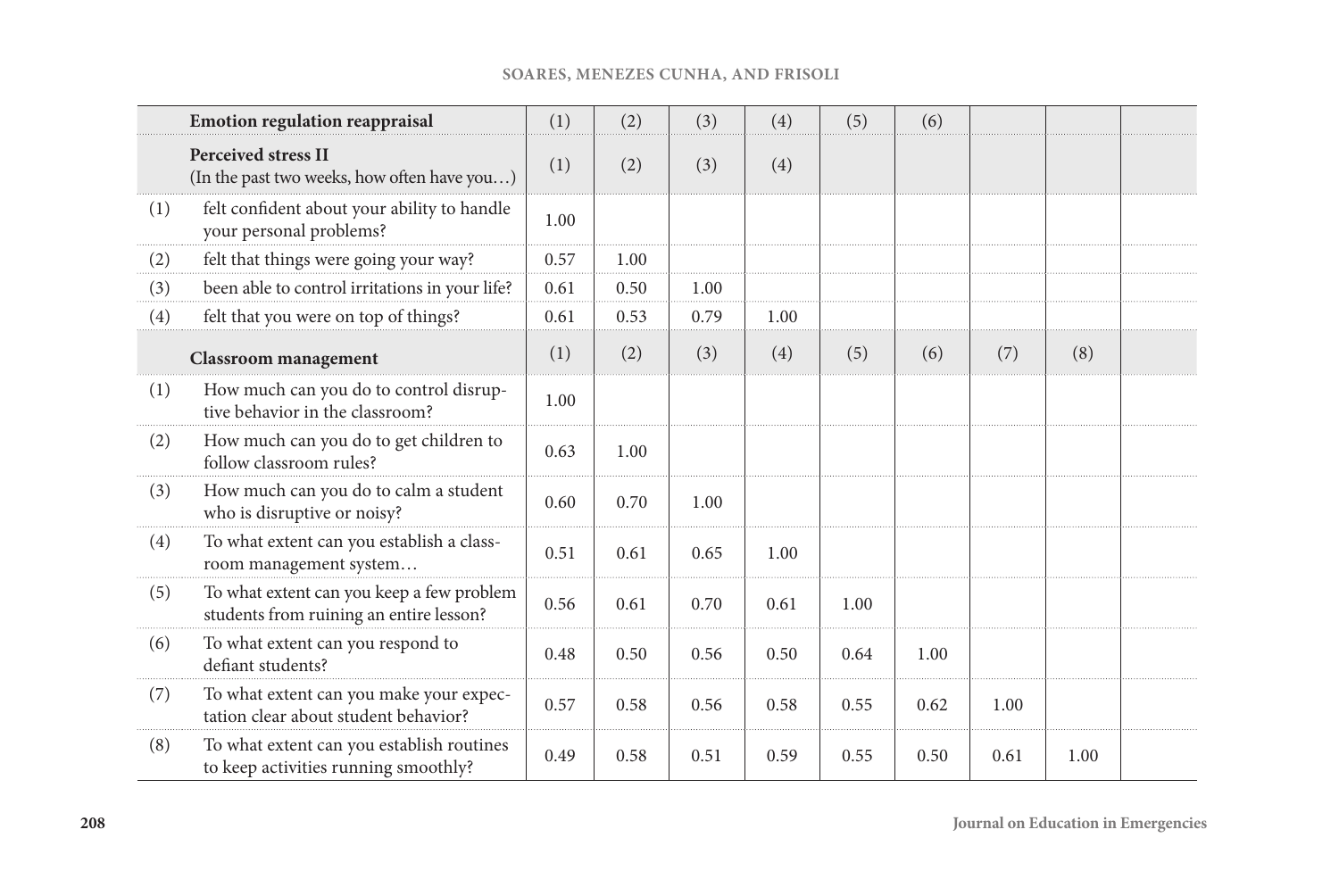| Factor   | Eigenvalue | Difference | Proportion | Cumulative |
|----------|------------|------------|------------|------------|
| Factor 1 | 9.24       | 4.69       | 0.25       | 0.25       |
| Factor 2 | 4.55       | 1.53       | 0.12       | 0.37       |
| Factor 3 | 3.02       | 0.42       | 0.08       | 045        |
| Factor 4 | 2.59       | 0.88       | 0.07       | 0.52       |
| Factor 5 | 172        | 0.37       | 0.05       | በ 57       |
| Factor 6 | 135        | 0.28       | 0.04       | 0.61       |
| Factor 7 | -06        |            | በ በ3       |            |

*Table B2:* EFA All Scales–Statistics



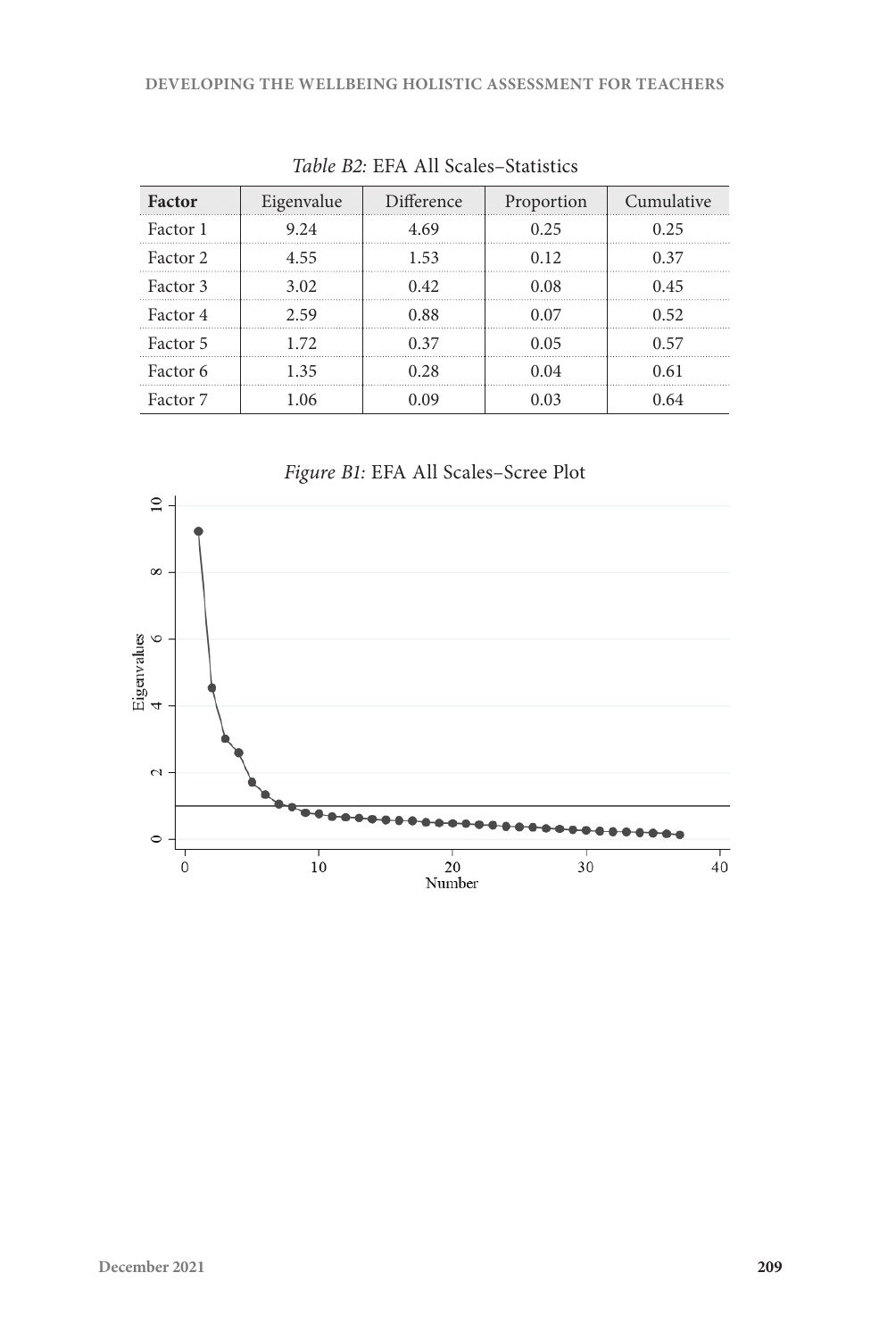| Real Data<br>% of Variance | Mean of<br>Random<br>% of Variance | 95 <sup>th</sup> Percentile<br>of Random<br>% of Variance |
|----------------------------|------------------------------------|-----------------------------------------------------------|
| $26.2106**$                | 5.4262                             | 5.8937                                                    |
| $12.8515**$                | 5.1485                             | 5.5164                                                    |
| $8.5394**$                 | 4.9475                             | 5.265                                                     |
| $7.3024**$                 | 4.7705                             | 5.0868                                                    |
| $4.8575*$                  | 4.6119                             | 4.9044                                                    |

| Table B3: Parallel Analysis |  |
|-----------------------------|--|
|-----------------------------|--|

*Note:* Parallel analysis implemented using FACTOR, following Lorenzo-Seva and Ferrando (2006), based on minimum rank factor analysis, as recommended by Timmerman and Lorenzo-Seva (2011). Polychoric correlation matrices used. Permutation of the raw data was performed to obtain random correlation matrices, as suggested by Buja and Eyuboglu (1992). \*\*Advised number of dimensions when 95th percentile is considered. \*Advised number of dimensions when mean is considered.

# **APPENDIX C**

## **WHAT Tool: Spanish Version**

#### *Table C1:* Spanish Version of the Scales

#### Item

#### **Emotion regulation reappraisal**

Si quiero tener una emoción más positiva a la que estoy sintiendo trato de pensar en algo mas/en otra cosa/de cambiar mi pensamiento

Si quiero tener una emoción menos negativa a la que estoy sintiendo trato de pensar en algo mas /en otra cosa/de cambiar mi pensamiento

Cuando me enfrento a una situación estresante, trato de pensar de tal forma que me ayude a estar en calma.

Cuando quiero sentir una emoción más positiva, modifico mi forma de pensar acerca de la situación actual.

Controlo mis emociones por medio de cambiar la forma en que pienso sobre la situación en la que me encuentro.

Cuando quiero sentir una emoción menos negativa, modifico mi forma de pensar sobre la situación en la que me encuentro.